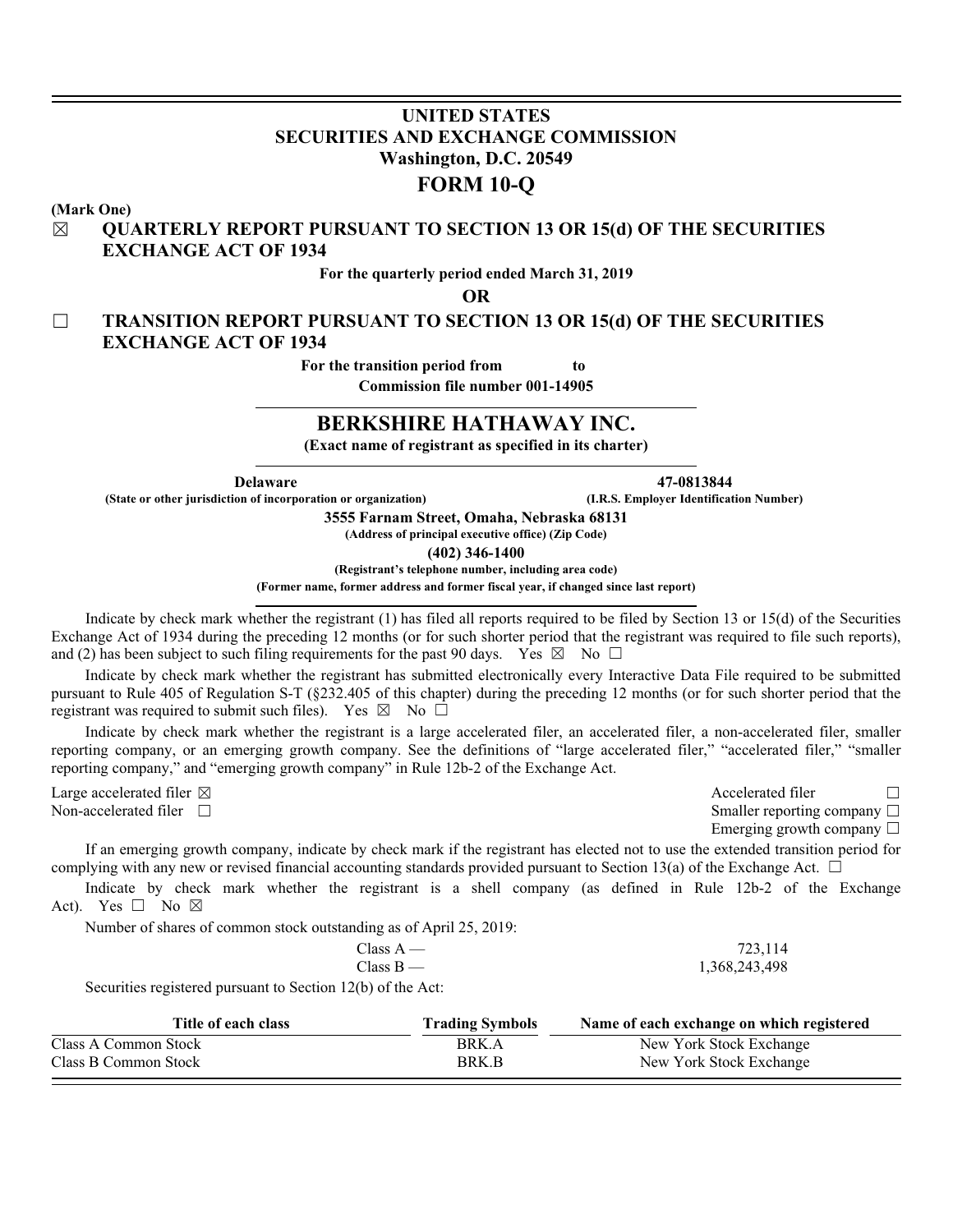# **BERKSHIRE HATHAWAY INC.**

|                  |                                                                                                         | Page No. |
|------------------|---------------------------------------------------------------------------------------------------------|----------|
|                  | <b>Part I – Financial Information</b>                                                                   |          |
|                  | <b>Item 1. Financial Statements</b>                                                                     |          |
|                  | Consolidated Balance Sheets—March 31, 2019 and December 31, 2018                                        | $2 - 3$  |
|                  | Consolidated Statements of Earnings—First Quarter 2019 and 2018                                         | 4        |
|                  | Consolidated Statements of Comprehensive Income—First Ouarter 2019 and 2018                             |          |
|                  | Consolidated Statements of Changes in Shareholders' Equity—First Quarter 2019 and 2018                  | ∋        |
|                  | Consolidated Statements of Cash Flows—First Quarter 2019 and 2018                                       | 6        |
|                  | Notes to Consolidated Financial Statements                                                              | $7 - 24$ |
| Item 2.          | <b>Management's Discussion and Analysis of Financial Condition and Results of Operations</b>            | 25-42    |
| Item 3.          | <b>Ouantitative and Qualitative Disclosures About Market Risk</b>                                       | 42       |
| Item 4.          | <b>Controls and Procedures</b>                                                                          | 42       |
|                  | <b>Part II – Other Information</b>                                                                      | 43       |
| Item 1.          | <b>Legal Proceedings</b>                                                                                | 43       |
| Item 1A.         | <b>Risk Factors</b>                                                                                     | 43       |
| Item 2.          | Unregistered Sales of Equity Securities and Use of Proceeds and Issuer Repurchases of Equity Securities | 43       |
| Item 3.          | <b>Defaults Upon Senior Securities</b>                                                                  | 43       |
| Item 4.          | <b>Mine Safety Disclosures</b>                                                                          | 43       |
| Item 5.          | <b>Other Information</b>                                                                                | 43       |
| Item 6.          | <b>Exhibits</b>                                                                                         | 44       |
| <b>Signature</b> |                                                                                                         | 44       |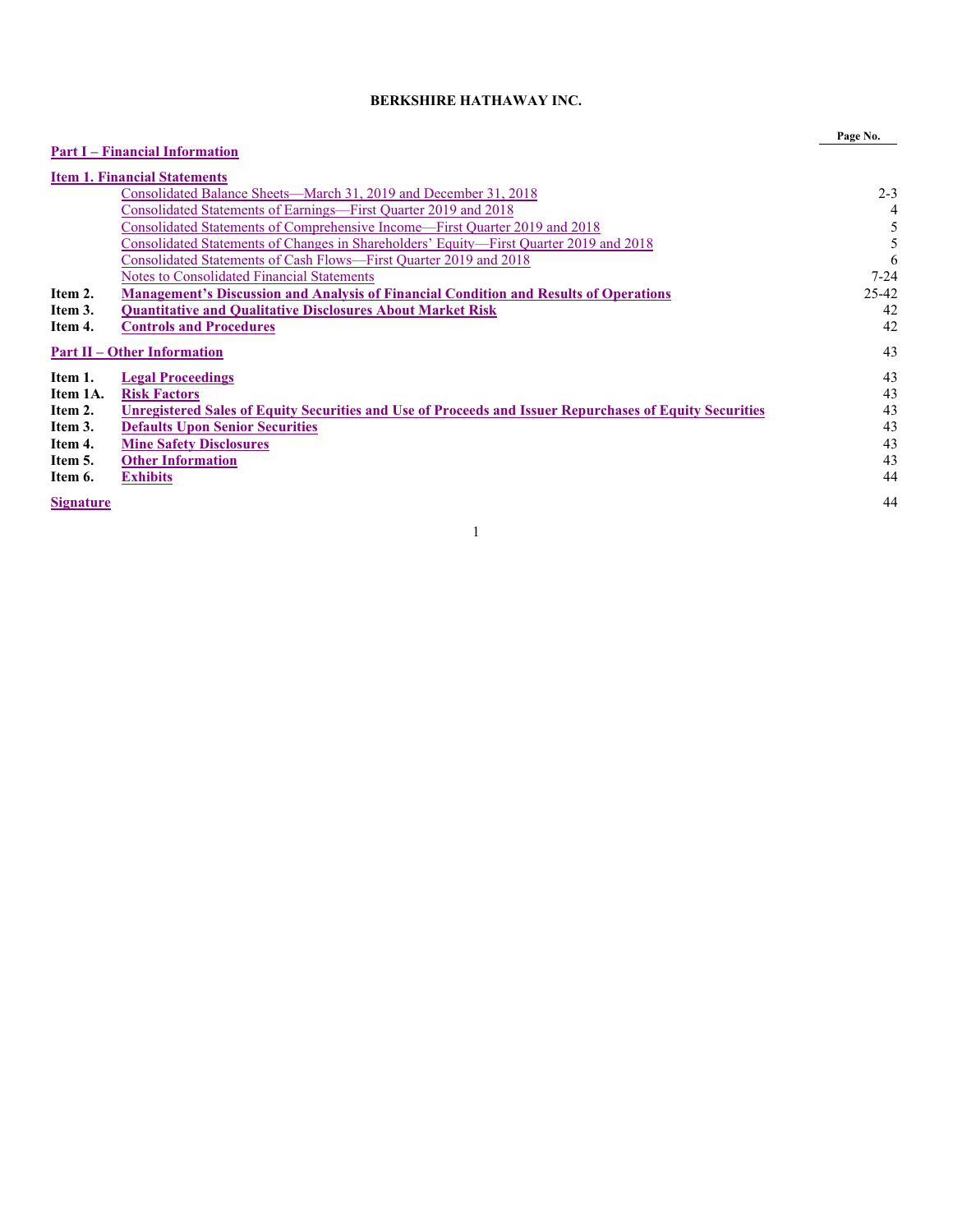### **Part I Financial Information Item 1. Financial Statements BERKSHIRE HATHAWAY INC. and Subsidiaries CONSOLIDATED BALANCE SHEETS**  *(dollars in millions)*

|               |                                                          | March 31,<br>2019 |         |              | December 31,<br>2018 |
|---------------|----------------------------------------------------------|-------------------|---------|--------------|----------------------|
|               |                                                          | (Unaudited)       |         |              |                      |
| <b>ASSETS</b> |                                                          |                   |         |              |                      |
|               | <b>Insurance and Other:</b>                              |                   |         |              |                      |
|               | Cash and cash equivalents*                               | $\mathbb{S}$      | 22,487  | $\mathbb{S}$ | 27,749               |
|               | Short-term investments in U.S. Treasury Bills            |                   | 88.029  |              | 81,506               |
|               | Investments in fixed maturity securities                 |                   | 19.415  |              | 19,898               |
|               | Investments in equity securities                         |                   | 191,771 |              | 172,757              |
|               | Equity method investments                                |                   | 17,308  |              | 17,325               |
|               | Loans and finance receivables                            |                   | 16,432  |              | 16,280               |
|               | Other receivables                                        |                   | 33,710  |              | 31,564               |
|               | Inventories                                              |                   | 19,454  |              | 19,069               |
|               | Property, plant and equipment                            |                   | 20,825  |              | 20,628               |
|               | Equipment held for lease                                 |                   | 14,429  |              | 14,298               |
|               | Goodwill                                                 |                   | 56,449  |              | 56,323               |
|               | Other intangible assets                                  |                   | 31,266  |              | 31,499               |
|               | Deferred charges under retroactive reinsurance contracts |                   | 13,831  |              | 14,104               |
|               | Other                                                    |                   | 12,726  |              | 9,307                |
|               |                                                          |                   | 558,132 |              | 532,307              |
|               | <b>Railroad, Utilities and Energy:</b>                   |                   |         |              |                      |
|               | Cash and cash equivalents*                               |                   | 3,652   |              | 2,612                |
|               | Receivables                                              |                   | 3,460   |              | 3,666                |
|               | Property, plant and equipment                            |                   | 132,170 |              | 131,780              |
|               | Goodwill                                                 |                   | 24,771  |              | 24,702               |
|               | Regulatory assets                                        |                   | 3,154   |              | 3,067                |
|               | Other                                                    |                   | 13,385  |              | 9,660                |
|               |                                                          |                   | 180,592 |              | 175,487              |
|               |                                                          | \$                | 738,724 | \$           | 707,794              |

*\* Cash and cash equivalents includes U.S. Treasury Bills with maturities of three months or less when purchased of \$2.1 billion at March 31, 2019 and \$3.9 billion at December 31, 2018.* 

> *See accompanying Notes to Consolidated Financial Statements*  2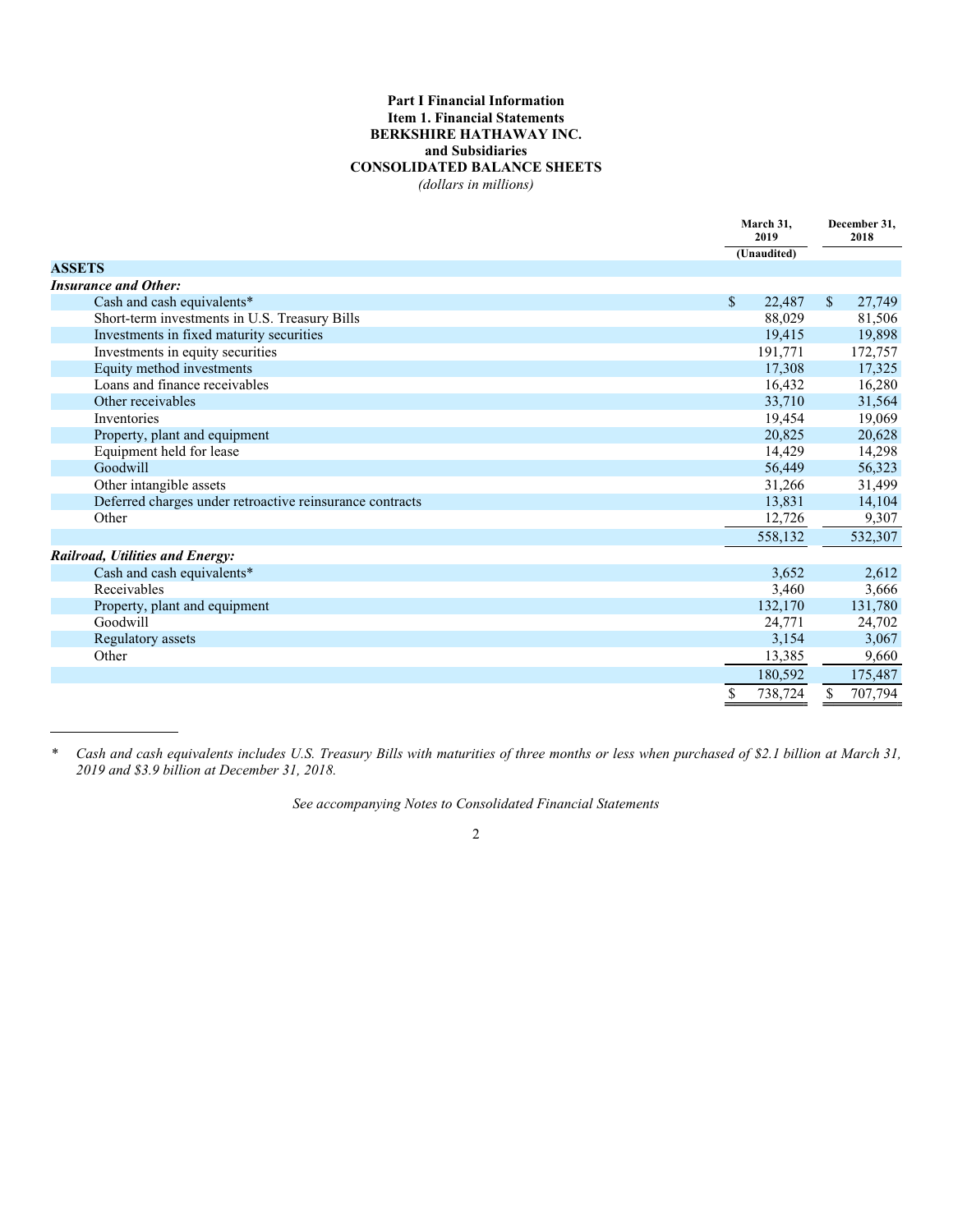## **BERKSHIRE HATHAWAY INC. and Subsidiaries CONSOLIDATED BALANCE SHEETS**

*(dollars in millions)* 

|                                                                                    | March 31,<br>2019 |             |              | December 31,<br>2018 |
|------------------------------------------------------------------------------------|-------------------|-------------|--------------|----------------------|
|                                                                                    |                   | (Unaudited) |              |                      |
| <b>LIABILITIES AND SHAREHOLDERS' EQUITY</b>                                        |                   |             |              |                      |
| <b>Insurance and Other:</b>                                                        |                   |             |              |                      |
| Unpaid losses and loss adjustment expenses                                         | $\mathbb{S}$      | 69,535      | $\mathbb{S}$ | 68,458               |
| Unpaid losses and loss adjustment expenses under retroactive reinsurance contracts |                   | 41,633      |              | 41,834               |
| Unearned premiums                                                                  |                   | 20,172      |              | 18,093               |
| Life, annuity and health insurance benefits                                        |                   | 18,918      |              | 18,632               |
| Other policyholder liabilities                                                     |                   | 7,742       |              | 7,675                |
| Accounts payable, accruals and other liabilities                                   |                   | 25,164      |              | 25,776               |
| Derivative contract liabilities                                                    |                   | 1,682       |              | 2,452                |
| Aircraft repurchase liabilities and unearned lease revenues                        |                   | 5,071       |              | 4,593                |
| Notes payable and other borrowings                                                 |                   | 33,847      |              | 34,975               |
|                                                                                    |                   | 223,764     |              | 222,488              |
| <b>Railroad, Utilities and Energy:</b>                                             |                   |             |              |                      |
| Accounts payable, accruals and other liabilities                                   |                   | 14,643      |              | 11,410               |
| Regulatory liabilities                                                             |                   | 7,528       |              | 7,506                |
| Notes payable and other borrowings                                                 |                   | 63,346      |              | 62,515               |
|                                                                                    |                   | 85,517      |              | 81,431               |
| Income taxes, principally deferred                                                 |                   | 56,852      |              | 51,375               |
| <b>Total liabilities</b>                                                           |                   | 366,133     |              | 355,294              |
| Shareholders' equity:                                                              |                   |             |              |                      |
| Common stock                                                                       |                   | 8           |              | 8                    |
| Capital in excess of par value                                                     |                   | 35,622      |              | 35,707               |
| Accumulated other comprehensive income                                             |                   | (4, 727)    |              | (5,015)              |
| Retained earnings                                                                  |                   | 342,773     |              | 321,112              |
| Treasury stock, at cost                                                            |                   | (4,799)     |              | (3,109)              |
| Berkshire Hathaway shareholders' equity                                            |                   | 368,877     |              | 348,703              |
| Noncontrolling interests                                                           |                   | 3,714       |              | 3,797                |
| Total shareholders' equity                                                         |                   | 372,591     |              | 352,500              |
|                                                                                    | $\mathbf S$       | 738,724     | $\mathbb{S}$ | 707,794              |

*See accompanying Notes to Consolidated Financial Statements*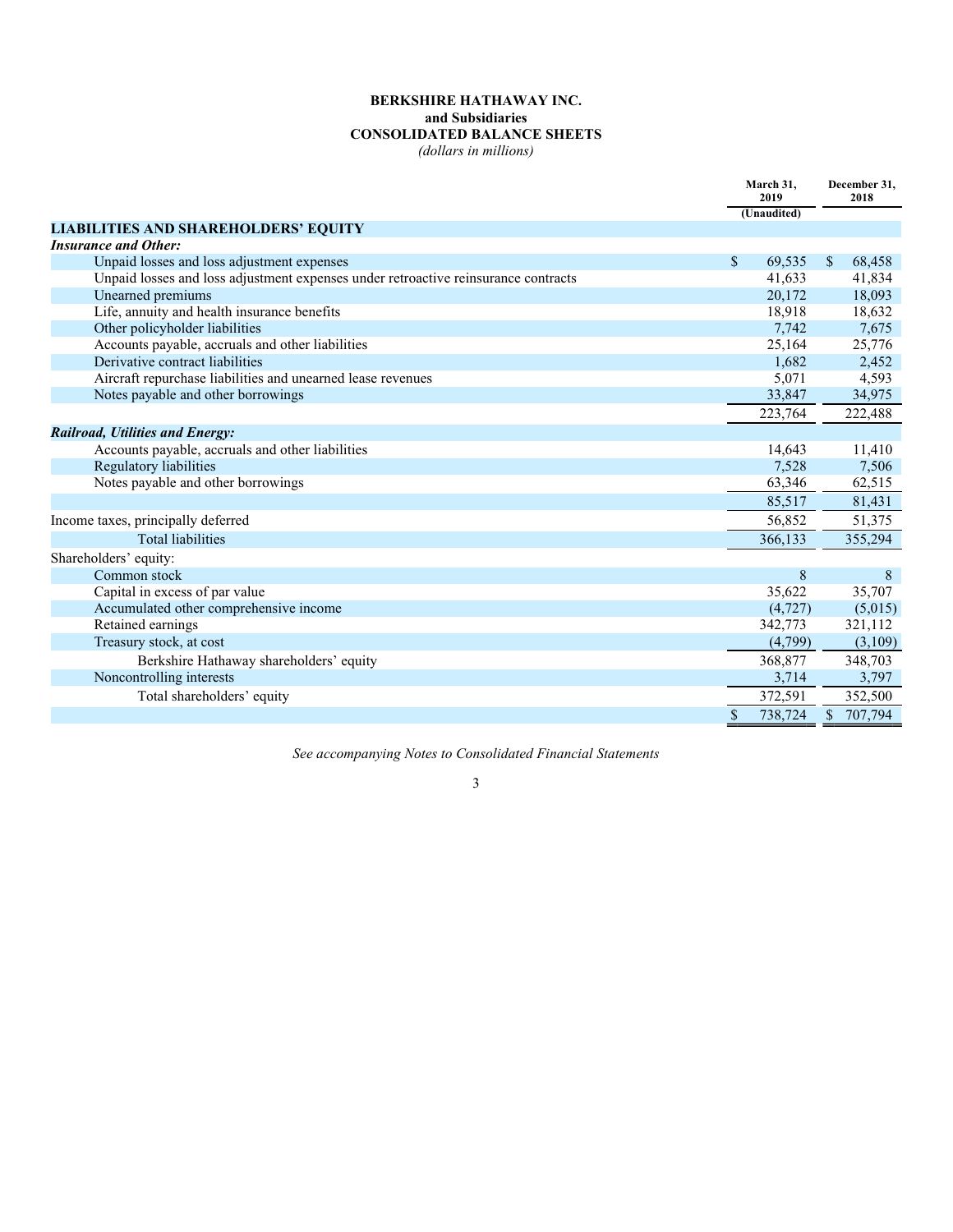### **BERKSHIRE HATHAWAY INC. and Subsidiaries CONSOLIDATED STATEMENTS OF EARNINGS**

*(dollars in millions except per share amounts)* 

|                                                                                 | <b>First Quarter</b> |               |                           |               |  |  |
|---------------------------------------------------------------------------------|----------------------|---------------|---------------------------|---------------|--|--|
|                                                                                 |                      | 2019          |                           | 2018          |  |  |
|                                                                                 |                      |               | (Unaudited)               |               |  |  |
| <b>Revenues:</b>                                                                |                      |               |                           |               |  |  |
| <b>Insurance and Other:</b>                                                     |                      |               |                           |               |  |  |
| Insurance premiums earned                                                       | \$                   | 14,319 \$     |                           | 13,373        |  |  |
| Sales and service revenues                                                      |                      | 32,409        |                           | 31,882        |  |  |
| Leasing revenues                                                                |                      | 1,436         |                           | 1,434         |  |  |
| Interest, dividend and other investment income                                  |                      | 2,117         |                           | 1,682         |  |  |
|                                                                                 |                      | 50,281        |                           | 48,371        |  |  |
| Railroad, Utilities and Energy:                                                 |                      |               |                           |               |  |  |
| Freight rail transportation revenues                                            |                      | 5,725         |                           | 5,590         |  |  |
| Energy operating revenues                                                       |                      | 3,825         |                           | 3,679         |  |  |
| Service revenues and other income                                               |                      | 847           |                           | 833           |  |  |
|                                                                                 |                      | 10,397        |                           | 10,102        |  |  |
| <b>Total revenues</b>                                                           |                      | 60,678        |                           | 58,473        |  |  |
| Investment and derivative contract gains (losses):                              |                      |               |                           |               |  |  |
| Investment gains (losses)                                                       |                      | 19,552        |                           | (7,809)       |  |  |
| Derivative contract gains (losses)                                              |                      | 770           |                           | (206)         |  |  |
|                                                                                 |                      | 20,322        |                           |               |  |  |
|                                                                                 |                      |               |                           | (8,015)       |  |  |
| <b>Costs and expenses:</b>                                                      |                      |               |                           |               |  |  |
| <b>Insurance and Other:</b>                                                     |                      |               |                           |               |  |  |
| Insurance losses and loss adjustment expenses                                   |                      | 10,174        |                           | 8,963         |  |  |
| Life, annuity and health insurance benefits                                     |                      | 904           |                           | 1,287         |  |  |
| Insurance underwriting expenses                                                 |                      | 2,756         |                           | 2,604         |  |  |
| Cost of sales and services                                                      |                      | 25,767        |                           | 25,461        |  |  |
| Cost of leasing                                                                 |                      | 1,020         |                           | 983           |  |  |
| Selling, general and administrative expenses                                    |                      | 4,432         |                           | 4,708         |  |  |
| Interest expense                                                                |                      | 262           |                           | 265           |  |  |
|                                                                                 |                      | 45,315        |                           | 44,271        |  |  |
| Railroad, Utilities and Energy:                                                 |                      |               |                           |               |  |  |
| Freight rail transportation expenses                                            |                      | 3,982         |                           | 3,852         |  |  |
| Utilities and energy cost of sales and other expenses                           |                      | 2,842         |                           | 2,800         |  |  |
| Other expenses                                                                  |                      | 653           |                           | 749           |  |  |
| Interest expense                                                                |                      | 729           |                           | 710           |  |  |
|                                                                                 |                      | 8,206         |                           | 8,111         |  |  |
| <b>Total costs and expenses</b>                                                 |                      | 53,521        |                           | 52,382        |  |  |
| Earnings (loss) before income taxes and equity method earnings (losses)         |                      | 27,479        |                           | (1, 924)      |  |  |
| Equity method earnings                                                          |                      | 168           |                           | 401           |  |  |
| Earnings (loss) before income taxes                                             |                      | 27,647        |                           | (1,523)       |  |  |
| Income tax expense (benefit)                                                    |                      | 5,915         |                           | (452)         |  |  |
|                                                                                 |                      |               |                           |               |  |  |
| <b>Net earnings (loss)</b><br>Earnings attributable to noncontrolling interests |                      | 21,732        |                           | (1,071)       |  |  |
|                                                                                 |                      | 71            |                           | 67            |  |  |
| Net earnings (loss) attributable to Berkshire Hathaway shareholders             | $\$$                 | 21,661        | $\boldsymbol{\mathsf{S}}$ | (1, 138)      |  |  |
| Net earnings (loss) per average equivalent Class A share                        | \$                   | 13,209        | \$                        | (692)         |  |  |
| Net earnings (loss) per average equivalent Class B share*                       | \$                   | 8.81          | \$                        | (0.46)        |  |  |
| <b>Average equivalent Class A shares outstanding</b>                            |                      | 1,639,821     |                           | 1,644,958     |  |  |
| <b>Average equivalent Class B shares outstanding</b>                            |                      | 2,459,731,886 |                           | 2,467,436,888 |  |  |

*\* Class B shares are economically equivalent to one-fifteen-hundredth of a Class A share. Accordingly, net earnings/loss per average equivalent Class B share outstanding is equal to one-fifteen-hundredth of the equivalent Class A amount. See Note 20.* 

*See accompanying Notes to Consolidated Financial Statements*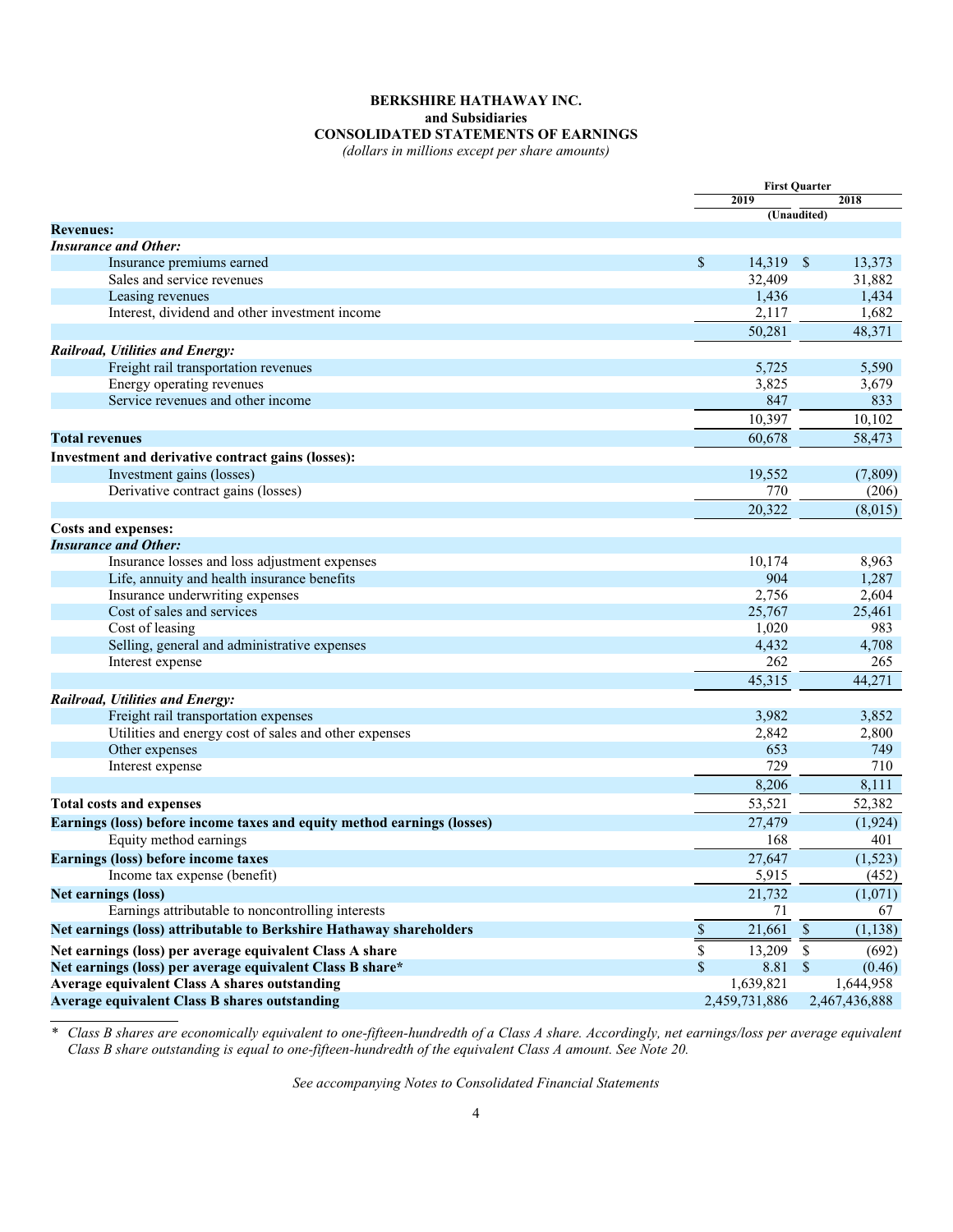## **BERKSHIRE HATHAWAY INC. and Subsidiaries CONSOLIDATED STATEMENTS OF COMPREHENSIVE INCOME**

*(dollars in millions)* 

|                                                                      | <b>First Quarter</b> |             |         |
|----------------------------------------------------------------------|----------------------|-------------|---------|
|                                                                      | 2019                 |             | 2018    |
|                                                                      |                      | (Unaudited) |         |
| Net earnings (loss)                                                  | 21,732               |             | (1,071) |
| Other comprehensive income:                                          |                      |             |         |
| Net change in unrealized appreciation of investments                 | 117                  |             | (45)    |
| Applicable income taxes                                              | (27)                 |             | (2)     |
| Reclassification of investment appreciation in net earnings          |                      |             | (221)   |
| Applicable income taxes                                              | (1)                  |             | 46      |
| Foreign currency translation                                         | 183                  |             | 601     |
| Applicable income taxes                                              | (3)                  |             | (6)     |
| Defined benefit pension plans                                        | 66                   |             | (24)    |
| Applicable income taxes                                              | (17)                 |             | 17      |
| Other, net                                                           | (13)                 |             | (31)    |
| Other comprehensive income, net                                      | 310                  |             | 335     |
| Comprehensive income                                                 | 22,042               |             | (736)   |
| Comprehensive income attributable to noncontrolling interests        | 93                   |             | 75      |
| Comprehensive income attributable to Berkshire Hathaway shareholders | 21,949               |             | (811)   |

## **CONSOLIDATED STATEMENTS OF CHANGES IN SHAREHOLDERS' EQUITY**

**(Unaudited)** 

*(dollars in millions)* 

|                                            | Berkshire Hathaway shareholders' equity |                                                          |               |                                                 |                                           |    |         |                                  |       |           |
|--------------------------------------------|-----------------------------------------|----------------------------------------------------------|---------------|-------------------------------------------------|-------------------------------------------|----|---------|----------------------------------|-------|-----------|
|                                            |                                         | Common stock<br>and capital in<br>excess of par<br>value |               | Accumulated<br>other<br>comprehensive<br>income | Retained<br>Treasury<br>stock<br>earnings |    |         | Non-<br>controlling<br>interests | Total |           |
| Balance at December 31, 2017               | \$                                      | 35,702                                                   | $\mathcal{S}$ | 58,571                                          | \$255,786                                 | \$ | (1,763) | \$.                              | 3,658 | \$351,954 |
| Adoption of new accounting pronouncements  |                                         |                                                          |               | (61, 375)                                       | 61,304                                    |    |         |                                  |       | (71)      |
| Net earnings (loss)                        |                                         |                                                          |               |                                                 | (1,138)                                   |    |         |                                  | 67    | (1,071)   |
| Other comprehensive income, net            |                                         |                                                          |               | 327                                             |                                           |    |         |                                  | 8     | 335       |
| Issuance (acquisition) of common stock     |                                         | 24                                                       |               |                                                 |                                           |    |         |                                  |       | 24        |
| Transactions with noncontrolling interests |                                         | (37)                                                     |               |                                                 |                                           |    |         |                                  | (82)  | (119)     |
| Balance at March 31, 2018                  |                                         | 35,689                                                   | S.            | (2, 477)                                        | \$315,952                                 | \$ | (1,763) | S.                               | 3,651 | \$351,052 |
| Balance at December 31, 2018               | S.                                      | 35,715                                                   | S.            | (5,015)                                         | \$321,112                                 | S. | (3,109) | S.                               | 3,797 | \$352,500 |
| Net earnings (loss)                        |                                         |                                                          |               |                                                 | 21,661                                    |    |         |                                  | 71    | 21,732    |
| Other comprehensive income, net            |                                         |                                                          |               | 288                                             |                                           |    |         |                                  | 22    | 310       |
| Issuance (acquisition) of common stock     |                                         | 13                                                       |               |                                                 |                                           |    | (1,690) |                                  |       | (1,677)   |
| Transactions with noncontrolling interests |                                         | (98)                                                     |               |                                                 |                                           |    |         |                                  | (176) | (274)     |
| Balance at March 31, 2019                  |                                         | 35,630                                                   |               | (4, 727)                                        | \$342,773                                 | \$ | (4,799) |                                  | 3,714 | \$372,591 |

*See accompanying Notes to Consolidated Financial Statements*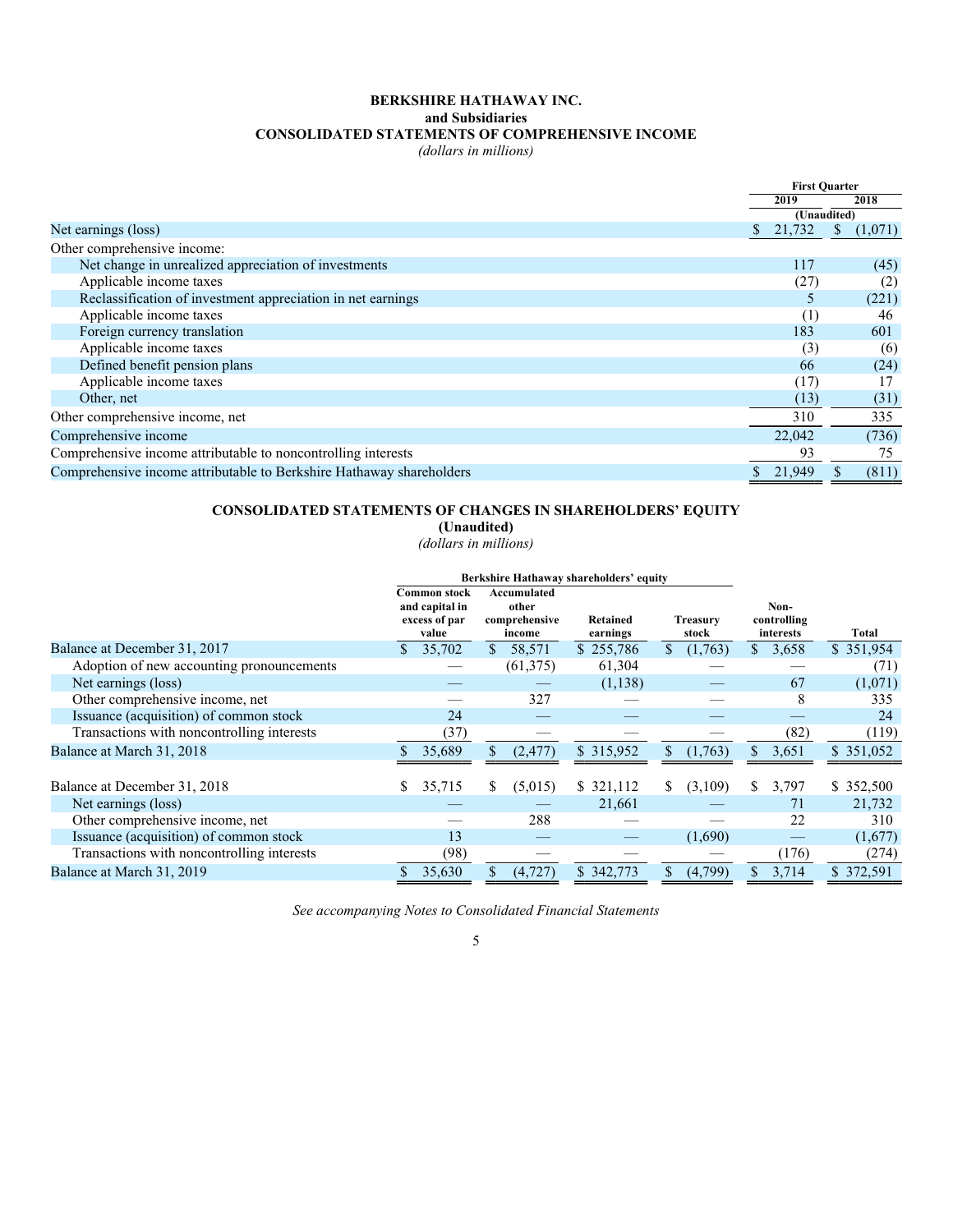## **BERKSHIRE HATHAWAY INC. and Subsidiaries CONSOLIDATED STATEMENTS OF CASH FLOWS**

*(dollars in millions)* 

|                                                                                 | <b>First Quarter</b>    |           |
|---------------------------------------------------------------------------------|-------------------------|-----------|
|                                                                                 | 2019                    | 2018      |
|                                                                                 | (Unaudited)             |           |
| Cash flows from operating activities:                                           |                         |           |
| Net earnings (loss)                                                             | \$21,732                | \$(1,071) |
| Adjustments to reconcile net earnings (loss) to operating cash flows:           |                         |           |
| Investment (gains) losses                                                       | (19, 552)               | 7,809     |
| Depreciation and amortization                                                   | 2.417                   | 2.387     |
| Other                                                                           | (469)                   | (1)       |
| Changes in operating assets and liabilities:                                    |                         |           |
| Losses and loss adjustment expenses                                             | 778                     | 69        |
| Deferred charges reinsurance assumed                                            | 273                     | 271       |
| Unearned premiums                                                               | 2,054                   | 2,352     |
| Receivables and originated loans                                                | (2,237)                 | (2,186)   |
| Other assets                                                                    | (990)                   | (881)     |
| Other liabilities                                                               | (1,800)                 | (392)     |
| Income taxes                                                                    | 5,371                   | (801)     |
| Net cash flows from operating activities                                        | 7,577                   | 7,556     |
|                                                                                 |                         |           |
| Cash flows from investing activities:                                           |                         |           |
| Purchases of U.S. Treasury Bills and fixed maturity securities                  | (30,918)                | (13, 037) |
| Purchases of equity securities                                                  | (1,527)                 | (14,765)  |
| Sales of U.S. Treasury Bills and fixed maturity securities                      | 2,334                   | 13,577    |
| Redemptions and maturities of U.S. Treasury Bills and fixed maturity securities | 21,114                  | 35,088    |
| Sales and redemptions of equity securities                                      | 2,063                   | 4,240     |
| Purchases of loans and finance receivables                                      | (14)                    | (41)      |
| Collections of loans and finance receivables                                    | 93                      | 100       |
| Acquisitions of businesses, net of cash acquired                                | (262)                   | (112)     |
| Purchases of property, plant and equipment and equipment held for lease         | (3, 151)                | (2,589)   |
| Other                                                                           | 67                      | (153)     |
| Net cash flows from investing activities                                        | (10, 201)               | 22,308    |
|                                                                                 |                         |           |
| Cash flows from financing activities:                                           |                         |           |
| Proceeds from borrowings of insurance and other businesses                      | 1.996                   | 37        |
| Proceeds from borrowings of railroad, utilities and energy businesses           | 2,945                   | 3,613     |
| Repayments of borrowings of insurance and other businesses                      | (2,811)                 | (4,192)   |
| Repayments of borrowings of railroad, utilities and energy businesses           | (1, 431)                | (1,221)   |
| Changes in short term borrowings, net                                           | (503)                   | (1,929)   |
| Acquisition of treasury stock                                                   | (1, 585)                |           |
| Other                                                                           | (289)                   | (102)     |
| Net cash flows from financing activities                                        | (1,678)                 | (3,794)   |
| Effects of foreign currency exchange rate changes                               | 15                      | 92        |
| Increase (decrease) in cash and cash equivalents and restricted cash            | (4,287)                 | 26,162    |
| Cash and cash equivalents and restricted cash at beginning of year              | 30,811                  | 32,212    |
| Cash and cash equivalents and restricted cash at end of first quarter *         | 26,524                  | \$58,374  |
| * Cash and cash equivalents and restricted cash are comprised of the following: |                         |           |
| Beginning of year-                                                              |                         |           |
| Insurance and Other                                                             | \$27,749                | \$28,673  |
| Railroad, Utilities and Energy                                                  | 2,612                   | 2.910     |
| Restricted cash, included in other assets                                       | 450                     | 629       |
|                                                                                 | $\mathcal{S}$<br>30,811 | \$32,212  |
|                                                                                 |                         |           |
| End of first quarter-                                                           |                         |           |
| Insurance and Other                                                             | \$22,487                | \$54,331  |
| Railroad, Utilities and Energy                                                  | 3,652                   | 3,550     |
| Restricted cash, included in other assets                                       | 385                     | 493       |
|                                                                                 | $\mathcal{S}$<br>26,524 | \$58,374  |

*See accompanying Notes to Consolidated Financial Statements*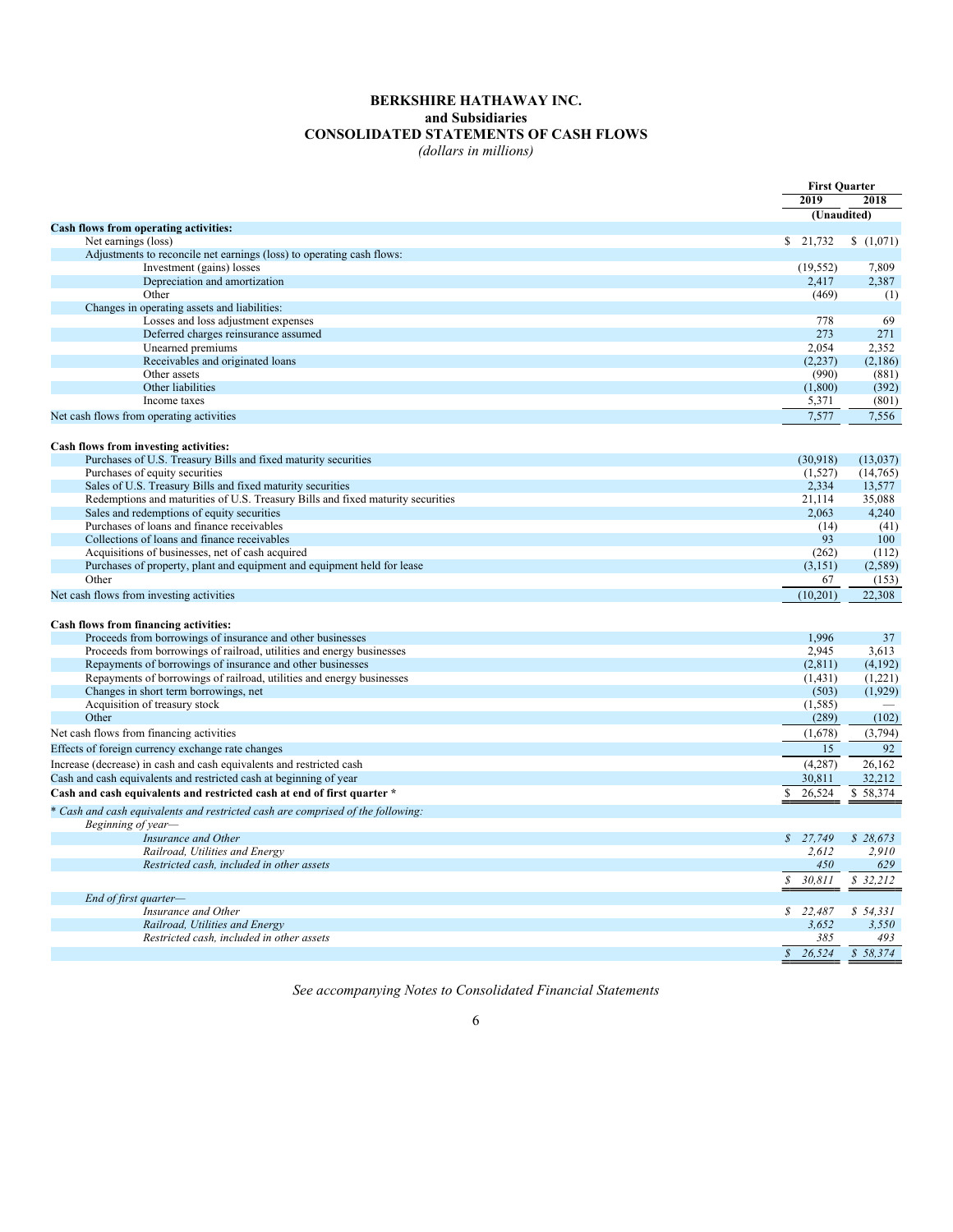## **BERKSHIRE HATHAWAY INC. and Subsidiaries NOTES TO CONSOLIDATED FINANCIAL STATEMENTS March 31, 2019**

### **Note 1. General**

The accompanying unaudited Consolidated Financial Statements include the accounts of Berkshire Hathaway Inc. ("Berkshire" or "Company") consolidated with the accounts of all its subsidiaries and affiliates in which Berkshire holds controlling financial interests as of the financial statement date. In these notes, the terms "us," "we" or "our" refer to Berkshire and its consolidated subsidiaries. Reference is made to Berkshire's most recently issued Annual Report on Form 10-K ("Annual Report"), which includes information necessary or useful to understanding Berkshire's businesses and financial statement presentations. Our significant accounting policies and practices were presented as Note 1 to the Consolidated Financial Statements included in the Annual Report. As described in the Annual Report, we modified certain presentations to our Consolidated Financial Statements. Presentations in these interim Consolidated Financial Statements conform to the presentations in the Annual Report. Changes to those policies due to the adoption of a new accounting standard is described in Note 2.

Financial information in this Quarterly Report reflects all adjustments (consisting only of normal recurring adjustments) that are, in the opinion of management, necessary to a fair statement of results for the interim periods in accordance with accounting principles generally accepted in the United States ("GAAP"). For a number of reasons, our results for interim periods are not normally indicative of results to be expected for the year. The timing and magnitude of catastrophe losses incurred by insurance subsidiaries and the estimation error inherent to the process of determining liabilities for unpaid losses of insurance subsidiaries can be more significant to results of interim periods than to results for a full year. In light of the size of our equity security investment portfolio, changes in market prices and the related changes in unrealized gains on equity securities will produce significant volatility in our interim and annual earnings. In addition, changes in the fair values of certain derivative contract liabilities and gains and losses from the periodic revaluation of certain assets and liabilities denominated in foreign currencies can cause significant variations in periodic net earnings.

### **Note 2. New Accounting Pronouncements**

Berkshire adopted Accounting Standards Codification ("ASC") 842 "Leases" on January 1, 2019. Most significantly, ASC 842 requires a lessee to recognize a liability to make lease payments and an asset with respect to its right to use the underlying asset for the lease term. Upon the adoption of ASC 842, we recognized operating lease assets of approximately \$6.2 billion and lease liabilities of \$5.9 billion. We also reduced other assets by approximately \$300 million. Consequently, our consolidated assets and liabilities increased by approximately \$5.9 billion.

We are party to contracts where we lease property from others ("lessee" contracts) and where we lease property to others ("lessor" contracts). In adopting and applying ASC 842, we elected to use practical expedients, including but not limited to, not reassessing past lease and easement accounting, not separating lease components from non-lease components by class of asset and not recording assets or liabilities for leases with terms of one year or less. We adopted ASC 842 as of January 1, 2019 with regard to contracts in effect as of that date and elected to not restate prior period financial statements. ASC 842 did not have a material effect on our accounting for our lessor contracts or for lessee contracts classified as financing leases.

Right-of-use assets represent our right to use an underlying asset for the lease term and lease liabilities represent our obligation to make lease payments arising from the lease. In this regard, lease payments include fixed payments and variable payments that depend on an index or rate. The lease term is generally the non-cancellable lease period. Certain lease contracts contain renewal options or other terms that provide for variable payments based on performance or usage or changes in an index or interest rates. Options are not included in determining lease assets or liabilities unless it is reasonably certain that options will be exercised. Generally, incremental borrowing rates are used in measuring lease liabilities. Lease assets are subject to review for impairment.

On January 1, 2018, we adopted Accounting Standards Update ("ASU") 2016-01 "Financial Instruments—Recognition and Measurement of Financial Assets and Financial Liabilities," ASU 2018-02 "Reclassification of Certain Tax Effects from Accumulated Other Comprehensive Income" and ASC 606 "Revenues from Contracts with Customers". Prior year financial statements were not restated. A summary of the effects of the initial adoption of ASU 2016-01, ASU 2018-02 and ASC 606 on our shareholders' equity follows (in millions).

|                                        | <b>ASU 2016-01</b> | ASU 2018-02 | ASC 606                         |                       |
|----------------------------------------|--------------------|-------------|---------------------------------|-----------------------|
| Increase (decrease):                   |                    |             |                                 |                       |
| Accumulated other comprehensive income | (61.459)           | 84          | $\hspace{0.1mm}-\hspace{0.1mm}$ | $\frac{1}{2}(61,375)$ |
| Retained earnings                      | 61.459             | (84)        | (70)                            | 61.305                |
| Shareholders' equity                   |                    |             | (70)                            | (70)                  |

With respect to ASU 2016-01, beginning in 2018, unrealized gains and losses from the changes in the fair values of our equity securities during the period are included within investment gains (losses) in the Consolidated Statements of Earnings. As of January 1, 2018, we reclassified net after-tax unrealized gains on equity securities from accumulated other comprehensive income to retained earnings.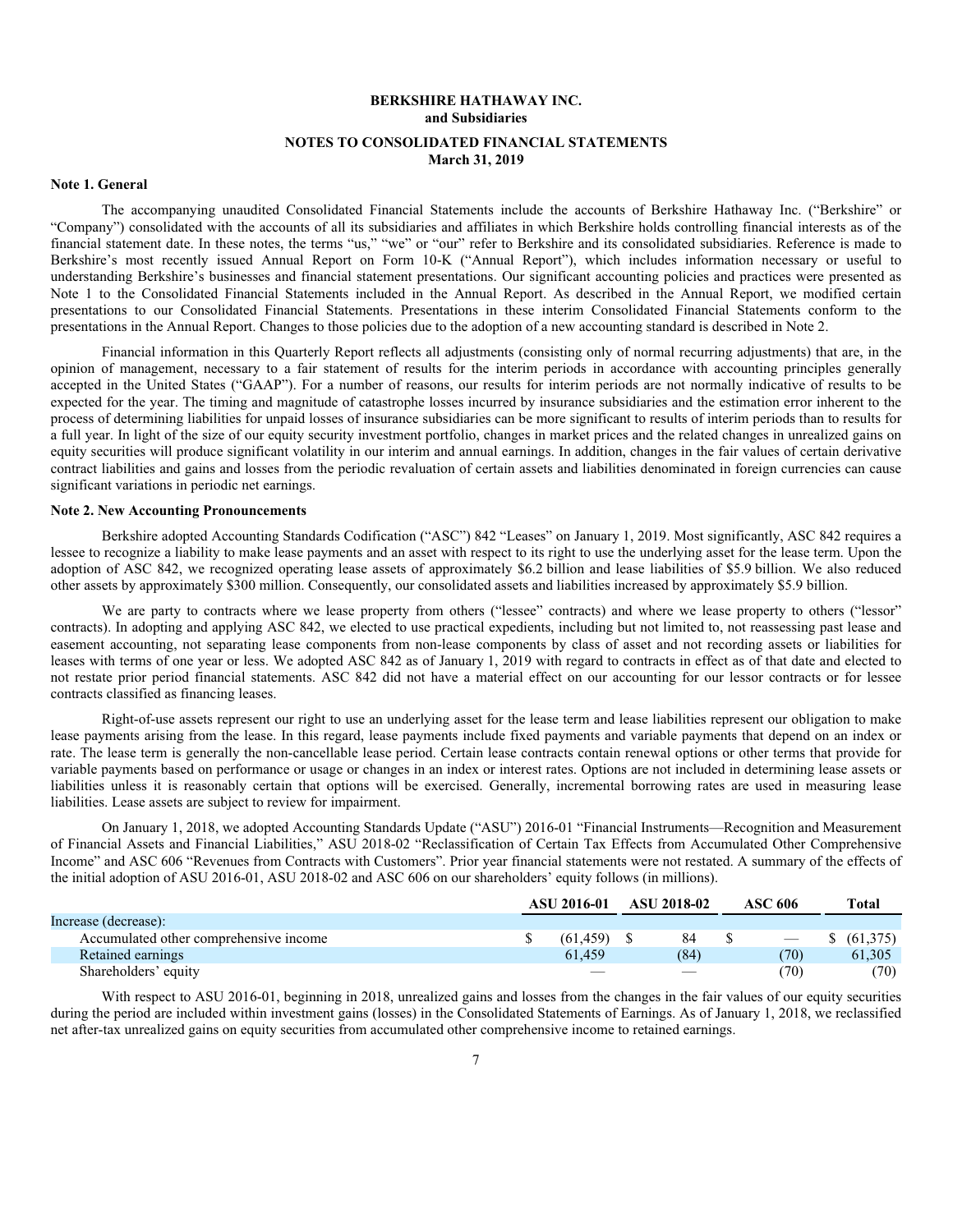### **Note 2. New Accounting Pronouncements** *(Continued)*

In adopting ASU 2018-02, we reclassified the stranded deferred income tax effects arising from the reduction in the U.S. statutory income tax rate under the U.S. Tax Cuts and Jobs Act that were included in accumulated other comprehensive income as of January 1, 2018 to retained earnings.

In adopting ASC 606, we recorded increases to certain assets and other liabilities, with the cumulative net effect recorded to retained earnings. Prior to January 1, 2018, we recognized revenues from the sales of fractional ownership interests in aircraft over the term of the related management services agreements, as the transfers of the ownership interests were inseparable from the management services agreements. These agreements also include provisions that require us to repurchase the fractional interest at fair market value at contract termination or upon the customer's request following the end of a minimum commitment period. ASC 606 provides that such contracts are subject to accounting guidance for lease contracts. The principal effects of this re-characterization were to increase equipment held for lease and aircraft repurchase liabilities and unearned lease revenues by approximately \$3.5 billion.

In June 2016, the FASB issued ASU 2016-13 "Financial Instruments—Credit Losses," which provides for the recognition and measurement at the reporting date of all expected credit losses for financial assets held at amortized cost and for available-for-sale debt securities. Currently, credit losses are recognized and measured when such losses become probable based on the prevailing facts and circumstances. ASU 2016-13 is effective for reporting periods beginning after December 15, 2019. We are evaluating the effect this standard will have on our Consolidated Financial Statements.

In January 2017, the FASB issued ASU 2017-04 "Simplifying the Test for Goodwill Impairment." ASU 2017-04 eliminates the requirement to determine the implied value of goodwill in measuring an impairment loss. Upon adoption of ASU 2017-04, the measurement of a goodwill impairment will represent the excess of the reporting unit's carrying value over its fair value and will be limited to the carrying value of goodwill. ASU 2017-04 is effective for goodwill impairment tests in fiscal years beginning after December 15, 2019, with early adoption permitted.

In August 2018, the FASB issued ASU 2018-12 "Targeted Improvements to the Accounting for Long-Duration Contracts." ASU 2018-12 requires periodic reassessment of actuarial and discount rate assumptions used to value policyholder liabilities and deferred acquisition costs arising from the issuance of long-duration insurance and reinsurance contracts, with the effects of changes in cash flow assumptions reflected in earnings and the effects of changes in discount rate assumptions reflected in other comprehensive income. Currently, the actuarial and discount rate assumptions are set at the contract inception date and not subsequently changed, except under limited circumstances. ASU 2018-12 requires new disclosures and is effective for fiscal years beginning after December 15, 2020, with early adoption permitted. We are evaluating the effect this standard will have on our Consolidated Financial Statements.

### **Note 3. Investments in fixed maturity securities**

Investments in fixed maturity securities as of March 31, 2019 and December 31, 2018 are summarized by type below (in millions).

|                                                          | Amortized<br>Cost |        |          |     | Unrealized<br>Gains |      | Unrealized<br>Losses |        |  | Fair<br>Value |
|----------------------------------------------------------|-------------------|--------|----------|-----|---------------------|------|----------------------|--------|--|---------------|
| March 31, 2019                                           |                   |        |          |     |                     |      |                      |        |  |               |
| U.S. Treasury, U.S. government corporations and agencies | \$                | 3,901  | S.       | 29  | -S                  | (12) | S.                   | 3,918  |  |               |
| States, municipalities and political subdivisions        |                   | 145    |          | 6   |                     |      |                      | 151    |  |               |
| Foreign governments                                      |                   | 8,047  |          | 60  |                     | (16) |                      | 8,091  |  |               |
| Corporate bonds                                          |                   | 6,259  |          | 470 |                     | (5)  |                      | 6,724  |  |               |
| Mortgage-backed securities                               |                   | 470    |          | 63  |                     | (2)  |                      | 531    |  |               |
|                                                          | S.                | 18,822 |          | 628 |                     | (35) | S                    | 19,415 |  |               |
| December 31, 2018                                        |                   |        |          |     |                     |      |                      |        |  |               |
| U.S. Treasury, U.S. government corporations and agencies | S                 | 4.223  | <b>S</b> | 22  |                     | (22) | <b>S</b>             | 4,223  |  |               |
| States, municipalities and political subdivisions        |                   | 182    |          |     |                     |      |                      | 189    |  |               |
| Foreign governments                                      |                   | 7,480  |          | 50  |                     | (28) |                      | 7,502  |  |               |
| Corporate bonds                                          |                   | 7,055  |          | 408 |                     | (23) |                      | 7,440  |  |               |
| Mortgage-backed securities                               |                   | 487    |          | 59  |                     | (2)  |                      | 544    |  |               |
|                                                          |                   | 19,427 |          | 546 |                     | (75) | S                    | 19,898 |  |               |

Investments in foreign governments include securities issued by national and provincial government entities as well as instruments that are unconditionally guaranteed by such entities. As of March 31, 2019, approximately 88% of our foreign government holdings were rated AA or higher by at least one of the major rating agencies.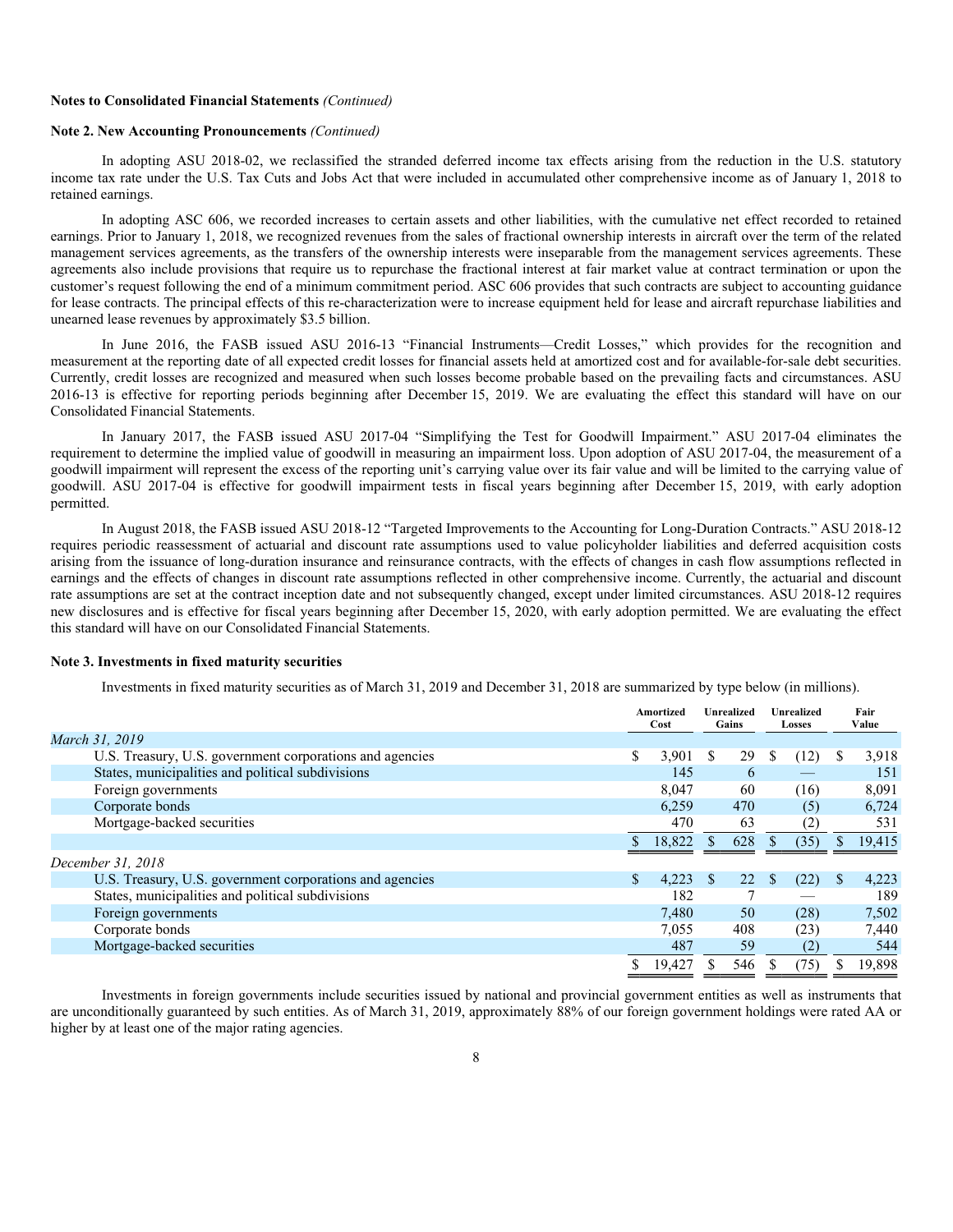#### **Note 3. Investments in fixed maturity securities** *(Continued)*

The amortized cost and estimated fair value of fixed maturity securities at March 31, 2019 are summarized below by contractual maturity dates. Amounts are in millions. Actual maturities may differ from contractual maturities due to early call or prepayment rights held by issuers.

|                | Due after one Due after five |              |                                                      |           |     |           |            |     |          |  |
|----------------|------------------------------|--------------|------------------------------------------------------|-----------|-----|-----------|------------|-----|----------|--|
|                | Due in one                   |              | year through years through Due after Mortgage-backed |           |     |           |            |     |          |  |
|                |                              | vear or less | five vears                                           | ten years |     | ten vears | securities |     | Total    |  |
| Amortized cost |                              |              | $\frac{1}{2}$ 7.198 \$ 10.331 \$                     |           |     | 364 \$459 |            | 470 | \$18.822 |  |
| Fair value     |                              | 7.242        | 10.443                                               |           | 410 | 789       |            | 531 | 19.415   |  |

#### **Note 4. Investments in equity securities**

Investments in equity securities as of March 31, 2019 and December 31, 2018 are summarized based on the primary industry of the investee in the table below (in millions).

|                                  |                   | <b>Net</b><br>Unrealized | Fair    |
|----------------------------------|-------------------|--------------------------|---------|
|                                  | <b>Cost Basis</b> | Gains                    | Value   |
| March 31, 2019*                  |                   |                          |         |
| Banks, insurance and finance     | 44.710            | 46,029                   | 90,739  |
| Consumer products                | 38,909            | 31,232                   | 70,141  |
| Commercial, industrial and other | 19.280            | 11.611                   | 30,891  |
|                                  | 102,899           | 88,872                   | 191.771 |

*\* Approximately 68% of the aggregate fair value was concentrated in five companies (American Express Company – \$16.6 billion; Apple Inc. – \$48.5 billion; Bank of America Corporation – \$25.4 billion; The Coca-Cola Company – \$18.7 billion and Wells Fargo & Company – \$20.9 billion).* 

|                                  |                   | <b>Net</b><br><b>Unrealized</b> | Fair    |
|----------------------------------|-------------------|---------------------------------|---------|
|                                  | <b>Cost Basis</b> | Gains                           | Value   |
| December 31, 2018*               |                   |                                 |         |
| Banks, insurance and finance     | 44.332            | 38,260                          | 82.592  |
| Consumer products                | 38,783            | 22,838                          | 61,621  |
| Commercial, industrial and other | 19.752            | 8.792                           | 28,544  |
|                                  | 102,867           | 69.890                          | 172.757 |

*\* Approximately 68% of the aggregate fair value was concentrated in five companies (American Express Company – \$14.5 billion; Apple Inc. – \$40.3 billion; Bank of America Corporation – \$22.6 billion; The Coca-Cola Company – \$18.9 billion and Wells Fargo & Company – \$20.7 billion).* 

### **Note 5. Equity method investments**

Berkshire and its subsidiaries hold investments in certain businesses that are accounted for pursuant to the equity method. Currently, the most significant of these is our investment in the common stock of The Kraft Heinz Company ("Kraft Heinz"). Kraft Heinz is one of the world's largest manufacturers and marketers of food and beverage products, including condiments and sauces, cheese and dairy, meals, meats, refreshment beverages, coffee and other grocery products.

Berkshire currently owns 325,442,152 shares of Kraft Heinz common stock representing 26.7% of the outstanding shares. Shares of Kraft Heinz common stock are publicly-traded and the fair value of our investment was approximately \$10.6 billion at March 31, 2019 and \$14.0 billion at December 31, 2018. The carrying value of our investment was approximately \$13.7 billion at March 31, 2019 and \$13.8 billion at December 31, 2018. As of May 3, 2019, Kraft Heinz has not filed its 2018 Form 10-K with the Securities and Exchange Commission. In addition, Kraft Heinz has not made its financial statements for the first quarter of 2019 available to Berkshire. Accordingly, Berkshire does not have the necessary financial information to determine its share of the earnings and other comprehensive income of Kraft Heinz for the first quarter of 2019. As a result, Berkshire's first quarter 2019 earnings and other comprehensive income exclude such amounts. Berkshire will record its share of Kraft Heinz's earnings and other comprehensive income for the three months ended March 31, 2019 during the period that such information becomes available. We recorded equity method earnings in the first quarter of 2018 of approximately \$265 million. We received dividends on the common stock of \$130 million and \$203 million in the first quarter of 2019 and 2018, respectively, which we recorded as reductions of our investment.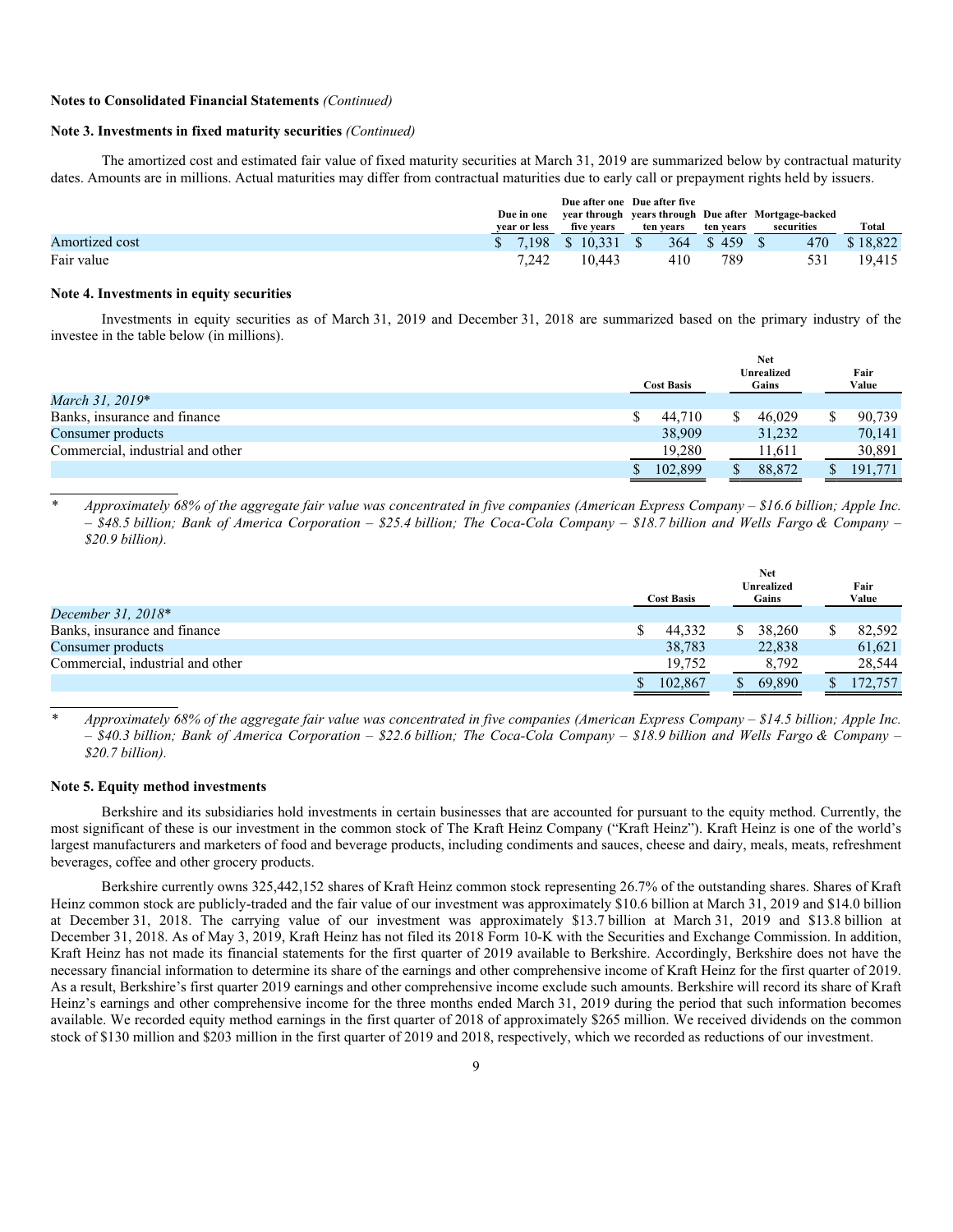#### **Note 5. Equity method investments** *(Continued)*

Summarized unaudited financial information of Kraft Heinz as of December 29, 2018 and for the first quarter of 2018 follows (in millions).

|                                                              | December 29,<br>2018                   |
|--------------------------------------------------------------|----------------------------------------|
| Assets                                                       | 103,627                                |
| Liabilities                                                  | 51,721<br><b>First Quarter</b><br>2018 |
| <b>Sales</b>                                                 | 6,304                                  |
| Net earnings attributable to Kraft Heinz common shareholders | 993                                    |

Other investments accounted for pursuant to the equity method include our investments in Berkadia Commercial Mortgage LLC ("Berkadia"), Pilot Travel Centers LLC, d/b/a Pilot Flying J ("Pilot Flying J"), and Electric Transmission Texas, LLC ("ETT"). The carrying value of our investments in these entities was approximately \$3.6 billion as of March 31, 2019 and \$3.5 billion as of December 31, 2018. Our equity method earnings in these entities in the first quarter were \$167 million in 2019 and \$136 million in 2018. Additional information concerning these investments follows.

We own a 50% interest in Berkadia, with Jefferies Financial Group Inc. ("Jefferies"), formerly known as Leucadia National Corporation, owning the other 50% interest. Berkadia is a servicer of commercial real estate loans in the U.S., performing primary, master and special servicing functions for U.S. government agency programs, commercial mortgage-backed securities transactions, banks, insurance companies and other financial institutions. A source of funding for Berkadia's operations is through its issuance of commercial paper, which is currently limited to \$1.5 billion. On March 31, 2019, Berkadia's commercial paper outstanding was \$1.47 billion. The commercial paper is supported by a surety policy issued by a Berkshire insurance subsidiary. Jefferies is obligated to indemnify us for one-half of any losses incurred under the policy. In addition, a Berkshire Hathaway Energy Company subsidiary owns a 50% interest in ETT, an owner and operator of electric transmission assets in the Electric Reliability Council of Texas footprint. American Electric Power owns the other 50% interest.

On October 3, 2017, we entered into an investment agreement and an equity purchase agreement whereby we acquired a 38.6% interest in Pilot Flying J, headquartered in Knoxville, Tennessee. Pilot Flying J is one of the largest operators of travel centers in North America, with more than 28,000 team members, 750 locations across the U.S. and Canada, and nearly \$30 billion in annual revenues. The Haslam family currently owns a 50.1% interest in Pilot Flying J and a third party owns the remaining 11.3% interest. We also entered into an agreement to acquire in 2023 an additional 41.4% interest in Pilot Flying J with the Haslam family retaining a 20% interest. As a result, Berkshire will become the majority owner of Pilot Flying J in 2023.

### **Note 6. Investment gains/losses**

Investment gains/losses in the first quarter of 2019 and 2018 are summarized as follows (in millions).

|                                                                                  | 2019   | 2018      |
|----------------------------------------------------------------------------------|--------|-----------|
| Equity securities:                                                               |        |           |
| Unrealized investment gains (losses) on securities held at the end of the period | 19,393 | \$(7,807) |
| Investment gains (losses) during the period                                      | 161    | (240)     |
|                                                                                  | 19.554 | (8,047)   |
| Fixed maturity securities:                                                       |        |           |
| Gross realized gains                                                             |        | 359       |
| Gross realized losses                                                            | (10)   | (138)     |
| Other                                                                            |        |           |
|                                                                                  | 19.552 | .809)     |

Prior to 2018, we recognized investment gains and losses in earnings when we sold equity securities based on the difference between the proceeds from the sale and the cost of the securities and also when we recognized other-than-temporary impairment losses. Beginning in 2018, equity securities gains and losses include unrealized gains and losses from changes in fair values during the period on equity securities we still own. Prior to 2018, we recorded the changes in unrealized gains and losses on our investments in equity securities in other comprehensive income.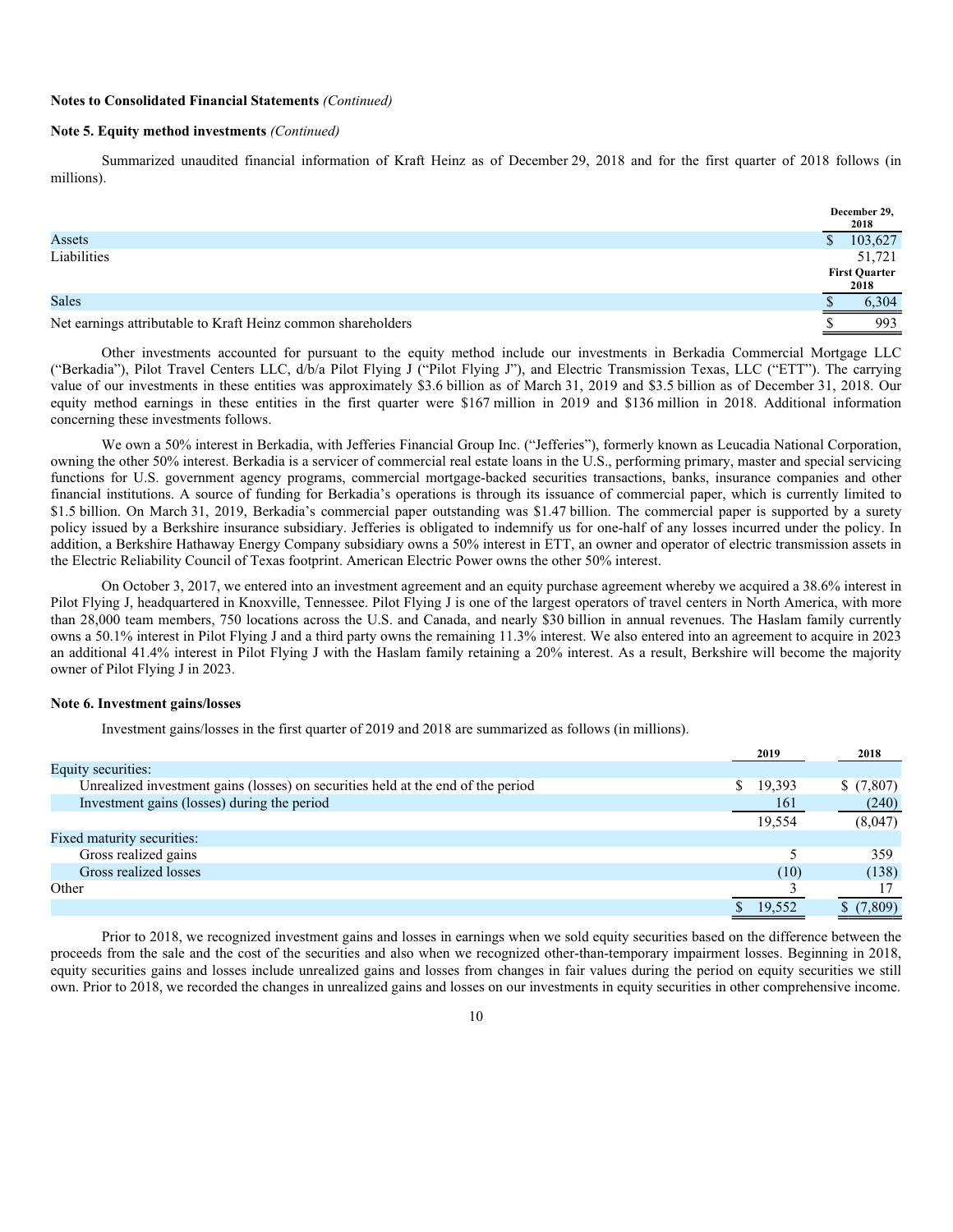### **Note 6. Investment gains/losses** *(Continued)*

In the first quarter of 2019 and 2018, as reflected in the Consolidated Statements of Cash Flows, we received proceeds of approximately \$2.1 billion and \$4.2 billion, respectively, from sales of equity securities. In the preceding table, investment gains/losses on equity securities sold in each period reflect the difference between proceeds from sales and the fair value of the equity security sold at the beginning of the period or the purchase date, if later. Our taxable gains on equity securities sold during the first quarter of 2019 and 2018, which are generally the difference between the proceeds from sales and our original cost, were \$518 million and \$727 million, respectively.

### **Note 7. Loans and finance receivables**

Loans and finance receivables are summarized as follows (in millions).

|                                                               |    | March 31.<br>2019 | December 31.<br>2018 |
|---------------------------------------------------------------|----|-------------------|----------------------|
| Loans and finance receivables before allowances and discounts | S. | 16.767            | 16.622               |
| Allowances for uncollectible loans                            |    | (176)             | (177)                |
| Unamortized acquisition discounts                             |    | 159)              | (165)                |
|                                                               |    | 16.432            | 16.280               |

Loans and finance receivables are principally installment loans originated or acquired by our manufactured housing business. Provisions for loan losses for the first quarter were \$32 million in 2019 and \$34 million in 2018. Loan charge-offs, net of recoveries in the first quarter, were \$33 million in 2019 and \$35 million in 2018. At March 31, 2019, approximately 98% of the manufactured housing loan balances were evaluated collectively for impairment, with the remainder evaluated individually. As part of the evaluation process, credit quality indicators are reviewed and loans are designated as performing or non-performing. At March 31, 2019, we considered approximately 99% of the loan balances to be performing and approximately 97% of the loan balances to be current as to payment status.

Additionally, during 2018, an insurance subsidiary entered into an agreement with Seritage Growth Properties to provide a \$2.0 billion term loan facility, which matures on July 31, 2023. As of March 31, 2019 and December 31, 2018, the outstanding loans under the facility were approximately \$1.6 billion.

### **Note 8. Other receivables**

Other receivables of insurance and other businesses are comprised of the following (in millions).

|                                          | March 31,<br>2019 | December 31,<br>2018 |
|------------------------------------------|-------------------|----------------------|
| Insurance premiums receivable            | \$13,766          | 12,452               |
| Reinsurance recoverable on unpaid losses | 3,164             | 3,060                |
| Trade receivables                        | 12.957            | 12,617               |
| Other                                    | 4.188             | 3,823                |
| Allowances for uncollectible accounts    | (365)             | (388)                |
|                                          | 33,710            | 31.564               |

Receivables of railroad and utilities and energy businesses are comprised of the following (in millions).

|                                       | March 31,<br>2019 | December 31,<br>2018 |
|---------------------------------------|-------------------|----------------------|
| Trade receivables                     |                   | 3.433                |
| Other                                 | 354               | 362                  |
| Allowances for uncollectible accounts | 131               | (129)                |
|                                       | .460              | .666ر                |

Trade receivables include unbilled revenue of \$569 million and \$554 million as of March 31, 2019 and December 31, 2018, respectively, attributable to the regulated utility businesses.

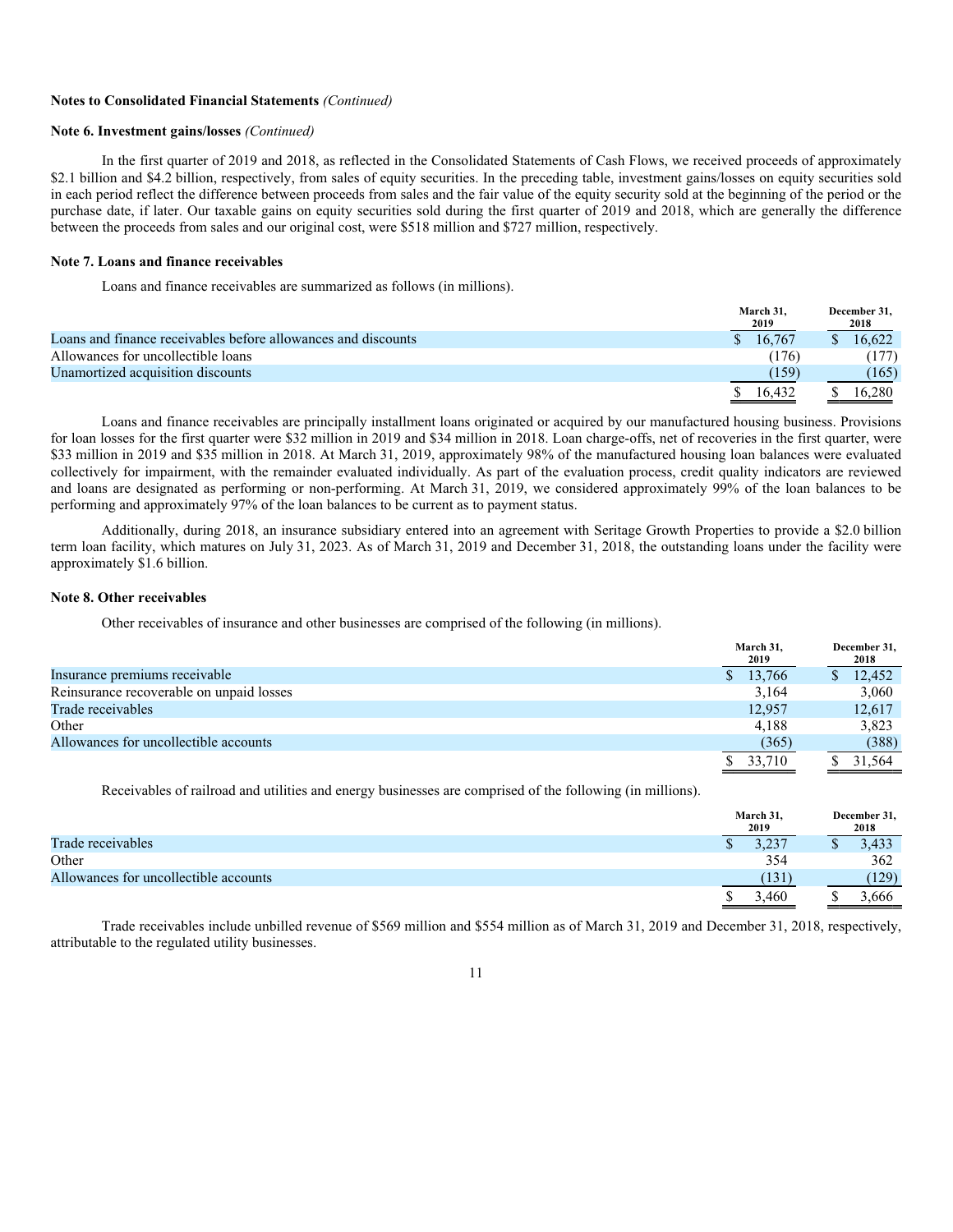### **Note 9. Inventories**

Inventories are comprised of the following (in millions).

|                             | March 31,<br>2019 | December 31,<br>2018 |
|-----------------------------|-------------------|----------------------|
| Raw materials               | 4.249             | 4,182                |
| Work in process and other   | 2,678             | 2,625                |
| Finished manufactured goods | 4.789             | 4,541                |
| Goods acquired for resale   | 7.738             | 7.721                |
|                             | 19.454            | 19.069               |

## **Note 10. Property, plant and equipment**

A summary of property, plant and equipment of our insurance and other businesses follows (in millions).

|                               | March 31,<br>2019 | December 31,<br>2018 |
|-------------------------------|-------------------|----------------------|
| Land                          | 2.549             | 2,536                |
| Buildings and improvements    | 10,128            | 9,959                |
| Machinery and equipment       | 22,682            | 22,574               |
| Furniture, fixtures and other | 5,049             | 4,758                |
|                               | 40,408            | 39,827               |
| Accumulated depreciation      | (19, 583)         | (19, 199)            |
|                               | 20,825            | 20,628               |

A summary of property, plant and equipment of railroad and utilities and energy businesses follows (in millions). The utility generation, transmission and distribution systems and interstate natural gas pipeline assets are owned by regulated public utility and natural gas pipeline subsidiaries.

|                                                           | March 31,<br>2019 | December 31,<br>2018   |
|-----------------------------------------------------------|-------------------|------------------------|
| Railroad:                                                 |                   |                        |
| Land, track structure and other roadway                   | 60,328<br>S.      | 59,509<br><sup>S</sup> |
| Locomotives, freight cars and other equipment             | 13,185            | 13,016                 |
| Construction in progress                                  | 574               | 664                    |
|                                                           | 74,087            | 73,189                 |
| Accumulated depreciation                                  | (10, 865)         | (10,004)               |
|                                                           | 63,222            | 63,185                 |
| Utilities and energy:                                     |                   |                        |
| Utility generation, transmission and distribution systems | 77,659            | 77,288                 |
| Interstate natural gas pipeline assets                    | 7,547             | 7,524                  |
| Independent power plants and other assets                 | 8,318             | 8,324                  |
| Construction in progress                                  | 3,388             | 3,110                  |
|                                                           | 96,912            | 96,246                 |
| Accumulated depreciation                                  | (27, 964)         | (27, 651)              |
|                                                           | 68,948            | 68,595                 |
|                                                           | \$132,170         | 131,780<br>\$.         |

Depreciation expense for the first quarter of 2019 and 2018 is summarized below (in millions).

|                                | 2019  | 2018  |
|--------------------------------|-------|-------|
| Insurance and other            | 542   | 535   |
| Railroad, utilities and energy | 1.256 | 1.225 |
|                                | .798  | 1,760 |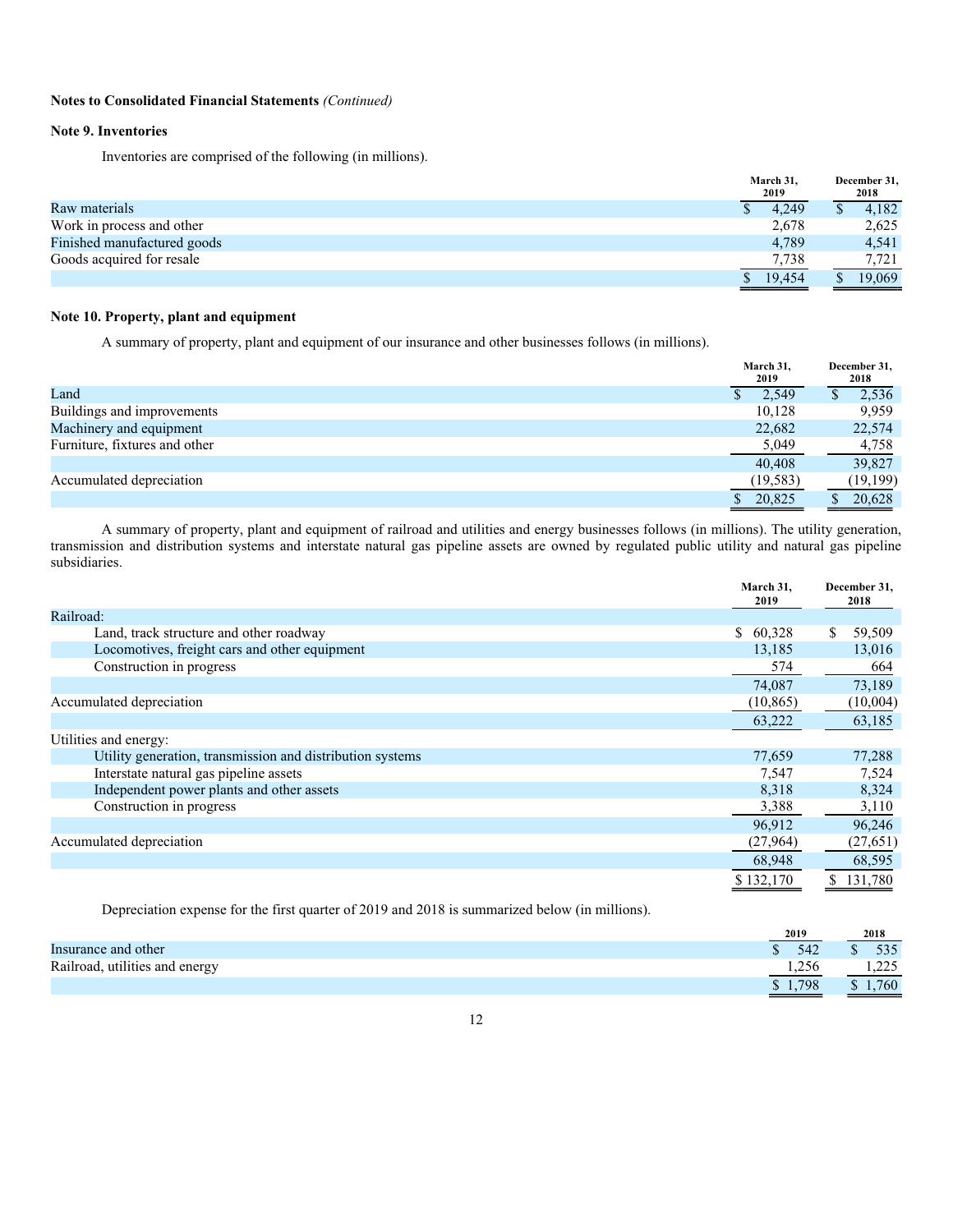### **Note 11. Equipment held for lease**

Equipment held for lease includes railcars, aircraft, over-the-road trailers, intermodal tank containers, cranes, storage units and furniture. Equipment held for lease is summarized below (in millions).

|                                | March 31,<br>2019 | December 31,<br>2018 |
|--------------------------------|-------------------|----------------------|
| Railcars                       | 8,992             | 8,862                |
| Aircraft                       | 7,485             | 7,376                |
| Other equipment held for lease | 4,478             | 4,379                |
|                                | 20.955            | 20,617               |
| Accumulated depreciation       | (6,526)           | (6,319)              |
|                                | \$14,429          | 14,298               |

Depreciation expense for equipment held for lease in the first quarter was \$286 million in 2019 and \$275 million in 2018.

### **Note 12. Leases**

We are party to contracts where we lease property from others. As a lessee, we primarily lease office and operating facilities, locomotives, freight cars, energy generation facilities and transmission assets. Operating lease right-of-use assets and lease liabilities included in our March 31, 2019 Consolidated Balance Sheet were approximately \$6.2 billion and \$6.0 billion, respectively. Such amounts were included in other assets and accounts payable, accruals and other liabilities in our Consolidated Balance Sheet. The weighted average term of these leases was approximately 7.7 years and the weighted average discount rate used to measure lease liabilities was approximately 3.9%. A summary of our remaining operating lease payments as of March 31, 2019 and December 31, 2018 follows (in millions).

|                   |      |         |         |      |       |                   |                                | Amount                   |                      |
|-------------------|------|---------|---------|------|-------|-------------------|--------------------------------|--------------------------|----------------------|
|                   | 2019 | 2020    | 2021    | 2022 | 2023  | <b>Thereafter</b> | <b>Total lease</b><br>payments | representing<br>interest | Lease<br>liabilities |
| March 31, 2019    | 933  | \$1.312 | \$1.091 | 859  | \$685 | \$2.183           | 7,063                          | \$(1.053)                | \$6,010              |
| December 31, 2018 | .310 | .268    | .048    | 820  | 658   | 2.079             | 7.183                          |                          |                      |

Components of operating lease costs by type were as follows (in millions).

|                       | Operating  | Short-term | Variable   | <b>Sublease</b> | Total      |
|-----------------------|------------|------------|------------|-----------------|------------|
|                       | lease cost | lease cost | lease cost | income          | lease cost |
| First quarter of 2019 | 361        | 44         | 69         | (6)             | 468        |

We are also party to contracts where we lease property to others as a lessor. Operating lease revenues by type were as follows (in millions).

|                                                                      | --<br><b>Fixed lease revenue</b> | : lease revenue<br>Variable | Total |
|----------------------------------------------------------------------|----------------------------------|-----------------------------|-------|
| $\sim$<br>0.010<br>F <sub>1</sub> rst<br><b>201</b><br>quarter<br>n1 | $\sim$                           | 362                         | ℸ◡    |
| $\sim$                                                               | $ -$<br>$ -$                     | .                           |       |

Future operating lease rentals to be received on assets we lease to others were as follows (in millions).

|                      | 2019 | <b>2020</b> | 2021<br>the contract of the contract of | 2022<br>the contract of the contract of the | 2023 | Thereafter                                               | Total |
|----------------------|------|-------------|-----------------------------------------|---------------------------------------------|------|----------------------------------------------------------|-------|
| As of March 31, 2019 |      |             |                                         |                                             |      | $$1,932$ $$1,928$ $$1,363$ $$893$ $$529$ $$485$ $$7,130$ |       |

### **Note 13. Goodwill and other intangible assets**

Reconciliations of the changes in the carrying value of goodwill during 2019 and 2018 follows (in millions).

|                                               | March 31,<br>2019 | December 31,<br>2018 |
|-----------------------------------------------|-------------------|----------------------|
| Balance at beginning of year                  | \$81,025          | \$81,258             |
| Acquisitions of businesses                    | 159               | 376                  |
| Other, including foreign currency translation | 36                | (609)                |
| Balance at end of period                      | \$81,220          | \$ 81,025            |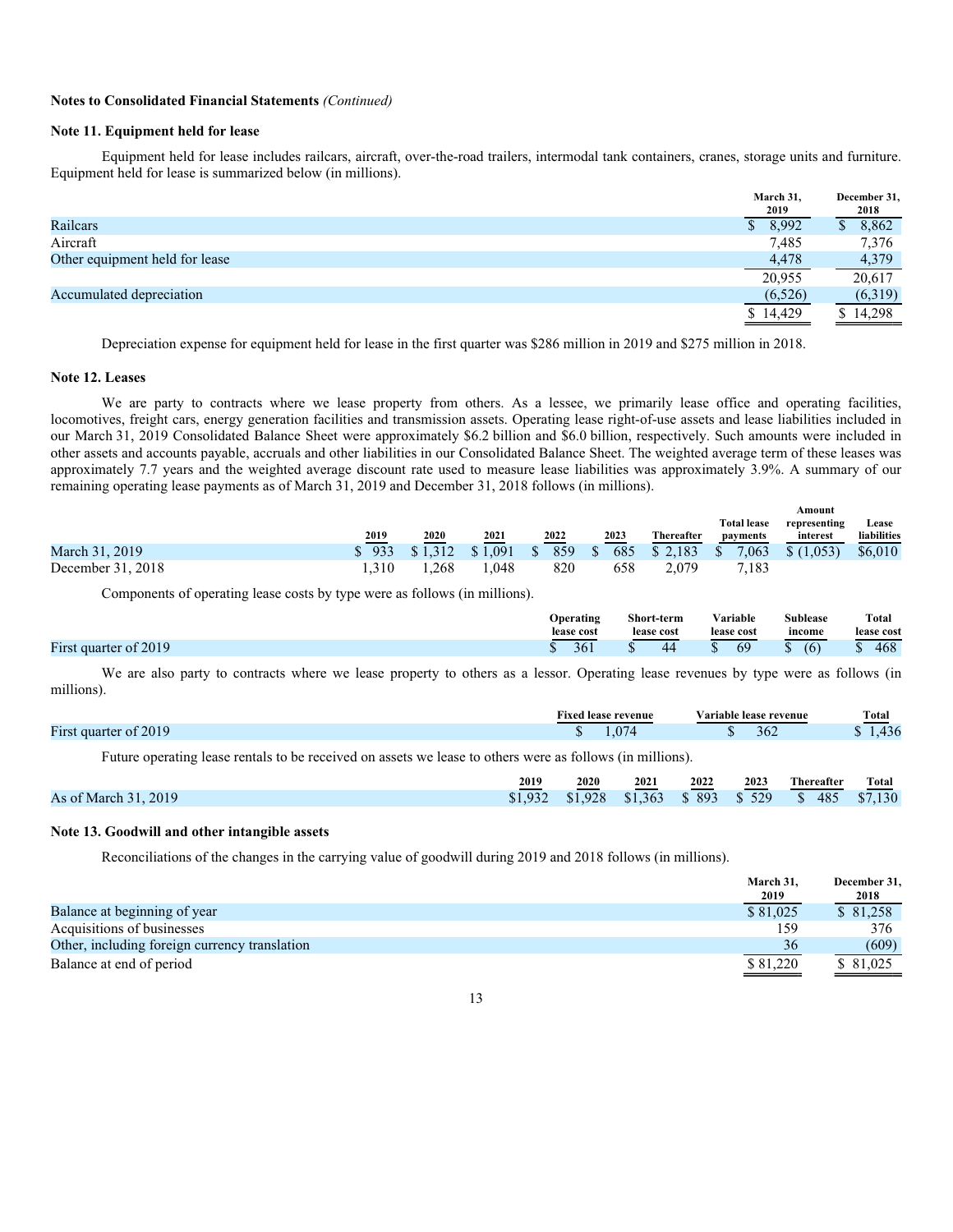#### **Note 13. Goodwill and other intangible assets** *(Continued)*

Our other intangible assets and related accumulated amortization are summarized as follows (in millions).

|                                |   | <b>March 31, 2019</b>           |              |                             |   | <b>December 31, 2018</b>        |  |                             |  |
|--------------------------------|---|---------------------------------|--------------|-----------------------------|---|---------------------------------|--|-----------------------------|--|
|                                |   | <b>Gross carrying</b><br>amount |              | Accumulated<br>amortization |   | <b>Gross carrying</b><br>amount |  | Accumulated<br>amortization |  |
| Insurance and other            |   | 40,553                          | <sup>3</sup> | 9,287                       | ъ | 40.493                          |  | 8,994                       |  |
| Railroad, utilities and energy |   | 1,011                           |              | 373                         |   | 1,011                           |  | 362                         |  |
|                                |   | 41,564                          |              | 9,660                       |   | 41,504                          |  | 9,356                       |  |
| Trademarks and trade names     | S | 5,367                           | S            | 757                         | S | 5,368                           |  | 750                         |  |
| Patents and technology         |   | 4,472                           |              | 2,862                       |   | 4.446                           |  | 2,790                       |  |
| Customer relationships         |   | 28,426                          |              | 4,782                       |   | 28,375                          |  | 4,573                       |  |
| Other                          |   | 3,299                           |              | 1,259                       |   | 3,315                           |  | 1,243                       |  |
|                                |   | 41,564                          |              | 9,660                       |   | 41,504                          |  | 9,356                       |  |

Intangible asset amortization expense in the first quarter was \$333 million in 2019 and \$352 million in 2018. Intangible assets with indefinite lives as of March 31, 2019 and December 31, 2018 were \$18.9 billion and primarily related to certain customer relationships and trademarks and trade names.

#### **Note 14. Derivative contracts**

We are party to derivative contracts through certain of our subsidiaries. Currently, the most significant derivative contracts consist of equity index put option contracts. The liabilities and related notional values of these contracts follows (in millions).

|                   |                    | <b>Notional</b>        |
|-------------------|--------------------|------------------------|
|                   | <b>Liabilities</b> | Value                  |
| March 31, 2019    | \$1.682            | 26.522<br><sup>Q</sup> |
| December 31, 2018 | 2.452              | 26,759                 |

Notional value represents the aggregate undiscounted amounts payable assuming that the value of each index is zero at each contract's expiration date. Certain of these contracts are denominated in foreign currencies. Notional amounts are based on the foreign currency exchange rates as of each balance sheet date. We recorded pre-tax gains of \$770 million in the first quarter of 2019 and losses of \$206 million in the first quarter of 2018 with respect to our equity index put option contracts.

The equity index put option contracts are European style options written prior to March 2008 on four major equity indexes. The remaining contracts expire between April 2019 and October 2025. The weighted average life of unexpired contracts at March 31, 2019 was approximately 1.65 years. Contracts with notional values of \$12.2 billion will expire over the remainder of 2019. Future payments, if any, under any given contract will be required if the prevailing index value is below the contract strike price at the expiration date. We received aggregate premiums of \$4.0 billion on the contract inception dates with respect to unexpired contracts at March 31, 2019 and we have no counterparty credit risk. The aggregate intrinsic value (the undiscounted liability assuming the contracts are settled based on the index values and foreign currency exchange rates as of the balance sheet date) was \$957 million at March 31, 2019 and \$1,653 million at December 31, 2018. These contracts may not be unilaterally terminated or fully settled before the expiration dates and the ultimate amount of cash basis gains or losses on these contracts will not be determined until the contract expiration dates.

A limited number of our equity index put option contracts contain collateral posting requirements with respect to changes in the fair value or intrinsic value of the contracts and/or a downgrade of Berkshire's credit ratings. As of March 31, 2019, we did not have any collateral posting requirements. If Berkshire's credit ratings (currently AA from Standard & Poor's and Aa2 from Moody's) are downgraded below either A- by Standard & Poor's or A3 by Moody's, collateral of up to \$1.1 billion could be required to be posted.

Our regulated utility subsidiaries are exposed to variations in the prices of fuel required to generate electricity, wholesale electricity purchased and sold and natural gas supplied for customers. We may use forward purchases and sales, futures, swaps and options to manage a portion of these price risks. Most of the net derivative contract assets or liabilities of our regulated utilities are probable of recovery through rates and are offset by regulatory liabilities or assets. Derivative contract assets are included in other assets and were \$171 million as of March 31, 2019 and \$172 million as of December 31, 2018. Derivative contract liabilities are included in accounts payable, accruals and other liabilities and were \$99 million as of March 31, 2019 and \$111 million as of December 31, 2018.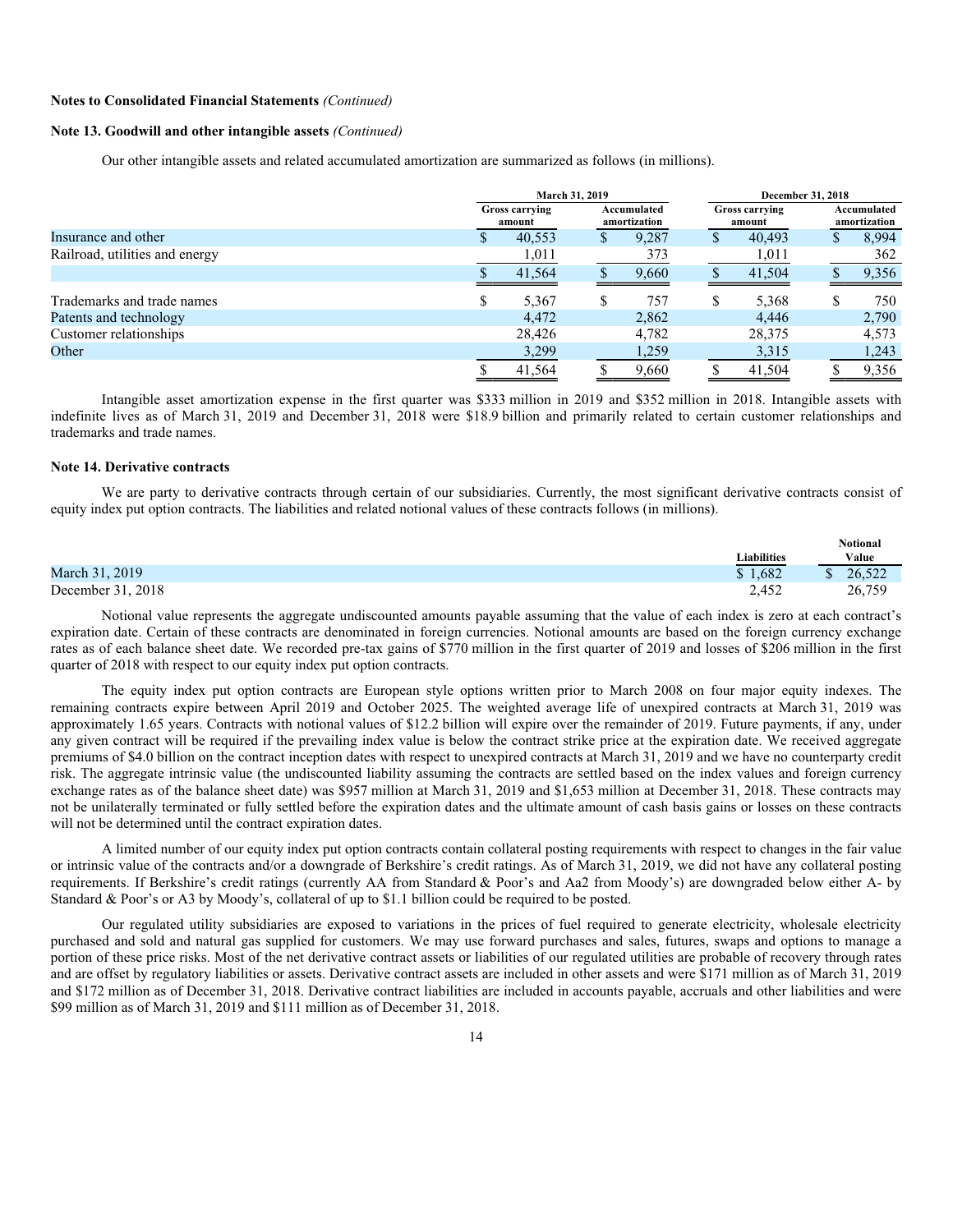### **Note 15. Supplemental cash flow information**

A summary of supplemental cash flow information for the first quarter of 2019 and 2018 is presented in the following table (in millions).

|                                                                              | 2019 | 2018           |
|------------------------------------------------------------------------------|------|----------------|
| Cash paid during the period for:                                             |      |                |
| Income taxes                                                                 | 464  | \$289          |
| Interest:                                                                    |      |                |
| Insurance and other                                                          | 395  | 421            |
| Railroad, utilities and energy                                               | 683  | 747            |
| Non-cash investing and financing activities:                                 |      |                |
| Liabilities assumed in connection with business acquisitions                 | 61   | $\overline{4}$ |
| Right-of-use assets obtained in exchange for new operating lease liabilities | 170  |                |

## **Note 16. Unpaid losses and loss adjustment expenses**

Our liabilities for unpaid losses and loss adjustment expenses (also referred to as "claim liabilities") under short-duration property and casualty insurance and reinsurance contracts are based upon estimates of the ultimate claim costs associated with claim occurrences as of the balance sheet date and include estimates for incurred-but-not-reported ("IBNR") claims. Reconciliations of the changes in claim liabilities, excluding liabilities under retroactive reinsurance contracts (see Note 17), for each of the three months ending March 31, 2019 and 2018 follow (in millions).

|                                                    | 2019         | 2018         |
|----------------------------------------------------|--------------|--------------|
| Balances – beginning of year:                      |              |              |
| Gross liabilities                                  | \$<br>68,458 | \$<br>61,122 |
| Reinsurance recoverable on unpaid losses           | (3,060)      | (3,201)      |
| Net liabilities                                    | 65,398       | 57,921       |
| Incurred losses and loss adjustment expenses:      |              |              |
| Current accident year events                       | 9,787        | 9,475        |
| Prior accident years' events                       | 112          | (753)        |
| Total incurred losses and loss adjustment expenses | 9,899        | 8,722        |
| Paid losses and loss adjustment expenses:          |              |              |
| Current accident year events                       | (3,123)      | (3,091)      |
| Prior accident years' events                       | (5,884)      | (4, 759)     |
| Total payments                                     | (9,007)      | (7, 850)     |
|                                                    |              |              |
| Foreign currency translation adjustment            | 81           | 253          |
| Balances – March 31:                               |              |              |
| Net liabilities                                    | 66,371       | 59,046       |
| Reinsurance recoverable on unpaid losses           | 3,164        | 3,048        |
| Gross liabilities                                  | 69,535       | \$<br>62,094 |

Incurred losses and loss adjustment expenses in the first quarter of 2019 included a net increase of estimated ultimate liabilities for prior accident years of \$112 million compared to a net decrease of \$753 million in the first quarter of 2018. Increases and decreases in estimated ultimate liabilities produce corresponding decreases and increases to pre-tax earnings. Such amounts as percentages of net liabilities at the beginning of the year were 0.2% in 2019 and 1.3% in 2018.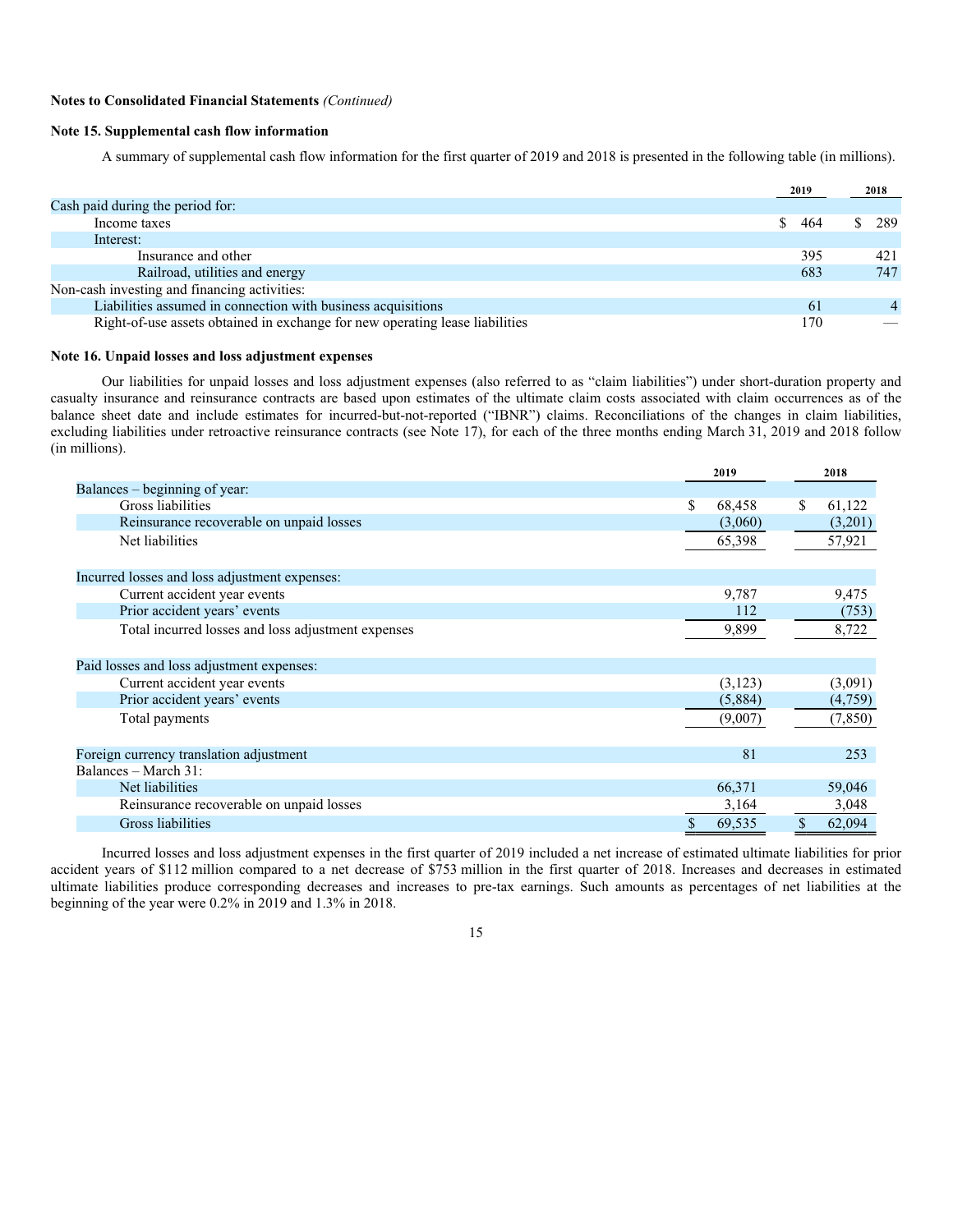### **Note 16. Unpaid losses and loss adjustment expenses** *(Continued)*

In the first quarter of 2019, we reduced estimated ultimate liabilities of primary insurance for prior years' events by \$100 million, compared to a reduction of \$571 million in 2018. In each period, these liability reductions primarily derived from private passenger automobile, medical malpractice and workers' compensation insurance, although the liability reductions in the first quarter of 2019 were lower than in the first quarter of 2018 for private passenger automobile and medical malpractice. In addition, we increased estimated liabilities in the first quarter of 2019 for legacy casualty exposures and other commercial insurance business.

In the first quarter of 2019, we increased estimated ultimate property and casualty reinsurance liabilities for prior years' events by \$212 million, compared to a decrease of \$182 million in the first quarter of 2018. The losses in 2019 derived primarily from casualty claims.

#### **Note 17. Retroactive reinsurance contracts**

Retroactive reinsurance policies provide indemnification of losses and loss adjustment expenses of short-duration insurance contracts with respect to underlying loss events that occurred prior to the contract inception date. Claims payments may commence immediately after the contract date or, if applicable, once a contractual retention amount has been reached. Reconciliations of the changes in estimated liabilities for retroactive reinsurance unpaid losses and loss adjustment expenses ("claim liabilities") and related deferred charge reinsurance assumed assets for each of the three months ending March 31, 2019 and 2018 follows (in millions).

|                                                                       |                                                                                                                    | 2019          | 2018                                                       |                                                      |  |
|-----------------------------------------------------------------------|--------------------------------------------------------------------------------------------------------------------|---------------|------------------------------------------------------------|------------------------------------------------------|--|
|                                                                       | <b>Unpaid losses</b><br><b>Deferred</b><br>and loss<br>charges<br>adjustment<br>reinsurance<br>assumed<br>expenses |               | <b>Unpaid losses</b><br>and loss<br>adjustment<br>expenses | <b>Deferred</b><br>charges<br>reinsurance<br>assumed |  |
| Balances – beginning of year:                                         | 41,834                                                                                                             | (14, 104)     | 42,937                                                     | \$(15,278)                                           |  |
| Incurred losses and loss adjustment expenses                          |                                                                                                                    |               |                                                            |                                                      |  |
| Current year contracts                                                |                                                                                                                    |               |                                                            |                                                      |  |
| Prior years' contracts                                                |                                                                                                                    | 273           | (30)                                                       | 271                                                  |  |
| Total                                                                 |                                                                                                                    | 273           | (30)                                                       | 271                                                  |  |
| Paid losses and loss adjustment expenses                              | (203)                                                                                                              |               | (563)                                                      |                                                      |  |
| $Balances - March 31$ :                                               | 41,633                                                                                                             | $(13,831)$ \$ | 42,344                                                     | \$(15,007)                                           |  |
| Incurred losses and loss adjustment expenses, net of deferred charges | 275                                                                                                                |               | 241                                                        |                                                      |  |

In the preceding table, classifications of incurred losses and loss adjustment expenses are based on the inception dates of the contracts. Incurred losses and loss adjustment expenses in the first quarter related to contracts written in prior years were \$275 million in 2019 and \$241 million in 2018. Such losses reflected the periodic amortization of deferred charge assets and the effects of changes in the timing and amount of ultimate claim liabilities.

In 2017, National Indemnity Company ("NICO") entered into a contract with various subsidiaries of American International Group, Inc. (collectively, "AIG"). Our estimated ultimate claim liabilities with respect to the AIG contract at March 31, 2019 and at December 31, 2018 were \$18.2 billion. Deferred charge assets related to the AIG contract were approximately \$6.8 billion at March 31, 2019 and \$6.9 billion at December 31, 2018.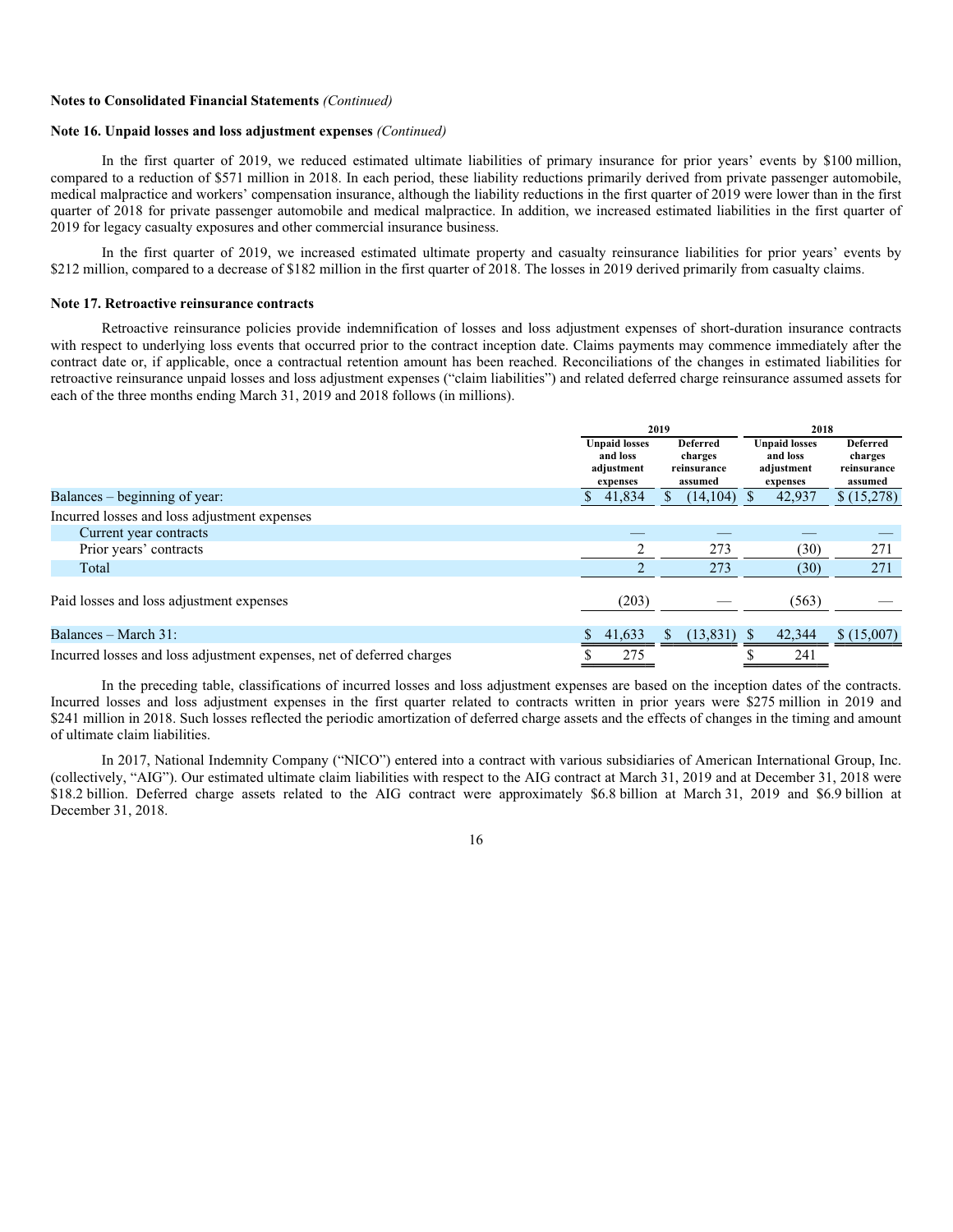### **Note 18. Notes payable and other borrowings**

Notes payable and other borrowings are summarized below (in millions). The weighted average interest rates and maturity date ranges shown in the following tables are based on borrowings as of March 31, 2019.

|                                                               | Weighted<br>Average<br><b>Interest Rate</b> | March 31.<br>2019 | December 31,<br>2018 |
|---------------------------------------------------------------|---------------------------------------------|-------------------|----------------------|
| Insurance and other:                                          |                                             |                   |                      |
| Berkshire Hathaway Inc. ("Berkshire"):                        |                                             |                   |                      |
| U.S. Dollar denominated due 2019-2047                         | $3.1\%$                                     | 9.066<br>S.       | 9,065                |
| Euro denominated due 2020-2035                                | $1.1\%$                                     | 7.638             | 7.806                |
| Berkshire Hathaway Finance Corporation ("BHFC") due 2019-2049 | $3.8\%$                                     | 9.928             | 10,650               |
| Other subsidiary borrowings due 2019-2045                     | $4.0\%$                                     | 5.519             | 5,597                |
| Subsidiary short-term borrowings                              | 4.4%                                        | 1,696             | 1,857                |
|                                                               |                                             | \$ 33,847         | \$ 34,975            |

The carrying value of Berkshire's Euro denominated senior notes reflects the Euro/U.S. Dollar exchange rate as of the balance sheet date. The gains or losses arising from the changes in the Euro/U.S. Dollar exchange rate during the period are recorded in earnings as a component of selling, general and administrative expenses. Changes in the Euro/U.S. Dollar exchange rate resulted in pre-tax gains of \$170 million in the first quarter of 2019 compared to pre-tax losses of \$217 million in the first quarter of 2018. The carrying values of the Euro denominated senior notes reflected corresponding decreases with respect to the gains and increases with respect to the losses in those periods.

Borrowings of BHFC, a wholly owned finance subsidiary of Berkshire, consist of senior unsecured notes used to fund manufactured housing loans originated or acquired and equipment held for lease of certain finance subsidiaries. In the first quarter of 2019, BHFC issued \$2.0 billion of 4.25% senior notes due in 2049 and repaid \$2.7 billion of maturing notes. Such borrowings are fully and unconditionally guaranteed by Berkshire. In addition to BHFC's borrowings, Berkshire guaranteed approximately \$1.6 billion of other subsidiary borrowings at March 31, 2019. Generally, Berkshire's guarantee of a subsidiary's debt obligation is an absolute, unconditional and irrevocable guarantee for the full and prompt payment when due of all payment obligations.

|                                                             | Weighted<br>Average<br><b>Interest Rate</b> | March 31.<br>2019 | December 31,<br>2018 |
|-------------------------------------------------------------|---------------------------------------------|-------------------|----------------------|
| Railroad, utilities and energy:                             |                                             |                   |                      |
| Berkshire Hathaway Energy Company ("BHE") and subsidiaries: |                                             |                   |                      |
| BHE senior unsecured debt due 2020-2049                     | $4.6\%$                                     | \$ 8.578          | \$8,577              |
| Subsidiary and other debt due 2019-2064                     | $4.5\%$                                     | 29.337            | 28.196               |
| Short-term borrowings                                       | $3.2\%$                                     | 2.214             | 2,516                |
| Burlington Northern Santa Fe and subsidiaries due 2019-2097 | $4.7\%$                                     | 23,217            | 23,226               |
|                                                             |                                             | \$63,346          | \$62,515             |

BHE subsidiary debt represents amounts issued pursuant to separate financing agreements. Substantially all of the assets of certain BHE subsidiaries are, or may be, pledged or encumbered to support or otherwise secure debt. These borrowing arrangements generally contain various covenants, including covenants which pertain to leverage ratios, interest coverage ratios and/or debt service coverage ratios. During the first quarter of 2019, BHE and its subsidiaries issued approximately \$3.0 billion of long-term debt. The debt issued in 2019 has maturity dates ranging from 2029 to 2050 and a weighted average interest rate of 3.9%. Proceeds from these debt issuances were used to repay debt, to fund capital expenditures and for general corporate purposes.

BNSF's borrowings are primarily senior unsecured debentures. As of March 31, 2019, BNSF, BHE and their subsidiaries were in compliance with all applicable debt covenants. Berkshire does not guarantee any debt, borrowings or lines of credit of BNSF, BHE or their subsidiaries.

As of March 31, 2019, our subsidiaries had unused lines of credit and commercial paper capacity aggregating approximately \$7.3 billion to support short-term borrowing programs and provide additional liquidity. Such unused lines of credit included approximately \$5.8 billion related to BHE and its subsidiaries.

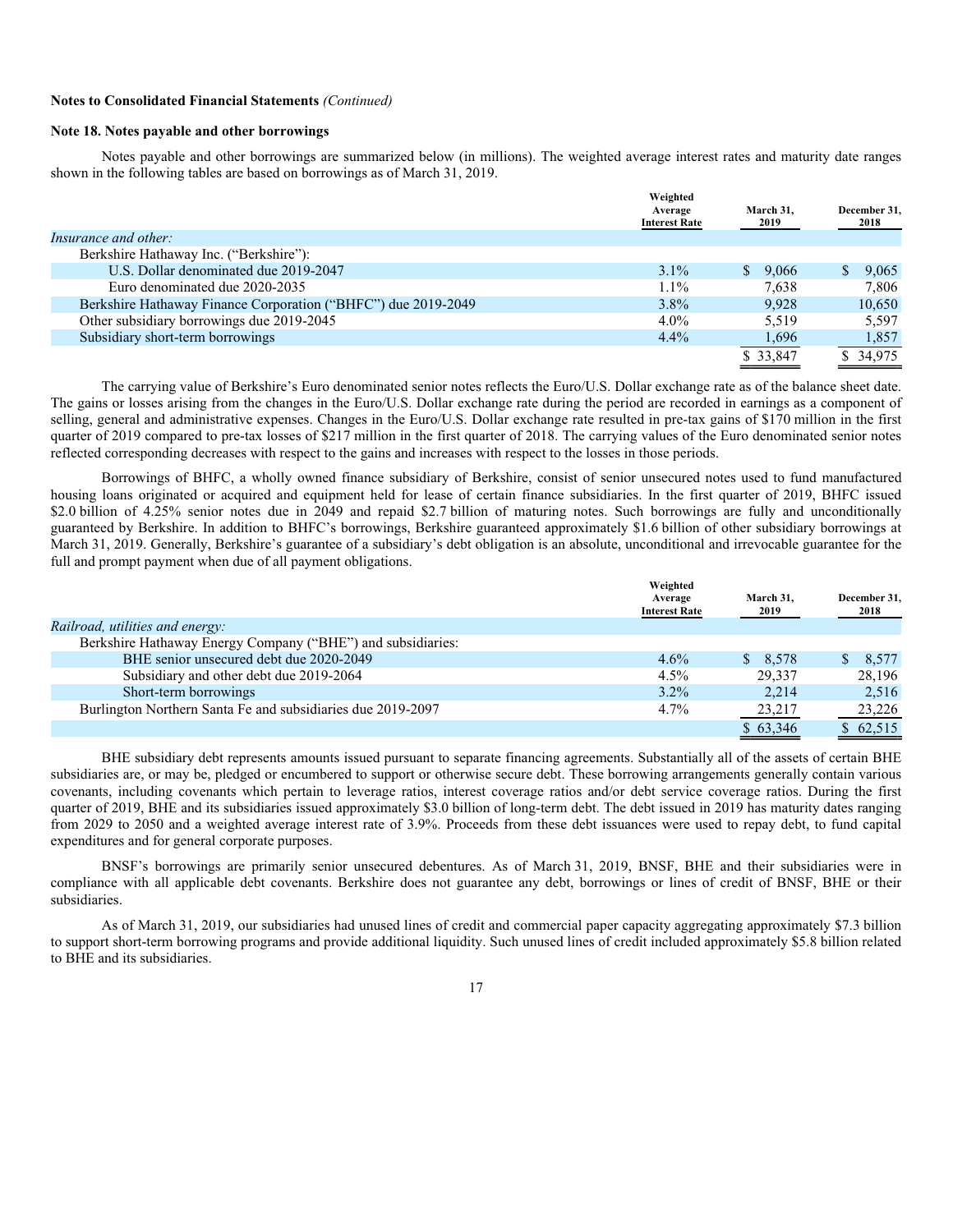## **Note 19. Fair value measurements**

Our financial assets and liabilities are summarized below as of March 31, 2019 and December 31, 2018, with fair values shown according to the fair value hierarchy (in millions). The carrying values of cash and cash equivalents, U.S. Treasury Bills, receivables and accounts payable, accruals and other liabilities are considered to be reasonable estimates of their fair values.

|                                                          | Carrying<br>Value      | <b>Fair Value</b> | <b>Ouoted</b><br><b>Prices</b><br>(Level 1) | <b>Significant Other</b><br>(Level 2) | Significant<br><b>Observable Inputs</b> Unobservable Inputs<br>(Level 3) |
|----------------------------------------------------------|------------------------|-------------------|---------------------------------------------|---------------------------------------|--------------------------------------------------------------------------|
| <b>March 31, 2019</b>                                    |                        |                   |                                             |                                       |                                                                          |
| Investments in fixed maturity securities:                |                        |                   |                                             |                                       |                                                                          |
| U.S. Treasury, U.S. government corporations and agencies | 3,918<br><sup>\$</sup> | 3,918<br>\$       | 2,846 \$<br>$\mathbb{S}$                    | 1,072                                 | \$                                                                       |
| States, municipalities and political subdivisions        | 151                    | 151               |                                             | 151                                   |                                                                          |
| Foreign governments                                      | 8,091                  | 8,091             | 5,840                                       | 2,251                                 |                                                                          |
| Corporate bonds                                          | 6,724                  | 6,724             |                                             | 6,720                                 | $\overline{4}$                                                           |
| Mortgage-backed securities                               | 531                    | 531               | $\equiv$                                    | 531                                   |                                                                          |
| Investments in equity securities                         | 191,771                | 191,771           | 191,420                                     | 50                                    | 301                                                                      |
| Investment in Kraft Heinz common stock                   | 13,686                 | 10,626            | 10,626                                      | $\equiv$                              |                                                                          |
| Loans and finance receivables                            | 16,432                 | 16,459            |                                             | 1,641                                 | 14,818                                                                   |
| Derivative contract assets $(1)$                         | 171                    | 171               | 二                                           | 52                                    | 119                                                                      |
| Derivative contract liabilities:                         |                        |                   |                                             |                                       |                                                                          |
| Railroad, utilities and energy (1)                       | 99                     | 99                | $\mathbf{1}$                                | 83                                    | 15                                                                       |
| Equity index put options                                 | 1,682                  | 1,682             |                                             |                                       | 1,682                                                                    |
| Notes payable and other borrowings:                      |                        |                   |                                             |                                       |                                                                          |
| Insurance and other                                      | 33,847                 | 35,242            |                                             | 35,216                                | 26                                                                       |
| Railroad, utilities and energy                           | 63,346                 | 69,937            |                                             | 69,937                                |                                                                          |
| December 31, 2018                                        |                        |                   |                                             |                                       |                                                                          |
| Investments in fixed maturity securities:                |                        |                   |                                             |                                       |                                                                          |
| U.S. Treasury, U.S. government corporations and agencies | 4,223<br>S.            | 4,223<br>\$       | 2,933<br>\$                                 | 1,290<br><b>S</b>                     | \$                                                                       |
| States, municipalities and political subdivisions        | 189                    | 189               |                                             | 189                                   |                                                                          |
| Foreign governments                                      | 7,502                  | 7,502             | 5,417                                       | 2,085                                 |                                                                          |
| Corporate bonds                                          | 7,440                  | 7,440             |                                             | 7,434                                 | 6                                                                        |
| Mortgage-backed securities                               | 544                    | 544               | $\overline{\phantom{0}}$                    | 544                                   |                                                                          |
| Investments in equity securities                         | 172,757                | 172,757           | 172,253                                     | 203                                   | 301                                                                      |
| Investment in Kraft Heinz common stock                   | 13,813                 | 14,007            | 14,007                                      |                                       |                                                                          |
| Loans and finance receivables                            | 16,280                 | 16,377            |                                             | 1,531                                 | 14,846                                                                   |
| Derivative contract assets $(1)$                         | 172                    | 172               | $\overline{2}$                              | 52                                    | 118                                                                      |
| Derivative contract liabilities:                         |                        |                   |                                             |                                       |                                                                          |
| Railroad, utilities and energy (1)                       | 111                    | 111               | 1                                           | 101                                   | 9                                                                        |
| Equity index put options                                 | 2,452                  | 2,452             |                                             | 二                                     | 2,452                                                                    |
| Notes payable and other borrowings:                      |                        |                   |                                             |                                       |                                                                          |
| Insurance and other                                      | 34,975                 | 35,361            |                                             | 35,335                                | 26                                                                       |
| Railroad, utilities and energy                           | 62,515                 | 66,422            | $\overline{\phantom{0}}$                    | 66,422                                |                                                                          |

*(1) Assets are included in other assets and liabilities are included in accounts payable, accruals and other liabilities.*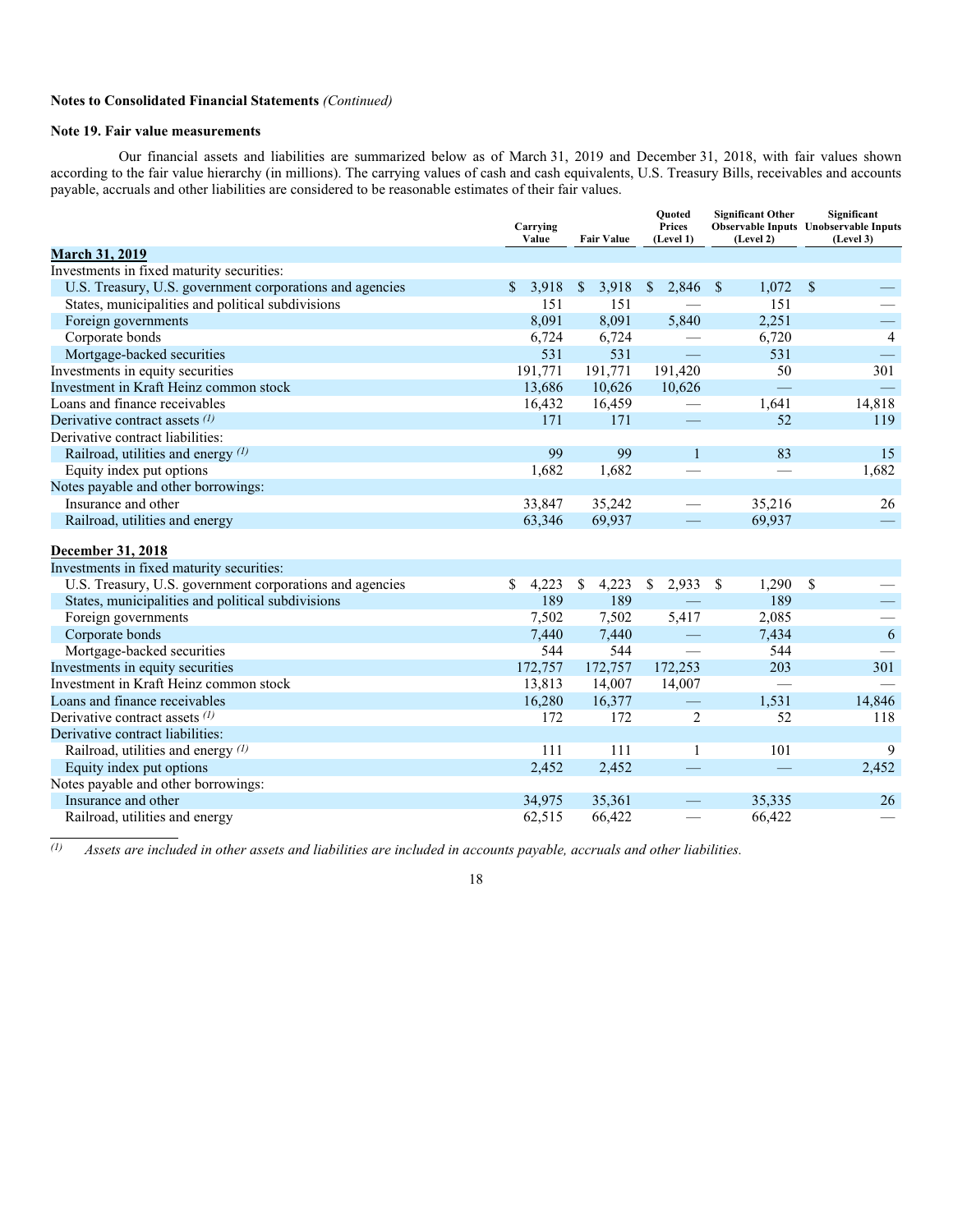#### **Note 19. Fair value measurements** *(Continued)*

The fair values of substantially all of our financial instruments were measured using market or income approaches. The hierarchy for measuring fair value consists of Levels 1 through 3, which are described below.

Level 1 – Inputs represent unadjusted quoted prices for identical assets or liabilities exchanged in active markets.

Level 2 – Inputs include directly or indirectly observable inputs (other than Level 1 inputs) such as quoted prices for similar assets or liabilities exchanged in active or inactive markets; quoted prices for identical assets or liabilities exchanged in inactive markets; other inputs that may be considered in fair value determinations of the assets or liabilities, such as interest rates and yield curves, volatilities, prepayment speeds, loss severities, credit risks and default rates; and inputs that are derived principally from or corroborated by observable market data by correlation or other means. Pricing evaluations generally reflect discounted expected future cash flows, which incorporate yield curves for instruments with similar characteristics, such as credit ratings, estimated durations and yields for other instruments of the issuer or entities in the same industry sector.

Level 3 – Inputs include unobservable inputs used in the measurement of assets and liabilities. Management is required to use its own assumptions regarding unobservable inputs because there is little, if any, market activity in the assets or liabilities and it may be unable to corroborate the related observable inputs. Unobservable inputs require management to make certain projections and assumptions about the information that would be used by market participants in valuing assets or liabilities.

Reconciliations of significant assets and liabilities measured and carried at fair value on a recurring basis with the use of significant unobservable inputs (Level 3) for the three months ended March 31, 2019 and 2018 follow (in millions).

|                                            | <b>Net</b>              |
|--------------------------------------------|-------------------------|
|                                            | derivative<br>contract  |
|                                            | liabilities             |
| Three months ending March 31, 2019         |                         |
| Balance at December 31, 2018               | (2,343)<br>S.           |
| Gains (losses) included in:                |                         |
| Earnings                                   | 820                     |
| Other comprehensive income                 |                         |
| Regulatory assets and liabilities          | (11)                    |
| Acquisitions, dispositions and settlements | (44)                    |
| Transfers into/out of Level 3              |                         |
| Balance at March 31, 2019                  | (1,578)                 |
| Three months ending March 31, 2018         |                         |
| Balance at December 31, 2017               | (2,069)<br>$\mathbb{S}$ |
| Gains (losses) included in:                |                         |
| Earnings                                   | (176)                   |
| Other comprehensive income                 | (1)                     |
| Regulatory assets and liabilities          | (9)                     |
| Acquisitions, dispositions and settlements | (26)                    |
| Balance at March 31, 2018                  | (2,281)                 |

Gains and losses included in earnings are reported as components of derivative gains/losses and other revenues, as appropriate.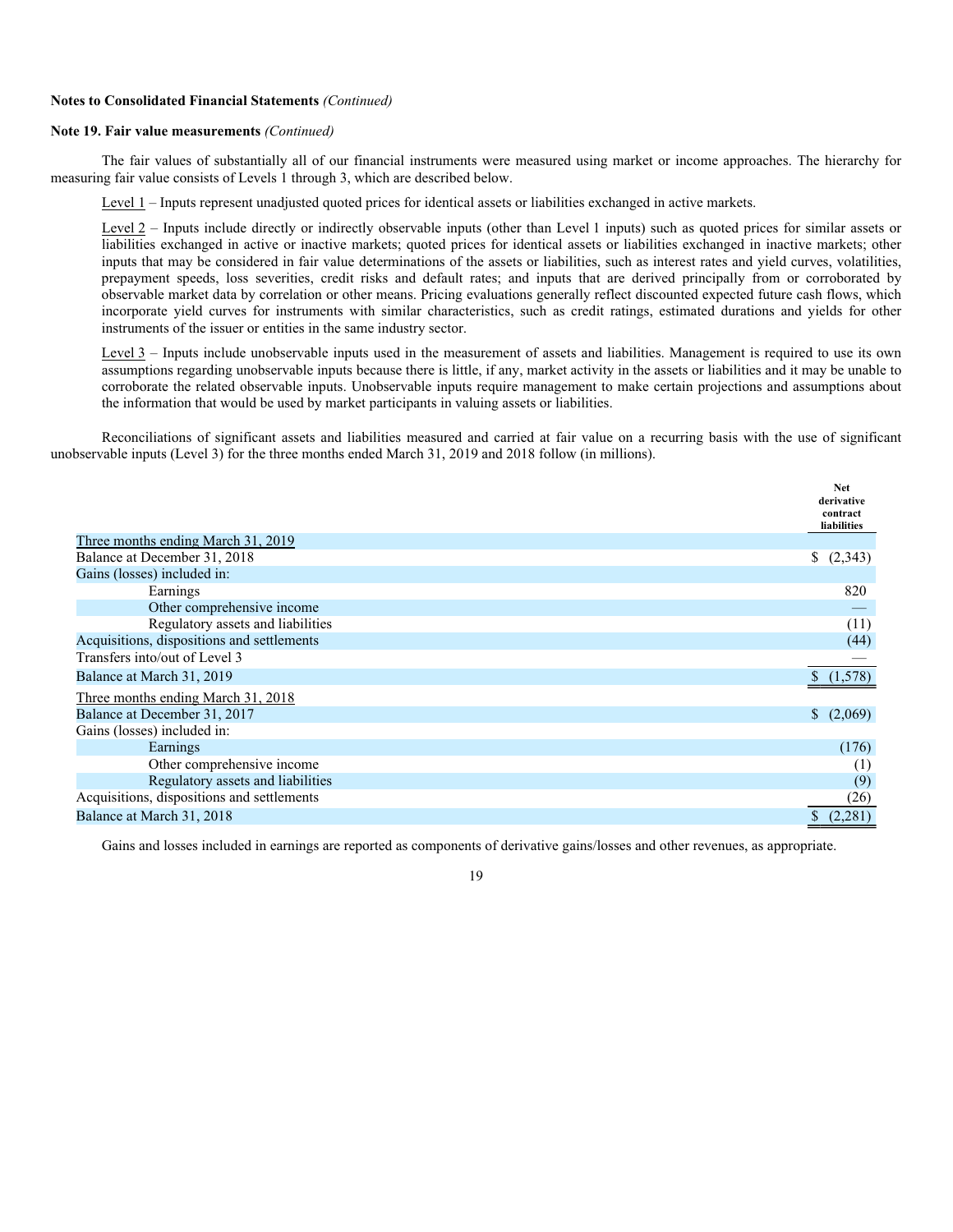### **Note 19. Fair value measurements** *(Continued)*

Quantitative information as of March 31, 2019, with respect to assets and liabilities measured and carried at fair value on a recurring basis with the use of significant unobservable inputs (Level 3) follows (in millions).

|                                                              | Fair  | <b>Principal Valuation</b> |                            | Weighted |
|--------------------------------------------------------------|-------|----------------------------|----------------------------|----------|
|                                                              | Value | Fechniques                 | <b>Unobservable Inputs</b> | Average  |
| Derivative contract liabilities $-$ Equity index put options | 1.682 | Option pricing model       | Volatility                 | $16\%$   |

Our equity index put option contracts are illiquid and contain contract terms that are not standard in derivatives markets. For example, we are not required to post collateral under most of our contracts and certain of the contracts have relatively long durations. For these and other reasons, we classified these contracts as Level 3 measurements. The methods we use to value these contracts are those that we believe market participants would use in determining exchange prices with respect to our contracts.

We value equity index put option contracts based on the Black-Scholes option valuation model. Inputs to this model include index price, contract duration and dividend and interest rate inputs (including a Berkshire non-performance input) which are observable. However, we believe that the valuation of long-duration options using any model is inherently subjective and, given the lack of observable transactions and prices, acceptable values may be subject to wide ranges. Volatility inputs represent our expectations, which consider the remaining duration of each contract and assume that the contracts will remain outstanding until the expiration dates. Increases or decreases in the volatility inputs will produce increases or decreases in the fair values of the liabilities.

### **Note 20. Common stock**

Changes in Berkshire's issued, treasury and outstanding common stock during the first quarter of 2019 are shown in the table below. In addition to our common stock, 1,000,000 shares of preferred stock are authorized, but none are issued.

|                                                                                             |               | Class A, \$5 Par Value<br>$(1,650,000$ shares authorized) |             |               | Class B, \$0.0033 Par Value<br>$(3,225,000,000$ shares authorized) |               |
|---------------------------------------------------------------------------------------------|---------------|-----------------------------------------------------------|-------------|---------------|--------------------------------------------------------------------|---------------|
|                                                                                             | <b>Issued</b> | <b>Treasury</b>                                           | Outstanding | Issued        | Treasurv                                                           | Outstanding   |
| Balance December 31, 2018                                                                   | 742.213       | (12, 897)                                                 | 729.316     | 1,373,558,983 | (6,138,909)                                                        | 1,367,420,074 |
| Conversions of Class A common stock to Class B<br>common stock and exercises of replacement |               |                                                           |             |               |                                                                    |               |
| stock options                                                                               | (4,303)       |                                                           | (4,303)     | 6,616,673     |                                                                    | 6,616,673     |
| Treasury stock acquired                                                                     |               | (1,258)                                                   | (1,258)     |               | (6,519,830)                                                        | (6,519,830)   |
| Balance at March 31, 2019                                                                   | 737,910       | (14, 155)                                                 | 723,755     | 1,380,175,656 | (12,658,739)                                                       | 1,367,516,917 |

Each Class A common share is entitled to one vote per share. Class B common stock possesses dividend and distribution rights equal to one-fifteen-hundredth (1/1,500) of such rights of Class A common stock. Each Class B common share possesses voting rights equivalent to one-ten-thousandth (1/10,000) of the voting rights of a Class A share. Unless otherwise required under Delaware General Corporation Law, Class A and Class B common shares vote as a single class. Each share of Class A common stock is convertible, at the option of the holder, into 1,500 shares of Class B common stock. Class B common stock is not convertible into Class A common stock. On an equivalent Class A common stock basis, there were 1,635,433 shares outstanding as of March 31, 2019 and 1,640,929 shares outstanding as of December 31, 2018.

Since we have two classes of common stock, we provide earnings per share data on the Consolidated Statements of Earnings for average equivalent Class A shares outstanding and average equivalent Class B shares outstanding. Class B shares are economically equivalent to one-fifteen-hundredth (1/1,500) of a Class A share. Average equivalent Class A shares outstanding represents average Class A shares outstanding plus one-fifteen-hundredth (1/1,500) of the average Class B shares outstanding. Average equivalent Class B shares outstanding represents average Class B shares outstanding plus 1,500 times average Class A shares outstanding.

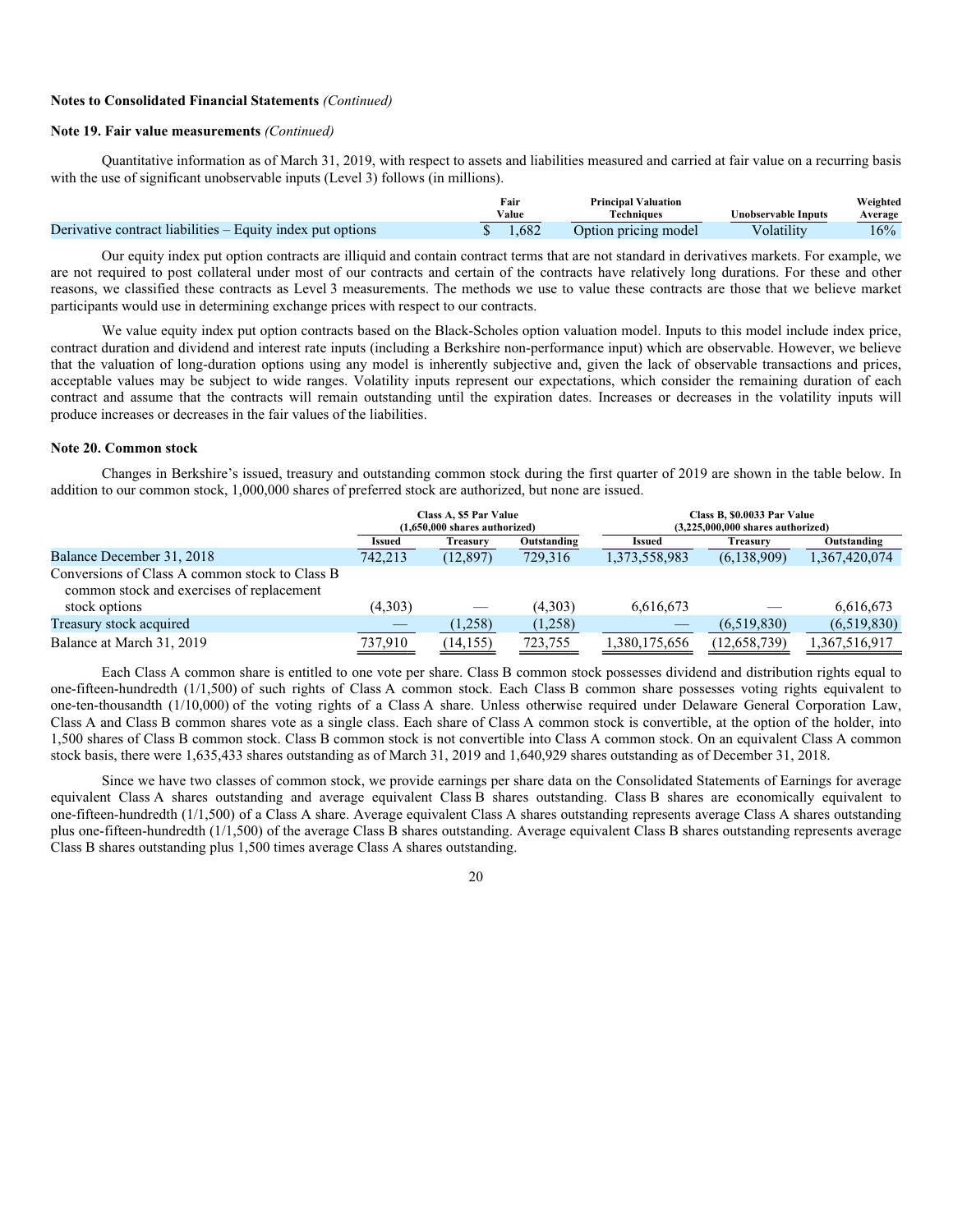#### **Note 20. Common stock** *(Continued)*

For several years, Berkshire had a common stock repurchase program, which permitted Berkshire to repurchase its Class A and Class B shares at prices no higher than a 20% premium over the book value of the shares. On July 17, 2018, Berkshire's Board of Directors authorized an amendment to the program, permitting Berkshire to repurchase shares any time that Warren Buffett, Berkshire's Chairman of the Board and Chief Executive Officer, and Charlie Munger, Vice Chairman of the Board, believe that the repurchase price is below Berkshire's intrinsic value, conservatively determined. The program continues to allow share repurchases in the open market or through privately negotiated transactions and does not specify a maximum number of shares to be repurchased. However, repurchases will not be made if they would reduce the total value of Berkshire's consolidated cash, cash equivalents and U.S. Treasury Bills holdings below \$20 billion. The repurchase program does not obligate Berkshire to repurchase any specific dollar amount or number of Class A or Class B shares and there is no expiration date to the program.

#### **Note 21. Accumulated other comprehensive income**

A summary of the net changes in after-tax accumulated other comprehensive income attributable to Berkshire Hathaway shareholders and amounts reclassified out of accumulated other comprehensive income for the three months ending March 31, 2019 and 2018 follows (in millions).

| 2019<br>\$<br>Balance at December 31, 2018<br>\$<br>34<br>\$<br>370<br>$(4,603)$ \$<br>$(816)$ \$<br>Other comprehensive income, net before reclassifications<br>89<br>38<br>(13)<br>157<br>271<br>Reclassifications into net earnings:<br>Reclassifications before income taxes<br>5<br>16<br>$\overline{2}$<br>23<br>Applicable income taxes<br>(4)<br>(1)<br>$\left(1\right)$<br>463<br>22<br>$\mathcal{S}$<br>Balance at March 31, 2019<br>(4, 446)<br>(766)<br><sup>\$</sup><br><sup>\$</sup><br>-S<br>2018<br>12<br>58,571<br>$\mathbb{S}$<br>62,093<br>(420)<br>\$<br>Balance at December 31, 2017<br>\$.<br>(3,114)<br>-S<br><sup>S</sup><br>Reclassifications to retained earnings upon adoption of new accounting<br>(61, 340)<br>36<br>standards<br>(6)<br>(65)<br>$\overline{2}$<br>Other comprehensive income, net before reclassifications<br>585<br>(17)<br>(74)<br>Reclassifications into net earnings:<br>Reclassifications before income taxes<br>(221)<br>10<br>(5)<br>47<br>Applicable income taxes<br>(1)<br>46 |                           | <b>Unrealized</b><br>appreciation of<br>investments, net |     | Foreign<br>currency<br>translation |  | <b>Defined benefit</b><br>pension plans | Other |   | Accumulated<br>other<br>comprehensive<br>income |
|--------------------------------------------------------------------------------------------------------------------------------------------------------------------------------------------------------------------------------------------------------------------------------------------------------------------------------------------------------------------------------------------------------------------------------------------------------------------------------------------------------------------------------------------------------------------------------------------------------------------------------------------------------------------------------------------------------------------------------------------------------------------------------------------------------------------------------------------------------------------------------------------------------------------------------------------------------------------------------------------------------------------------------------|---------------------------|----------------------------------------------------------|-----|------------------------------------|--|-----------------------------------------|-------|---|-------------------------------------------------|
|                                                                                                                                                                                                                                                                                                                                                                                                                                                                                                                                                                                                                                                                                                                                                                                                                                                                                                                                                                                                                                      |                           |                                                          |     |                                    |  |                                         |       |   |                                                 |
|                                                                                                                                                                                                                                                                                                                                                                                                                                                                                                                                                                                                                                                                                                                                                                                                                                                                                                                                                                                                                                      |                           |                                                          |     |                                    |  |                                         |       |   | (5,015)                                         |
|                                                                                                                                                                                                                                                                                                                                                                                                                                                                                                                                                                                                                                                                                                                                                                                                                                                                                                                                                                                                                                      |                           |                                                          |     |                                    |  |                                         |       |   |                                                 |
|                                                                                                                                                                                                                                                                                                                                                                                                                                                                                                                                                                                                                                                                                                                                                                                                                                                                                                                                                                                                                                      |                           |                                                          |     |                                    |  |                                         |       |   |                                                 |
|                                                                                                                                                                                                                                                                                                                                                                                                                                                                                                                                                                                                                                                                                                                                                                                                                                                                                                                                                                                                                                      |                           |                                                          |     |                                    |  |                                         |       |   |                                                 |
|                                                                                                                                                                                                                                                                                                                                                                                                                                                                                                                                                                                                                                                                                                                                                                                                                                                                                                                                                                                                                                      |                           |                                                          |     |                                    |  |                                         |       |   | (6)                                             |
|                                                                                                                                                                                                                                                                                                                                                                                                                                                                                                                                                                                                                                                                                                                                                                                                                                                                                                                                                                                                                                      |                           |                                                          |     |                                    |  |                                         |       |   | (4, 727)                                        |
|                                                                                                                                                                                                                                                                                                                                                                                                                                                                                                                                                                                                                                                                                                                                                                                                                                                                                                                                                                                                                                      |                           |                                                          |     |                                    |  |                                         |       |   |                                                 |
|                                                                                                                                                                                                                                                                                                                                                                                                                                                                                                                                                                                                                                                                                                                                                                                                                                                                                                                                                                                                                                      |                           |                                                          |     |                                    |  |                                         |       |   |                                                 |
|                                                                                                                                                                                                                                                                                                                                                                                                                                                                                                                                                                                                                                                                                                                                                                                                                                                                                                                                                                                                                                      |                           |                                                          |     |                                    |  |                                         |       |   |                                                 |
|                                                                                                                                                                                                                                                                                                                                                                                                                                                                                                                                                                                                                                                                                                                                                                                                                                                                                                                                                                                                                                      |                           |                                                          |     |                                    |  |                                         |       |   | (61, 375)                                       |
|                                                                                                                                                                                                                                                                                                                                                                                                                                                                                                                                                                                                                                                                                                                                                                                                                                                                                                                                                                                                                                      |                           |                                                          |     |                                    |  |                                         |       |   | 496                                             |
|                                                                                                                                                                                                                                                                                                                                                                                                                                                                                                                                                                                                                                                                                                                                                                                                                                                                                                                                                                                                                                      |                           |                                                          |     |                                    |  |                                         |       |   |                                                 |
|                                                                                                                                                                                                                                                                                                                                                                                                                                                                                                                                                                                                                                                                                                                                                                                                                                                                                                                                                                                                                                      |                           |                                                          |     |                                    |  |                                         |       |   | (216)                                           |
|                                                                                                                                                                                                                                                                                                                                                                                                                                                                                                                                                                                                                                                                                                                                                                                                                                                                                                                                                                                                                                      |                           |                                                          |     |                                    |  |                                         |       |   |                                                 |
|                                                                                                                                                                                                                                                                                                                                                                                                                                                                                                                                                                                                                                                                                                                                                                                                                                                                                                                                                                                                                                      | Balance at March 31, 2018 |                                                          | 504 | (2, 594)                           |  | (392)                                   |       | 5 | \$<br>(2, 477)                                  |

### **Note 22. Income taxes**

Our consolidated effective income tax rates for the first quarter of 2019 and 2018 were 21.4% and 29.7%, respectively. Our effective income tax rate normally reflects recurring benefits from dividends-received deductions applicable to investments in equity securities and production tax credits related to wind-powered electricity generation placed in service in the U.S. Our periodic effective income tax rate will also vary due to the changes in mix of pre-tax earnings and underlying income tax rates applicable in the various taxing jurisdictions. In the first quarter of 2019, we recorded income tax expense of \$377 million for uncertain tax positions related to investments in certain tax equity investment funds that generated income tax benefits from 2015 through 2018. We now believe that it is more likely than not those income tax benefits are not valid.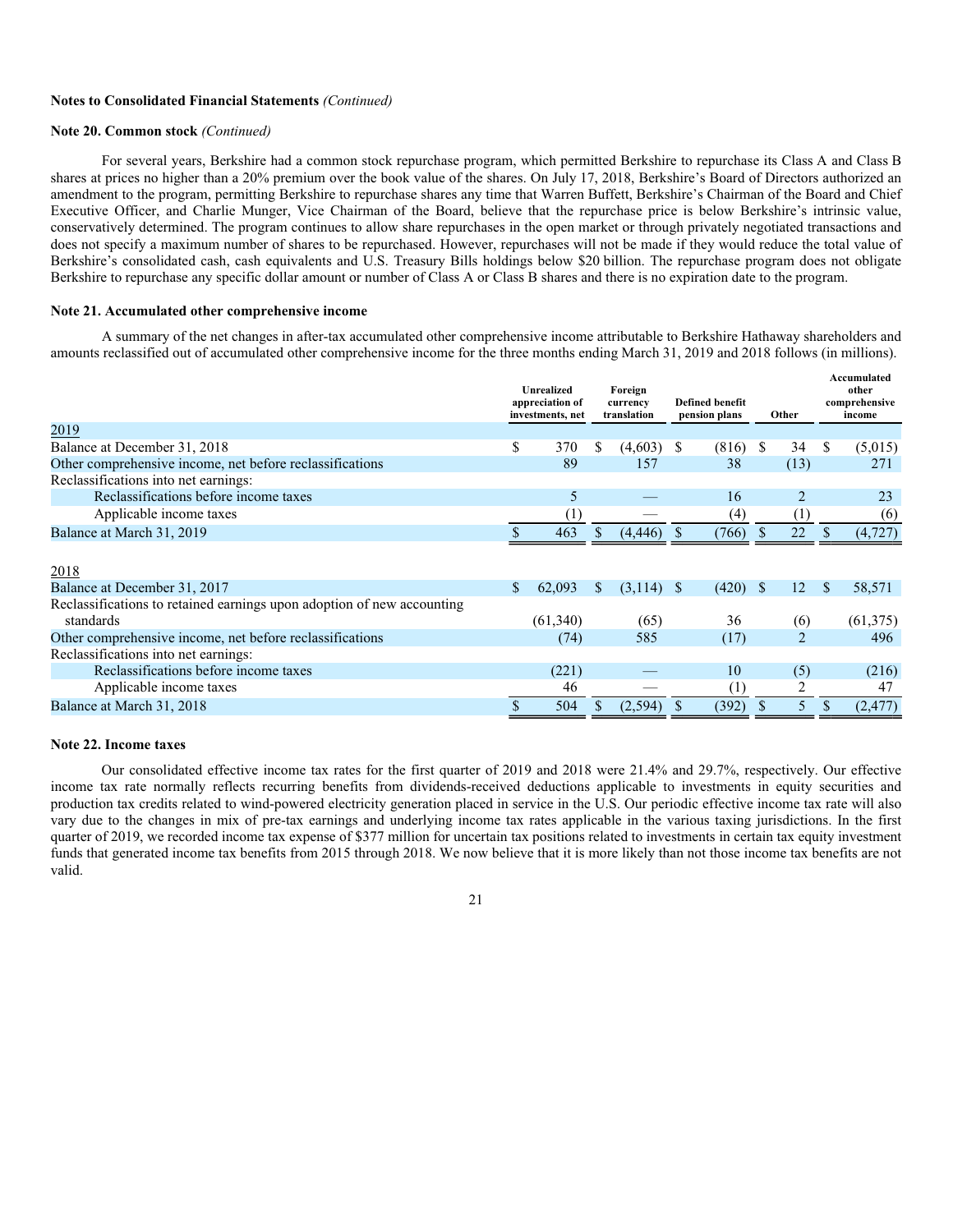### **Note 23. Revenues from contracts with customers**

On January 1, 2018, we adopted ASC 606 "Revenues from Contracts with Customers." Under ASC 606, revenues are recognized when a good or service is transferred to a customer. A good or service is transferred when (or as) the customer obtains control of that good or service. Revenues are based on the consideration we expect to receive in connection with our promises to deliver goods and services to our customers.

The following tables summarize customer contract revenues disaggregated by reportable segment and the source of the revenue for the first quarters of 2019 and 2018 (in millions). Other revenues included in consolidated revenues were primarily insurance premiums earned, interest, dividend and other investment income and leasing revenues which are not within the scope of ASC 606.

|                                            | Manufacturing |        |     | McLane<br>Company               |    | Service and<br>Retail |      | <b>BNSF</b> |               | <b>Berkshire</b><br>Hathaway<br><b>Energy</b> |            | Insurance,<br>Corporate<br>and other |    | Total  |
|--------------------------------------------|---------------|--------|-----|---------------------------------|----|-----------------------|------|-------------|---------------|-----------------------------------------------|------------|--------------------------------------|----|--------|
| Three months ending March 31, 2019         |               |        |     |                                 |    |                       |      |             |               |                                               |            |                                      |    |        |
| Manufactured products:                     |               |        |     |                                 |    |                       |      |             |               |                                               |            |                                      |    |        |
| Industrial and commercial products         | $\mathbb{S}$  | 6,459  | -\$ |                                 | -S | 46                    | - \$ |             | <sup>\$</sup> |                                               | $\sqrt{s}$ | $\overline{\phantom{0}}$             | \$ | 6,505  |
| Building products                          |               | 3,552  |     |                                 |    |                       |      |             |               |                                               |            |                                      |    | 3,552  |
| Consumer products                          |               | 3,290  |     |                                 |    |                       |      |             |               |                                               |            |                                      |    | 3,290  |
| Grocery and convenience store distribution |               |        |     | 8,035                           |    |                       |      |             |               |                                               |            |                                      |    | 8,035  |
| Food and beverage distribution             |               |        |     | 4,125                           |    |                       |      |             |               |                                               |            |                                      |    | 4,125  |
| Auto sales                                 |               |        |     |                                 |    | 1,937                 |      |             |               |                                               |            |                                      |    | 1,937  |
| Other retail and wholesale distribution    |               | 544    |     | $\hspace{0.1mm}-\hspace{0.1mm}$ |    | 2,921                 |      |             |               |                                               |            |                                      |    | 3,465  |
| Service                                    |               | 348    |     | 20                              |    | 990                   |      | 5,713       |               | 725                                           |            |                                      |    | 7,796  |
| Electricity and natural gas                |               |        |     |                                 |    |                       |      |             |               | 3,687                                         |            |                                      |    | 3,687  |
| Total                                      |               | 14.193 |     | 12.180                          |    | 5,894                 |      | 5,713       |               | 4,412                                         |            |                                      |    | 42,392 |
| Other revenue                              |               | 865    |     | 19                              |    | 1,110                 |      | 12          |               | 260                                           |            | 16,020                               |    | 18,286 |
|                                            | \$            | 15,058 | S.  | 12.199                          |    | 7,004                 | S    | 5,725       | S             | 4,672                                         | S          | 16.020                               |    | 60.678 |

|                                            | Manufacturing |        | McLane<br>Company |                                   | Service and<br>Retail |       | <b>BNSF</b>   |       |     | <b>Berkshire</b><br>Hathaway<br>Energy |    | Insurance,<br>Corporate<br>and other |   | Total  |
|--------------------------------------------|---------------|--------|-------------------|-----------------------------------|-----------------------|-------|---------------|-------|-----|----------------------------------------|----|--------------------------------------|---|--------|
| Three months ending March 31, 2018         |               |        |                   |                                   |                       |       |               |       |     |                                        |    |                                      |   |        |
| Manufactured products:                     |               |        |                   |                                   |                       |       |               |       |     |                                        |    |                                      |   |        |
| Industrial and commercial products         | $\mathbb{S}$  | 6,554  | -S                | $\hspace{0.1mm}-\hspace{0.1mm}$   | <sup>S</sup>          | 54    | <sup>\$</sup> |       | \$. |                                        | S  |                                      | S | 6,608  |
| Building products                          |               | 2,920  |                   |                                   |                       |       |               |       |     |                                        |    |                                      |   | 2,920  |
| Consumer products                          |               | 3,696  |                   |                                   |                       |       |               |       |     |                                        |    |                                      |   | 3,696  |
| Grocery and convenience store distribution |               |        |                   | 8,158                             |                       |       |               |       |     |                                        |    |                                      |   | 8,158  |
| Food and beverage distribution             |               |        |                   | 3,997                             |                       |       |               |       |     |                                        |    |                                      |   | 3,997  |
| Auto sales                                 |               |        |                   | $\hspace{1.0cm} \overbrace{ }^{}$ |                       | 1,931 |               |       |     |                                        |    |                                      |   | 1,931  |
| Other retail and wholesale distribution    |               | 498    |                   | $\hspace{0.1mm}-\hspace{0.1mm}$   |                       | 2,712 |               |       |     |                                        |    |                                      |   | 3,210  |
| Service                                    |               | 218    |                   | 17                                |                       | 950   |               | 5,580 |     | 700                                    |    |                                      |   | 7,465  |
| Electricity and natural gas                |               |        |                   |                                   |                       | __    |               |       |     | 3,524                                  |    |                                      |   | 3,524  |
| Total                                      |               | 13.886 |                   | 12,172                            |                       | 5,647 |               | 5,580 |     | 4,224                                  |    |                                      |   | 41,509 |
| Other revenue                              |               | 812    |                   | 17                                |                       | 1,140 |               | 10    |     | 288                                    |    | 14,697                               |   | 16,964 |
|                                            | S             | 14,698 | S.                | 12.189                            | S                     | 6,787 | S             | 5,590 | S.  | 4,512                                  | S. | 14.697                               |   | 58,473 |

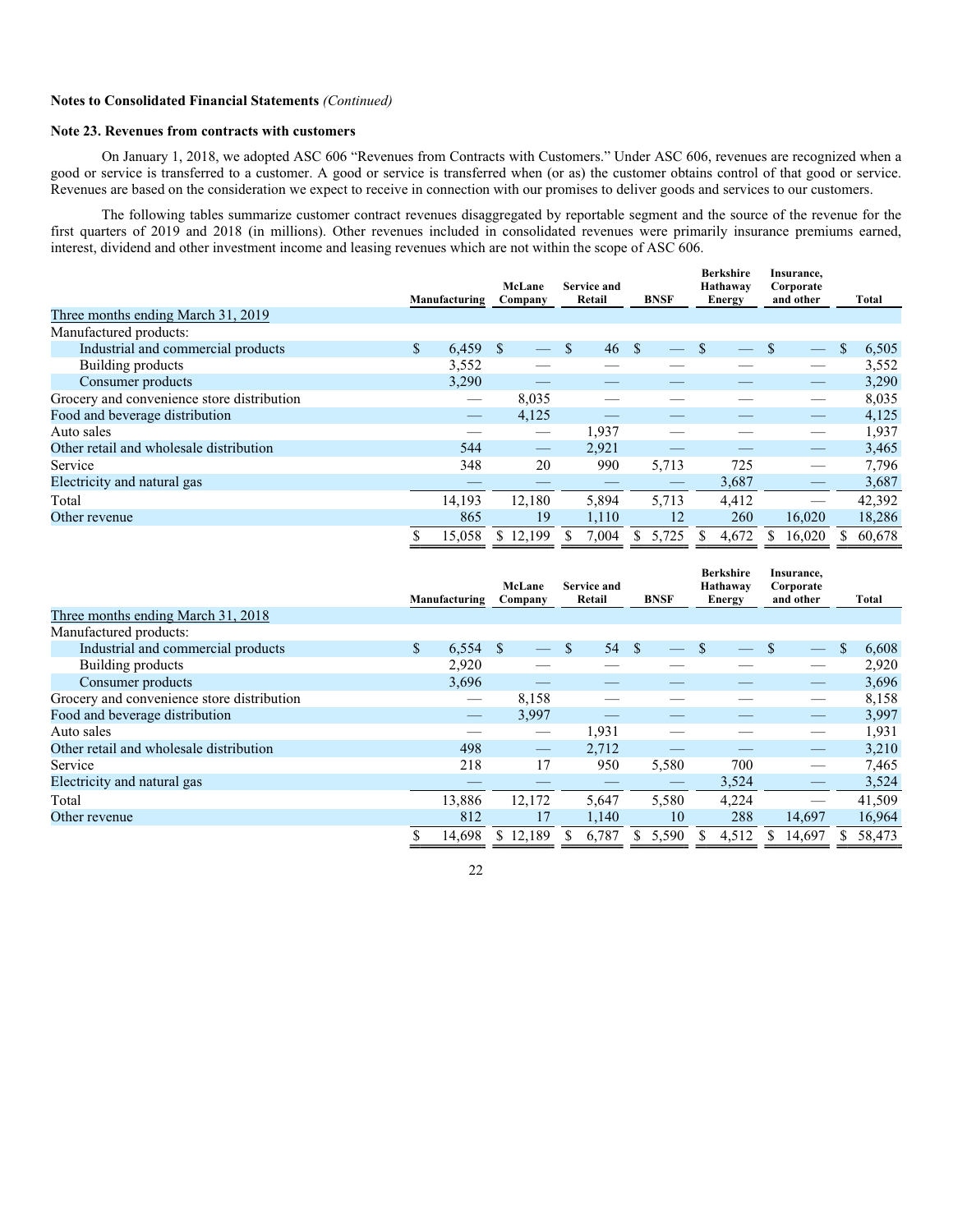### **Note 23. Revenues from contracts with customers** *(Continued)*

A summary of the transaction price allocated to the significant unsatisfied remaining performance obligations relating to contracts with expected durations in excess of one year as of March 31, 2019 follows (in millions).

|                                   |           | <b>Performance obligations</b> |              |
|-----------------------------------|-----------|--------------------------------|--------------|
|                                   |           | expected to be satisfied:      |              |
|                                   | Less than | <b>Greater than</b>            |              |
|                                   | 12 months | 12 months                      | <b>Total</b> |
| Electricity and natural gas       | 918       | 5.796                          | 6.714        |
| Other sales and service contracts | 1.278     | 1.750                          | 3,028        |

#### **Note 24. Contingencies and Commitments**

We are parties in a variety of legal actions that routinely arise out of the normal course of business, including legal actions seeking to establish liability directly through insurance contracts or indirectly through reinsurance contracts issued by Berkshire subsidiaries. Plaintiffs occasionally seek punitive or exemplary damages. We do not believe that such normal and routine litigation will have a material effect on our financial condition or results of operations. Berkshire and certain of its subsidiaries are also involved in other kinds of legal actions, some of which assert or may assert claims or seek to impose fines and penalties. We believe that any liability that may arise as a result of other pending legal actions will not have a material effect on our consolidated financial condition or results of operations.

On April 30, 2019, Berkshire committed to invest a total of \$10 billion in Occidental Petroleum Corporation ("Occidental") in connection with Occidental's proposal to acquire Anadarko Petroleum Corporation ("Anadarko"). The investment is contingent upon Occidental entering into and completing its proposed acquisition of Anadarko. If completed, Berkshire's investment would include newly issued Occidental Cumulative Perpetual Preferred Stock with an aggregate liquidation value of \$10 billion, together with warrants to purchase up to 80.0 million shares of Occidental common stock at an exercise price of \$62.50 per share. The preferred stock will accrue dividends at 8% per annum and will be redeemable at the option of Occidental commencing on the tenth anniversary of issuance at a redemption price equal to 105% of the liquidation preference plus any accumulated and unpaid dividends, or mandatorily under certain specified capital return events. Dividends will be paid in cash or, at Occidental's option, in shares of Occidental common stock. The warrants issued with the preferred stock may be exercised in whole or in part until one year after the redemption of the preferred stock.

### **Note 25. Business segment data**

Our operating businesses include a large and diverse group of insurance, manufacturing, service and retailing businesses. We organize our reportable business segments in a manner that reflects how management views those business activities. Certain businesses are grouped together for segment reporting based upon similar products or product lines, marketing, selling and distribution characteristics, even though those business units are operated under separate local management. The accompanying business segment information for the first quarter of 2018 reflects certain reclassifications to conform to presentations as of December 31, 2018. Specifically, business units that previously were reported as the finance and financial products segment in the first quarter of 2018 were reclassified to manufacturing (Clayton Homes and UTLX), services and retailing (CORT and XTRA leasing) and corporate and other (principally investment income).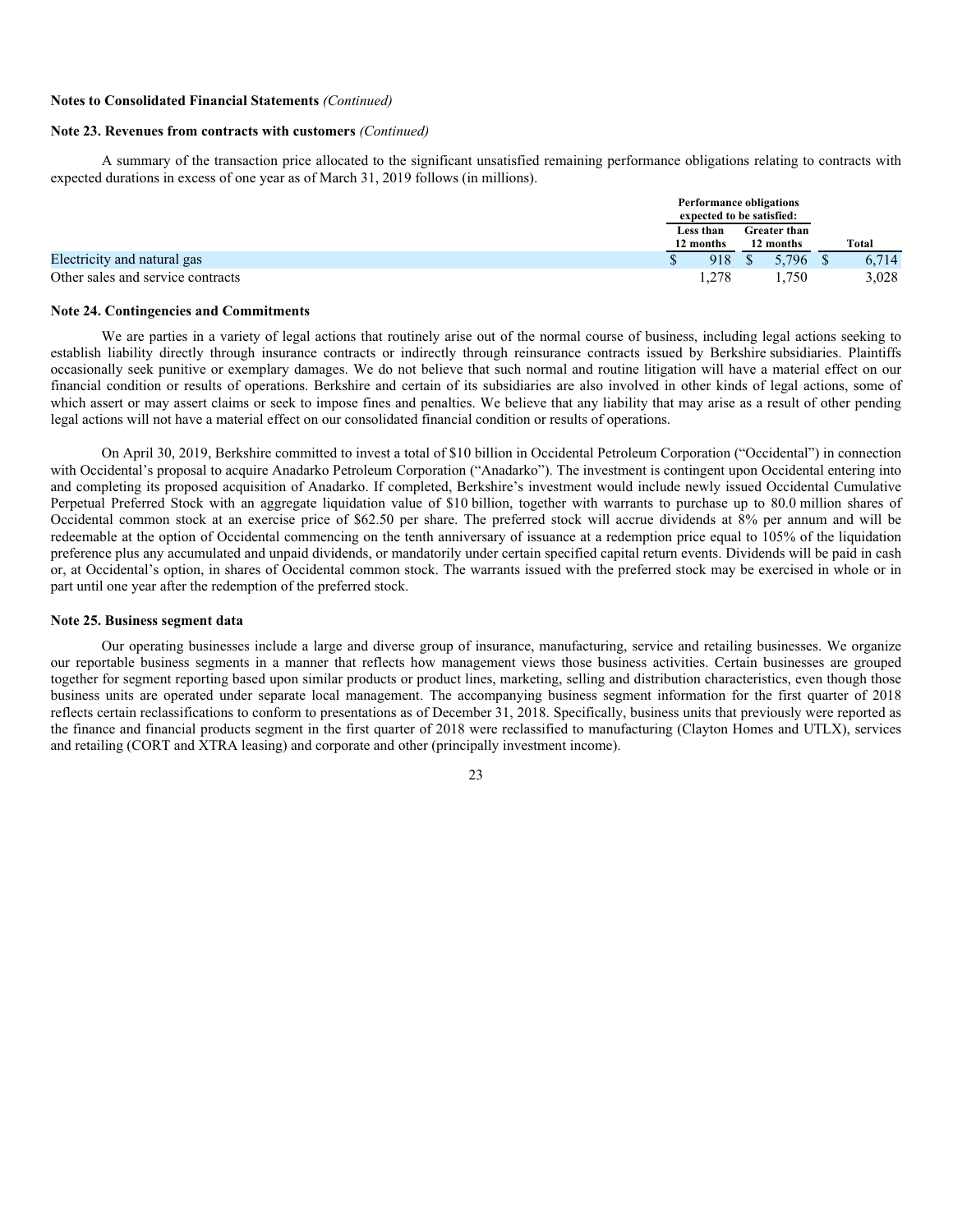## **Note 25. Business segment data** *(Continued)*

Revenues and earnings or loss before income taxes by segment for the first quarter of 2019 and 2018 were as follows (in millions).

|                                                                     |              | <b>First Quarter</b> |                      |          |
|---------------------------------------------------------------------|--------------|----------------------|----------------------|----------|
|                                                                     |              | 2019                 |                      | 2018     |
| <b>Revenues of Operating Businesses:</b>                            |              |                      |                      |          |
| Insurance:                                                          |              |                      |                      |          |
| Underwriting:                                                       |              |                      |                      |          |
| <b>GEICO</b>                                                        | \$           | 8,622                | \$                   | 7,915    |
| Berkshire Hathaway Reinsurance Group                                |              | 3,546                |                      | 3,540    |
| Berkshire Hathaway Primary Group                                    |              | 2,151                |                      | 1,918    |
| Investment income                                                   |              | 1,487                |                      | 1,213    |
| Total insurance                                                     |              | 15,806               |                      | 14,586   |
| <b>BNSF</b>                                                         |              | 5,762                |                      | 5,624    |
| Berkshire Hathaway Energy                                           |              | 4,672                |                      | 4,512    |
| Manufacturing                                                       |              | 15,070               |                      | 14,722   |
| McLane Company                                                      |              | 12,199               |                      | 12,189   |
| Service and retailing                                               |              | 7,025                |                      | 6,815    |
|                                                                     |              | 60,534               |                      | 58,448   |
| Reconciliation of segments to consolidated amount:                  |              |                      |                      |          |
| Corporate, eliminations and other                                   |              | 144                  |                      | 25       |
|                                                                     | $\mathbb{S}$ | 60,678               | $\mathbb{S}$         | 58.473   |
|                                                                     |              |                      |                      |          |
|                                                                     |              | 2019                 | <b>First Quarter</b> | 2018     |
| <b>Earnings (Loss) Before Income Taxes of Operating Businesses:</b> |              |                      |                      |          |
| Insurance:                                                          |              |                      |                      |          |
| Underwriting:                                                       |              |                      |                      |          |
| <b>GEICO</b>                                                        | $\mathbb S$  | 770                  | \$                   | 677      |
| Berkshire Hathaway Reinsurance Group                                |              | (253)                |                      | (258)    |
| Berkshire Hathaway Primary Group                                    |              | (30)                 |                      | 99       |
| Investment income                                                   |              | 1,485                |                      | 1,205    |
| Total insurance                                                     |              | 1,972                |                      | 1,723    |
| <b>BNSF</b>                                                         |              | 1,665                |                      | 1,513    |
| Berkshire Hathaway Energy                                           |              | 540                  |                      | 487      |
| Manufacturing                                                       |              | 2,194                |                      | 2,207    |
| McLane Company                                                      |              | 111                  |                      | 60       |
| Service and retailing                                               |              | 621                  |                      | 573      |
|                                                                     |              | 7,103                |                      | 6,563    |
| Reconciliation of segments to consolidated amount:                  |              |                      |                      |          |
| Investment and derivative gains (losses)                            |              | 20,322               |                      | (8,015)  |
| Interest expense, not allocated to segments                         |              | (109)                |                      | (120)    |
| Equity method investments                                           |              | 168                  |                      | 401      |
| Corporate, eliminations and other                                   |              | 163                  |                      | (352)    |
|                                                                     |              |                      |                      |          |
|                                                                     | \$           | 27,647               | $\mathbb{S}$         | (1, 523) |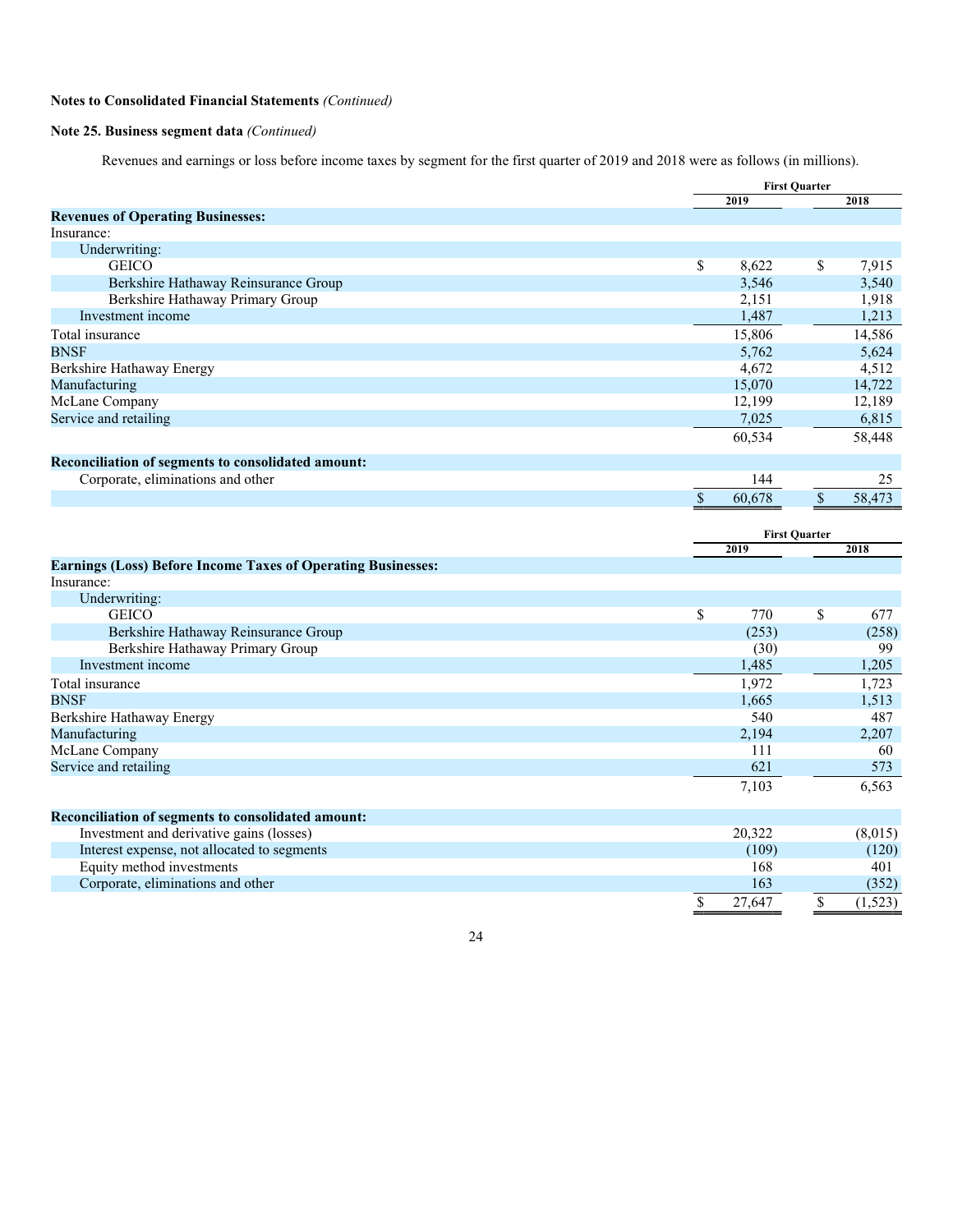### **Results of Operations**

Net earnings (loss) attributable to Berkshire Hathaway shareholders are disaggregated in the table that follows. Amounts are after deducting income taxes and exclude earnings attributable to noncontrolling interests (in millions).

|                                                                     | <b>First Ouarter</b> |    |         |
|---------------------------------------------------------------------|----------------------|----|---------|
|                                                                     | 2019                 |    | 2018    |
| $Insurance - underwriting$                                          | 389                  |    | 407     |
| Insurance – investment income                                       | 1.237                |    | 1.012   |
| Railroad                                                            | 1,253                |    | 1,145   |
| Utilities and energy                                                | 605                  |    | 585     |
| Manufacturing, service and retailing                                | 2.200                |    | 2.127   |
| Investment and derivative gains/losses                              | 16.106               |    | (6,426) |
| Other                                                               | (129)                |    |         |
| Net earnings (loss) attributable to Berkshire Hathaway shareholders | 21,661               | S. | (1,138) |

Through our subsidiaries, we engage in a number of diverse business activities. We manage our operating businesses on an unusually decentralized basis. There are essentially no centralized or integrated business functions and there is minimal involvement by our corporate headquarters in the day-to-day business activities of the operating businesses. Our senior corporate management team participates in and is ultimately responsible for significant capital allocation decisions, investment activities and the selection of the Chief Executive to head each of the operating businesses. The business segment data (Note 25 to the accompanying Consolidated Financial Statements) should be read in conjunction with this discussion.

Beginning in 2018, our periodic net earnings include changes in unrealized gains and losses on our investments in equity securities. These gains and losses are likely to be exceptionally large given the size of our current holdings and the inherent volatility in securities prices. Prior to 2018, the changes in unrealized gains and losses pertaining to such investments were recorded in other comprehensive income.

Our insurance businesses generated after-tax earnings from underwriting of \$389 million in the first quarter of 2019 and \$407 million in 2018. Results in 2019 and 2018 included net underwriting gains from primary insurance and net underwriting losses from reinsurance. After-tax earnings in the first quarter of 2019 from insurance investments increased 22.2% over 2018, reflecting increased short-term interest rates and dividend income.

Our railroad business generated a 9.4% increase in after-tax earnings in the first quarter of 2019 compared to 2018. Results in 2019 benefited from higher rates per car/unit and a curtailment gain related to an amendment to a retirement plan, partly offset by lower unit volume. Severe winter weather and flooding across the mid-U.S. in the first quarter of 2019 had a significant negative impact on freight volumes and operating results.

Our utilities and energy business produced a 3.4% increase in after-tax earnings in the first quarter of 2019 compared to 2018. Earnings from our manufacturing, service and retailing businesses in the first quarter of 2019 increased 3.4% over 2018. First quarter 2019 results of our underlying business operations were mixed, with several of these businesses experiencing lower first quarter earnings from a variety of factors.

After-tax investment and derivative gains in the first quarter of 2019 were \$16.1 billion compared to after-tax losses of \$6.4 billion in 2018. In the table above, investment and derivative gains/losses include a gain of approximately \$15.1 billion in 2019 and a loss of approximately \$7.0 billion in 2018 due to changes during the first quarters of 2019 and 2018 in the amount of unrealized gains that existed in our equity security investment holdings and also include after-tax realized gains on sales of equity and fixed maturity securities of \$392 million and \$747 million during the first quarters of 2019 and 2018, respectively. We believe that investment and derivative gains/losses, whether realized from dispositions or settlements or unrealized from changes in market prices of equity securities, are generally meaningless in understanding our reported results or evaluating our economic performance of our businesses. These gains and losses have caused and will continue to cause significant volatility in our periodic earnings.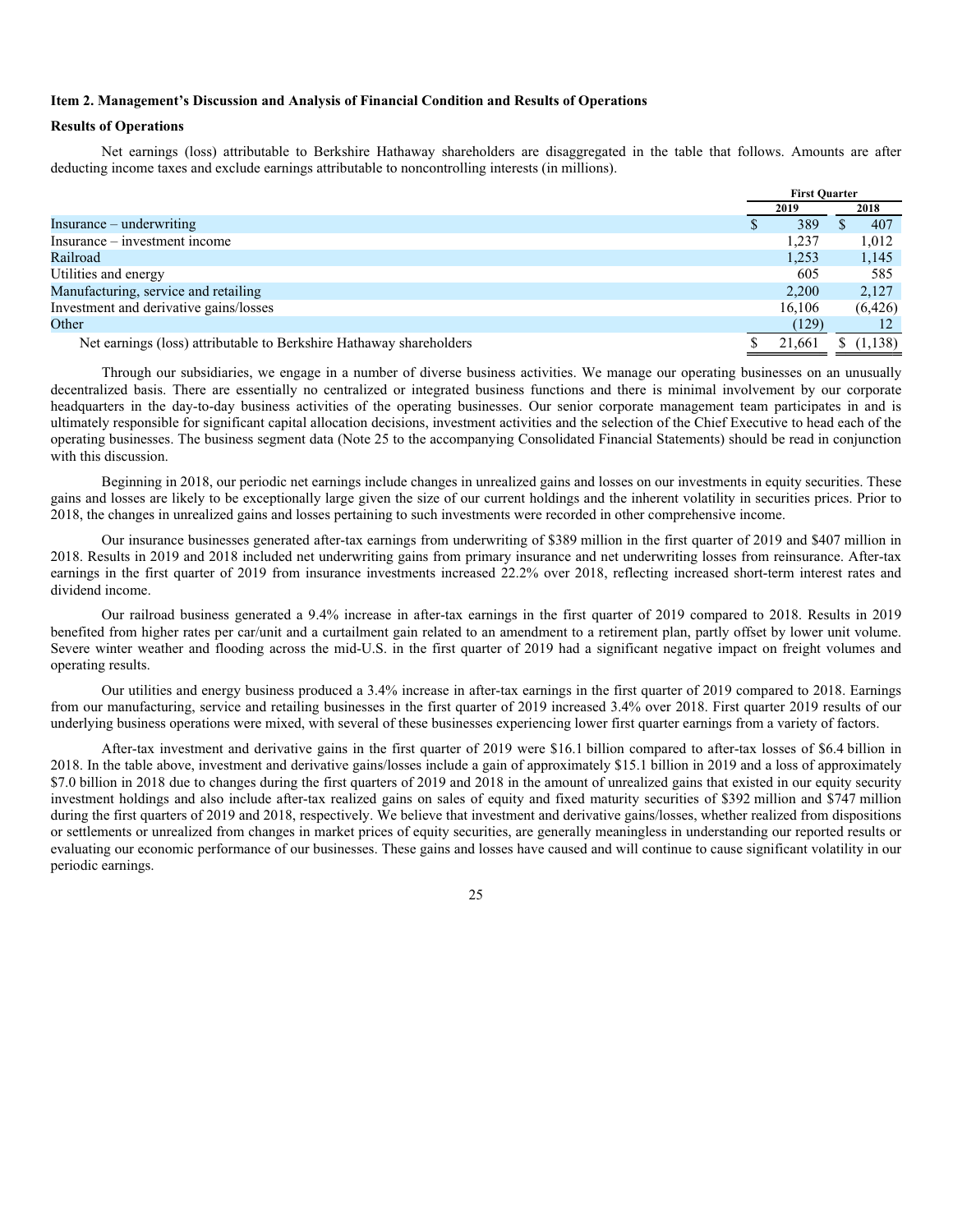#### *Insurance—Underwriting*

Our management views our insurance businesses as possessing two distinct activities – underwriting and investing. Underwriting decisions are the responsibility of the unit managers, while investing decisions are the responsibility of Berkshire's Chairman and CEO, Warren E. Buffett and Berkshire's corporate investment managers. Accordingly, we evaluate performance of underwriting operations without any allocation of investment income or investment gains/losses. We consider investment income as a component of our aggregate insurance operating results. However, we consider investment gains and losses, whether realized or unrealized as non-operating, based on our long-held philosophy of acquiring securities and holding those securities for long periods. Accordingly, we believe that such gains and losses are not necessarily meaningful in understanding the operating results of our insurance operations.

The timing and amount of catastrophe losses can produce significant volatility in our periodic underwriting results, particularly with respect to our reinsurance businesses. Generally, we consider catastrophe losses in excess of \$100 million (pre-tax) from a current year event as significant.

Changes in estimates for unpaid losses and loss adjustment expenses, including amounts established for occurrences in prior years, can also significantly affect our periodic underwriting results. Unpaid loss estimates, including estimates under retroactive reinsurance contracts, were approximately \$111 billion as of March 31, 2019. Our periodic underwriting results may also include significant foreign currency transaction gains and losses arising from the changes in the valuation of non-U.S. Dollar denominated reinsurance liabilities of our U.S. based insurance subsidiaries due to foreign currency exchange rate fluctuations.

We engage in both primary insurance and reinsurance of property/casualty, life and health risks. In primary insurance activities, we assume defined portions of the risks of loss from persons or organizations that are directly subject to the risks. In reinsurance activities, we assume defined portions of similar or dissimilar risks that other insurers or reinsurers have subjected themselves to in their own insuring activities. Our insurance and reinsurance businesses are GEICO, Berkshire Hathaway Reinsurance Group ("BHRG") and Berkshire Hathaway Primary Group.

Underwriting results of our insurance businesses are summarized below (dollars in millions).

|                                           | <b>First Quarter</b> |       |   |       |  |
|-------------------------------------------|----------------------|-------|---|-------|--|
|                                           |                      | 2019  |   | 2018  |  |
| Underwriting gain (loss):                 |                      |       |   |       |  |
| <b>GEICO</b>                              |                      | 770   | S | 677   |  |
| Berkshire Hathaway Reinsurance Group      |                      | (253) |   | (258) |  |
| Berkshire Hathaway Primary Group          |                      | (30)  |   | 99    |  |
| Pre-tax underwriting gain                 |                      | 487   |   | 518   |  |
| Income taxes and noncontrolling interests |                      | 98    |   | 11'   |  |
| Net underwriting gain                     |                      | 389   |   | 407   |  |
| Effective income tax rate                 |                      | 22.5% |   | 21.4% |  |

## *GEICO*

GEICO writes private passenger automobile insurance, offering coverages to insureds in all 50 states and the District of Columbia. GEICO markets its policies mainly by direct response methods where most customers apply for coverage directly to the company via the Internet or over the telephone. A summary of GEICO's underwriting results follows (dollars in millions).

|                                     | <b>First Quarter</b> |        |       |  |        |       |  |  |  |  |  |
|-------------------------------------|----------------------|--------|-------|--|--------|-------|--|--|--|--|--|
|                                     |                      | 2019   |       |  |        | 2018  |  |  |  |  |  |
|                                     |                      | Amount | $\%$  |  | Amount | $\%$  |  |  |  |  |  |
| Premiums written                    |                      | 9,263  |       |  | 8,689  |       |  |  |  |  |  |
| Premiums earned                     |                      | 8,622  | 100.0 |  | 7,915  | 100.0 |  |  |  |  |  |
| Losses and loss adjustment expenses |                      | 6,556  | 76.1  |  | 6,075  | 76.7  |  |  |  |  |  |
| Underwriting expenses               |                      | 1,296  | 15.0  |  | 1,163  | 14.7  |  |  |  |  |  |
| Total losses and expenses           |                      | 7,852  | 91.1  |  | 7,238  | 91.4  |  |  |  |  |  |
| Pre-tax underwriting gain           |                      | 770    |       |  | 677    |       |  |  |  |  |  |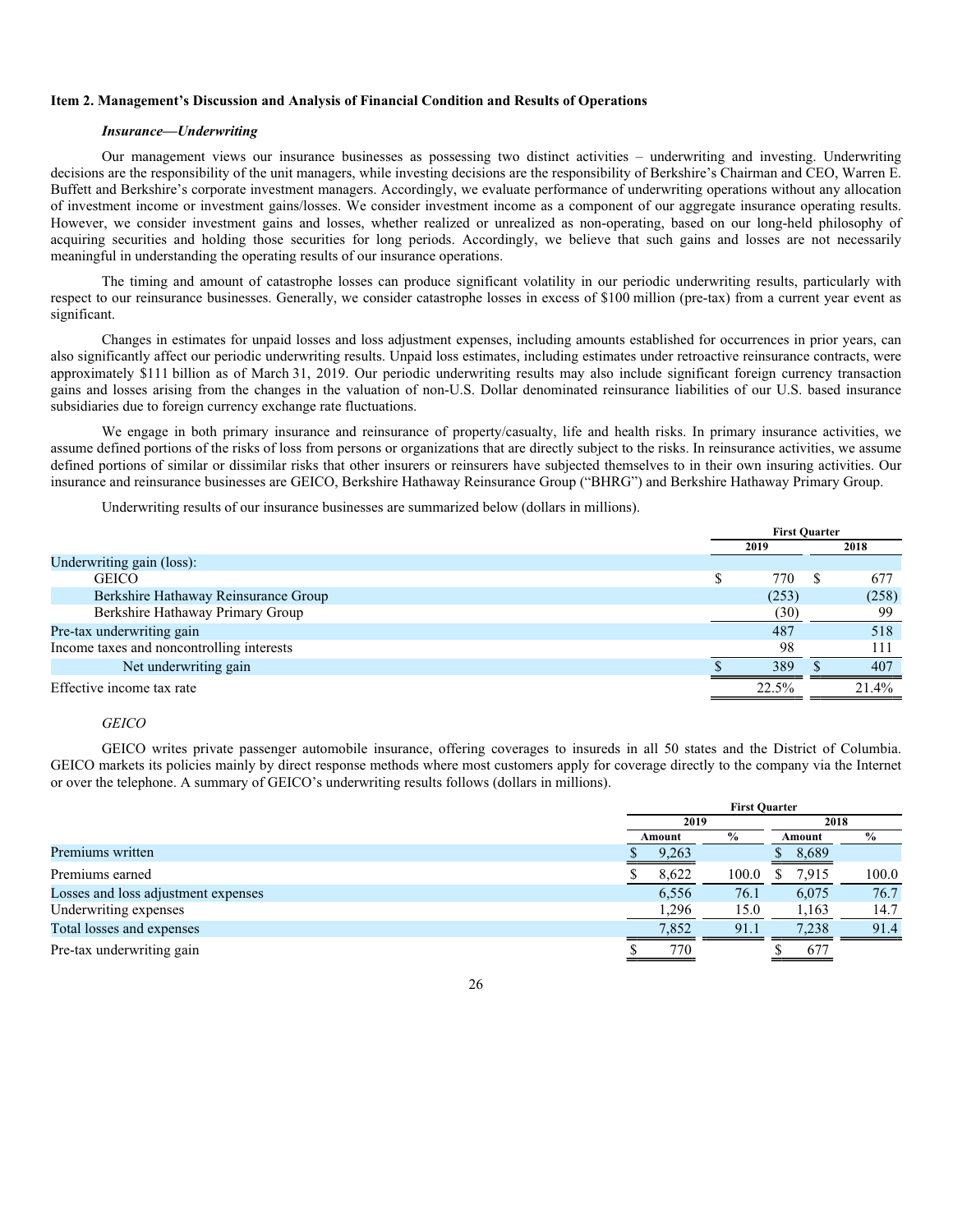#### *Insurance—Underwriting (Continued)*

### *GEICO (Continued)*

Premiums written and earned in the first quarter of 2019 increased 6.6% and 8.9%, respectively, compared to 2018. These increases reflected voluntary auto policy-in-force growth of 3.6% and increased premiums per auto policy of approximately 4.0% over the past twelve months. The increase in premiums per policy was attributable to rate increases from 2018, coverage changes and changes in state and risk mix. The increases in rates were in response to accelerating losses. Voluntary auto new business sales in the first quarter of 2019 increased 6.2% compared to the first quarter of 2018, while our voluntary auto policies-in-force increased approximately 342,000 during the first quarter of 2019.

Losses and loss adjustment expenses in the first quarter of 2019 were approximately \$6.6 billion, an increase of \$481 million (7.9%) compared to 2018. GEICO's ratio of losses and loss adjustment expenses to premiums earned (the "loss ratio") in the first quarter of 2019 was 76.1%, a decline of 0.6 percentage points compared to the first quarter of 2018.

GEICO reduced ultimate claim loss estimates for prior years' loss events by \$83 million in the first quarter of 2019 and \$407 million in 2018. These reductions produced corresponding pre-tax underwriting gains. The gains in 2019 were primarily due to lower losses from collision, property damage and bodily injury claims, partially offset by higher losses from personal injury protection claims. Claims frequencies in the first quarter of 2019 for property damage and collision coverages and personal injury protection coverage were down (two to four percent range) compared to 2018 and were flat for bodily injury coverage. Average claims severities in the first quarter of 2019 were higher for property damage and collision coverages (four to six percent range) and bodily injury coverage (six to eight percent range).

Underwriting expenses in the first quarter of 2019 were approximately \$1.3 billion, an increase of \$133 million (11.4%) over 2018. GEICO's expense ratio (underwriting expenses to premiums earned) in the first quarter of 2019 was 15.0%, an increase of 0.3 percentage points compared to 2018. The underwriting expense increase was primarily attributable to increases in advertising expenses, insurance premium taxes and employee-related costs, which reflected wage and staffing increases.

### *Berkshire Hathaway Reinsurance Group*

We offer excess-of-loss and quota-share reinsurance coverages on property and casualty risks and life and health reinsurance to insurers and reinsurers worldwide through several subsidiaries, led by National Indemnity Company ("NICO"), Berkshire Hathaway Life Insurance Company of Nebraska ("BHLN") and General Reinsurance Corporation, General Reinsurance AG and General Re Life Corporation (collectively, "General Re"). We also periodically assume property and casualty risks under retroactive reinsurance contracts written through NICO. In addition, we write periodic payment annuity contracts predominantly through BHLN.

With the exception of our retroactive reinsurance and periodic payment annuity product lines, we strive to generate pre-tax underwriting profits. Time-value-of-money concepts are important elements in establishing prices for retroactive reinsurance and periodic payment annuity premiums due to the expected long durations of the liabilities. We expect to incur pre-tax underwriting losses from these products through deferred charge amortization and discount accretion charges. We receive premiums at the inception of these contracts, which are then available for investment. A summary of BHRG's premiums and pre-tax underwriting results follows (dollars in millions).

|                          |  | <b>First Quarter</b>   |  |       |      |       |                                  |       |  |  |  |
|--------------------------|--|------------------------|--|-------|------|-------|----------------------------------|-------|--|--|--|
|                          |  | <b>Premiums earned</b> |  |       |      |       | Pre-tax underwriting gain (loss) |       |  |  |  |
|                          |  | 2019                   |  | 2018  | 2019 |       | 2018                             |       |  |  |  |
| Property/casualty        |  |                        |  | 2,026 |      | (40)  |                                  | 130   |  |  |  |
| Retroactive reinsurance  |  |                        |  |       |      | (323) |                                  | (311) |  |  |  |
| Life/health              |  | 1,027                  |  | 1.234 |      | 280   |                                  | 96    |  |  |  |
| Periodic payment annuity |  | 194                    |  | 280   |      | (170) |                                  | (173) |  |  |  |
|                          |  | 3.546                  |  | 3,540 |      | (253) |                                  | (258) |  |  |  |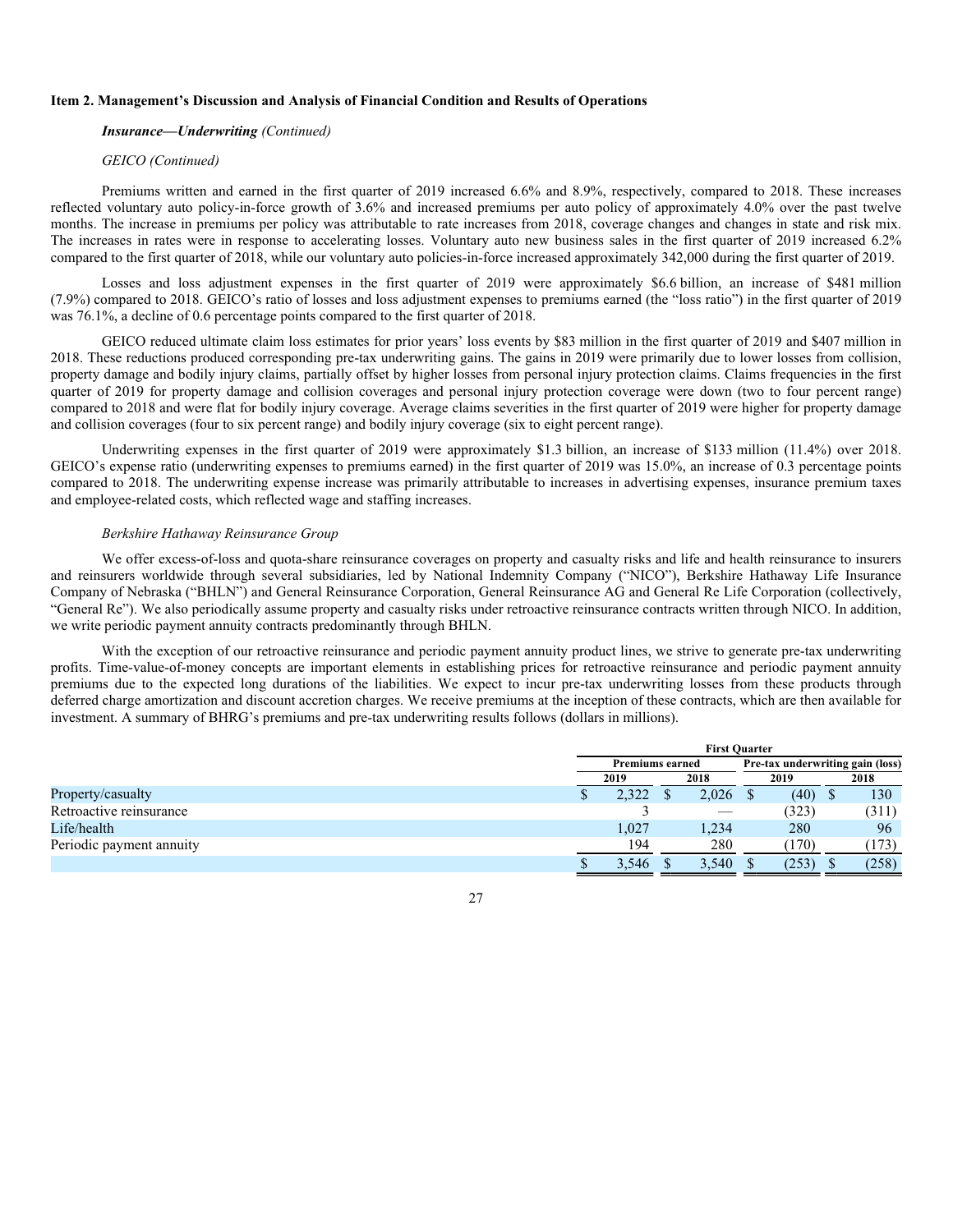### *Insurance—Underwriting (Continued)*

*Berkshire Hathaway Reinsurance Group (Continued)* 

#### *Property/casualty*

A summary of property/casualty reinsurance underwriting results follows (dollars in millions).

|                                     |        |       | <b>First Quarter</b> |        |       |               |
|-------------------------------------|--------|-------|----------------------|--------|-------|---------------|
|                                     | 2019   |       |                      | 2018   |       |               |
|                                     | Amount |       | $\%$                 | Amount |       | $\frac{9}{6}$ |
| Premiums written                    |        | 3,542 |                      |        | 3,346 |               |
| Premiums earned                     |        | 2.322 | 100.0                |        | 2.026 | 100.0         |
| Losses and loss adjustment expenses |        | 1.774 | 76.4                 |        | 1,391 | 68.7          |
| Underwriting expenses               |        | 588   | 25.3                 |        | 505   | 24.9          |
| Total losses and expenses           |        | 2.362 | 101.7                |        | 1.896 | 93.6          |
| Pre-tax underwriting gain (loss)    |        | (40)  |                      |        | 130   |               |

Property/casualty premiums earned in the first quarter of 2019 were approximately \$2.3 billion, an increase of \$296 million (14.6%) compared to 2018. The increase primarily reflected higher direct and broker markets business and derived primarily from new business and increased participations for renewal business in both property and casualty lines. Premiums earned in the first quarter included \$432 million in 2019 and \$448 million in 2018 from a 10-year, 20% quota-share contract entered into by NICO with Insurance Australia Group Limited, which expires in 2025.

Losses and loss adjustment expenses in 2019 were approximately \$1.8 billion, an increase of \$383 million (27.5%) compared to 2018. Losses and loss adjustment expenses in the first quarter of 2019 included increases in estimated ultimate claim liabilities attributable to prior years' loss events of \$212 million compared to decreases of \$182 million in 2018, which produced corresponding decreases and increases in pre-tax underwriting gains. Such gains and losses were less than 1% of the unpaid claim liabilities as of the beginning of the applicable year. Losses and loss adjustment expenses in 2019 also reflected a decline in the overall loss ratio for current accident year business as compared to the first quarter of 2018. There were no significant catastrophe loss events in the first quarter of 2019 or 2018.

### *Retroactive reinsurance*

There were no new retroactive reinsurance contracts written in the first quarter of 2019 or 2018. Pre-tax underwriting losses from retroactive reinsurance contracts in the first quarter were \$323 million in 2019 and \$311 million in 2018. Certain liabilities related to retroactive reinsurance contracts written by our U.S. subsidiaries are denominated in foreign currencies. Underwriting results in the first quarter included pre-tax losses of \$52 million in 2019 and \$60 million in 2018 associated with the re-measurement of such liabilities due to changes in foreign currency exchange rates.

Pre-tax underwriting losses before foreign currency gains/losses in the first quarter were \$271 million in 2019 and \$251 million in 2018, which derived from deferred charge amortization and changes in the estimated timing and amount of future claim payments. Deferred charge amortization in the first quarter included approximately \$156 million in 2019 and \$147 million in 2018 related to an aggregate excess-of-loss retroactive reinsurance agreement with various subsidiaries of American International Group, Inc.

Gross unpaid losses assumed under retroactive reinsurance contracts were approximately \$41.6 billion at March 31, 2019 and \$41.8 billion at December 31, 2018. Unamortized deferred charge assets related to such reinsurance contracts were approximately \$13.8 billion at March 31, 2019 and \$14.1 billion at December 31, 2018. Deferred charge assets will be charged to pre-tax earnings over the expected remaining claims settlement periods through periodic amortization.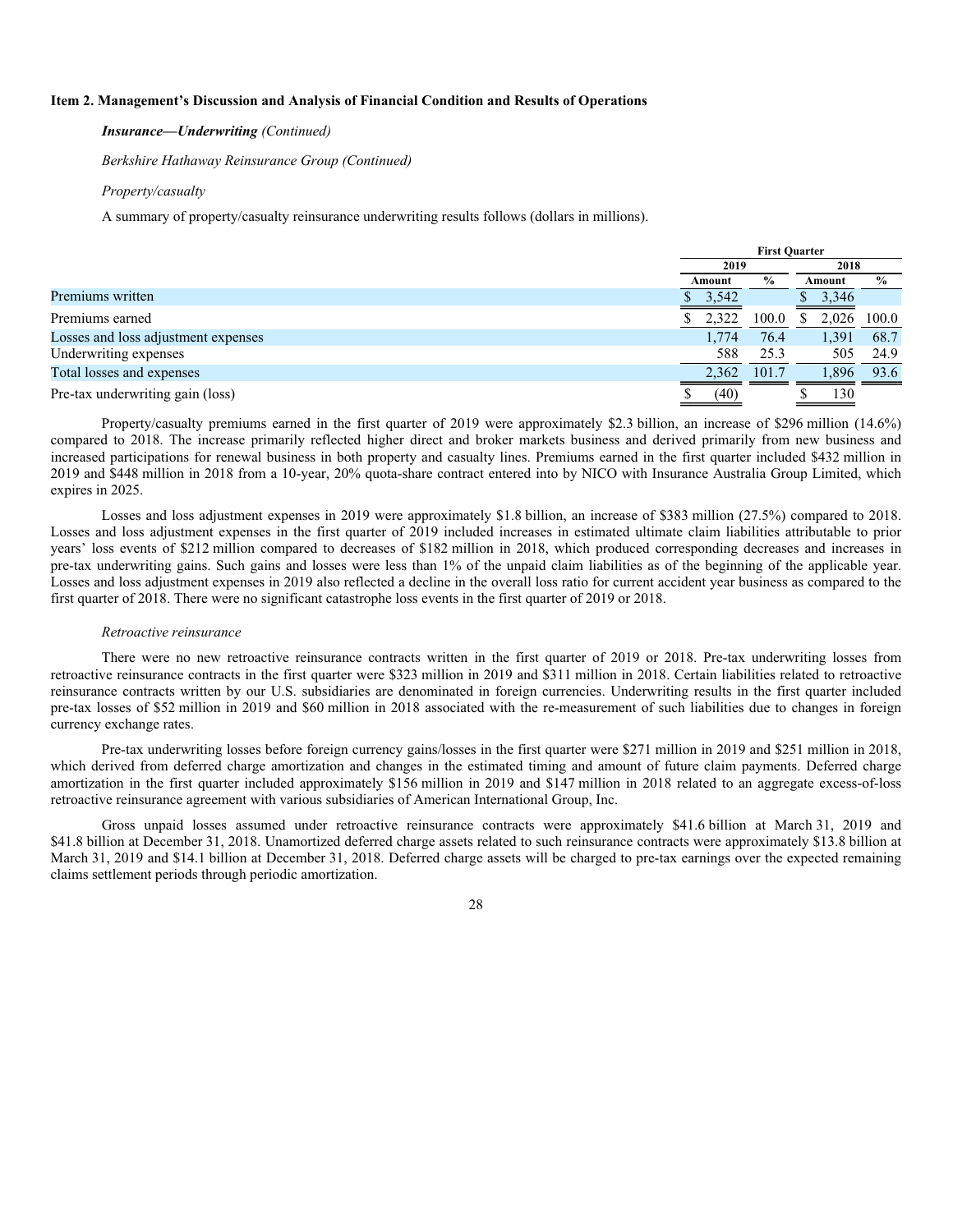### *Insurance—Underwriting (Continued)*

*Berkshire Hathaway Reinsurance Group (Continued)* 

#### *Life/health*

A summary of our life/health reinsurance underwriting results follows (dollars in millions).

|                                    |         | <b>First Quarter</b><br>2018<br>2019<br>$\frac{9}{6}$<br>Amount |       |       |  |  |  |  |
|------------------------------------|---------|-----------------------------------------------------------------|-------|-------|--|--|--|--|
|                                    |         |                                                                 |       |       |  |  |  |  |
|                                    | Amount  |                                                                 |       | $\%$  |  |  |  |  |
| Premiums written                   | \$1,027 |                                                                 | 1,237 |       |  |  |  |  |
| Premiums earned                    | \$1,027 | 100.0                                                           | .234  | 100.0 |  |  |  |  |
| Life and health insurance benefits | 598     | 58.2                                                            | 936   | 75.9  |  |  |  |  |
| Underwriting expenses              | 149     | 14.5                                                            | 202   | 16.4  |  |  |  |  |
| Total benefits and expenses        | 747     | 72.7                                                            | 1.138 | 92.3  |  |  |  |  |
| Pre-tax underwriting gain (loss)   | 280     |                                                                 | 96    |       |  |  |  |  |

Life/health premiums earned in the first quarter of 2019 were approximately \$1.0 billion, a decrease of \$207 million (16.8%) compared to 2018. The decrease was primarily attributable to the effects of an amendment in the first quarter of 2019 to a reinsurance contract, partially offset by growth in the Asia life markets. In the first quarter of 2019, BHLN amended its yearly renewable term life insurance contract with a major U.S. reinsurer. The amendment effectively eliminates BHLN's exposure under the contract in the future. BHLN recorded a reduction in earned premiums on this contract of \$49 million in the first quarter of 2019, largely attributable to the contract amendment. Premiums earned from this contract were \$189 million in the first quarter of 2018 and approximately \$1 billion for the year ending December 31, 2018.

The life/health business produced pre-tax underwriting gains of \$280 million in the first quarter of 2019 compared to \$96 million in 2018. Underwriting results in the first quarter of 2019 included a one-time pre-tax gain of approximately \$160 million attributable to the BHLN contract amendment, which resulted in reductions of benefits incurred and premiums earned. First quarter underwriting results in 2019 also included increased gains from the run-off of variable annuity contracts, partially offset by increased losses from U.S. individual life business and the run-off of U.S. long-term care business. Variable annuity guarantee reinsurance produced pre-tax underwriting gains of \$89 million in the first quarter of 2019 versus \$45 million in 2018. Underwriting results from this business reflect changes in estimated liabilities for guaranteed benefits, which result from changes in securities markets and interest rates and from the periodic amortization of expected profit margins.

### *Periodic payment annuity*

Periodic payment annuity premiums earned in the first quarter of 2019 were \$194 million, a decrease of \$86 million (30.7%) compared to 2018. Periodic payment business is price sensitive. The volumes written can change rapidly due to changes in prices, which are affected by prevailing interest rates, the perceived risks and durations associated with the expected annuity payments, and the level of competition.

Periodic payment annuity contracts produced pre-tax losses in the first quarter of \$170 million in 2019 and \$173 million in 2018. Certain contracts written by our U.S. subsidiaries are denominated in foreign currencies. First quarter pre-tax underwriting results included pre-tax losses of \$28 million in 2019 and \$70 million in 2018 associated with the re-measurement of such liabilities due to changes in exchange rates.

Before foreign currency gains and losses, pre-tax underwriting losses were \$142 million in the first quarter of 2019 and \$103 million in the first quarter of 2018. These losses derived primarily from the recurring discount accretion of annuity liabilities, as well as the impact of mortality and interest rate changes. Discounted annuity liabilities approximated \$12.7 billion at March 31, 2019 and \$12.5 billion at December 31, 2018, reflecting a weighted average discount rate of approximately 4.1%.

#### *Berkshire Hathaway Primary Group*

The Berkshire Hathaway Primary Group ("BH Primary") provides a variety of commercial insurance solutions, including healthcare malpractice, workers' compensation, automobile, general liability, property and various specialty coverages for small, medium and large clients. The largest of these insurers are Berkshire Hathaway Specialty Insurance ("BH Specialty"), Berkshire Hathaway Homestate Companies ("BHHC"), MedPro Group, Berkshire Hathaway GUARD Insurance Companies ("GUARD"), and National Indemnity Company ("NICO Primary"). Other BH Primary insurers include U.S. Liability Insurance Company, Applied Underwriters, Central States Indemnity Company and MLMIC Insurance Company, acquired October 1, 2018.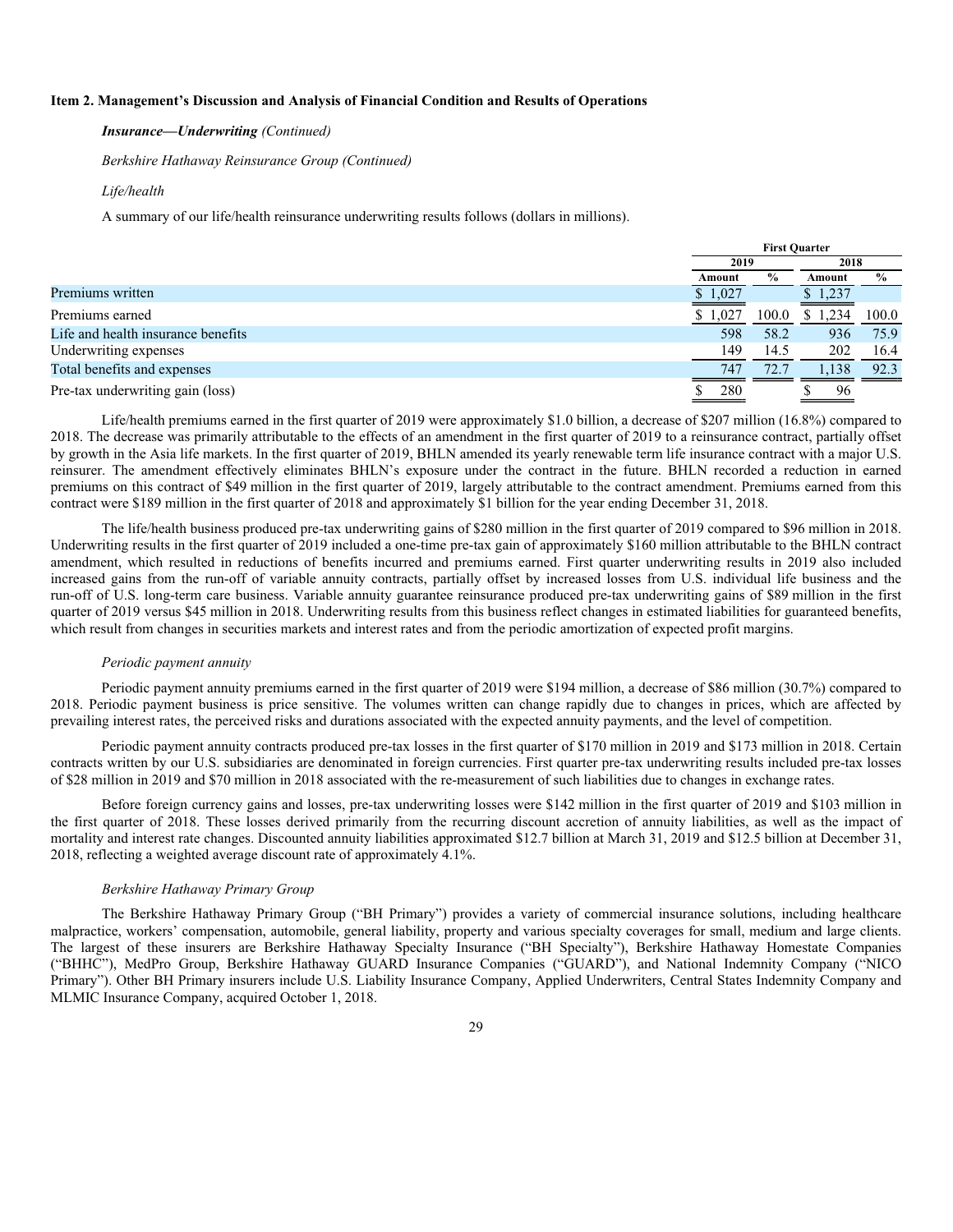#### *Insurance—Underwriting (Continued)*

### *Berkshire Hathaway Primary Group (Continued)*

A summary of BH Primary underwriting results follows (dollars in millions).

|                                     | <b>First Quarter</b>    |       |  |        |       |  |  |
|-------------------------------------|-------------------------|-------|--|--------|-------|--|--|
|                                     | 2019                    |       |  | 2018   |       |  |  |
|                                     | $\frac{6}{9}$<br>Amount |       |  | Amount | $\%$  |  |  |
| Premiums written                    | 2.341                   |       |  | 2,161  |       |  |  |
| Premiums earned                     | 2.151                   | 100.0 |  | .918   | 100.0 |  |  |
| Losses and loss adjustment expenses | 1,570                   | 73.0  |  | 1,251  | 65.2  |  |  |
| Underwriting expenses               | 611                     | 28.4  |  | 568    | 29.6  |  |  |
| Total losses and expenses           | 2.181                   | 101.4 |  | 1,819  | 94.8  |  |  |
| Pre-tax underwriting gain (loss)    | (30)                    |       |  | 99     |       |  |  |

Premiums written and earned in the first quarter of 2019 increased 8.3% and 12.1%, respectively, compared to 2018. The increases in premiums written were primarily attributable to BH Specialty (19.6%), GUARD (19.0%) and NICO Primary (11.9%). The increase in premiums earned in the first quarter of 2019 also reflected the impact of the MLMIC acquisition.

BH Primary produced pre-tax underwriting losses of \$30 million in the first quarter of 2019 compared to pre-tax gains of \$99 million in 2018. BH Primary's aggregate loss ratios for the first quarter were 73.0% in 2019 and 65.2% in 2018. Losses and loss adjustment expenses incurred in the first quarter for prior years' loss events included reductions of \$17 million in 2019 and \$164 million in 2018. In the first quarter of 2019, we recorded additional estimated claim liabilities for legacy casualty exposures. In addition, the net gains from the reductions of prior accident years' liabilities in 2019 were lower as compared to 2018.

BH Primary units write significant levels of commercial and professional liability and workers' compensation insurance and the related claim costs may be subject to higher severity and longer claim-tails. Accordingly, we could experience significant increases in claims liabilities in the future attributable to higher than expected claim settlements, adverse litigation outcomes or judicial rulings and other factors not currently anticipated.

#### *Insurance—Investment Income*

A summary of net investment income attributable to our insurance operations follows (dollars in millions).

|                                                                    | <b>First Quarter</b><br>2019<br>513<br>972<br>1.485<br>248<br>1.237 |  |       |  |
|--------------------------------------------------------------------|---------------------------------------------------------------------|--|-------|--|
|                                                                    |                                                                     |  | 2018  |  |
| Interest and other investment income                               |                                                                     |  | 452   |  |
| Dividend income                                                    |                                                                     |  | 753   |  |
| Investment income before income taxes and noncontrolling interests |                                                                     |  | 1,205 |  |
| Income taxes and noncontrolling interests                          |                                                                     |  | 193   |  |
| Net investment income                                              |                                                                     |  | 1.012 |  |
| Effective income tax rate                                          | 16.6%                                                               |  | 15.9% |  |
|                                                                    |                                                                     |  |       |  |

Pre-tax interest and other investment income in the first quarter of 2019 increased \$61 million (13.5%) compared to 2018, attributable to an increase in interest income, primarily due to higher interest rates on short-term investments, partially offset by lower income from limited partnership investments. Dividend income in the first quarter of 2019 increased \$219 million (29.1%) compared to the first quarter of 2018. The increase in dividend income was attributable to an overall increase in investment levels over the past year and higher dividend rates. We continue to hold large balances of cash, cash equivalents and U.S. Treasury Bills. We believe that maintaining ample liquidity is paramount and we insist on safety over yield with respect to short-term investments.

Invested assets of our insurance businesses derive from shareholder capital, including reinvested earnings, and from net liabilities under insurance contracts or "float." The major components of float are unpaid losses and loss adjustment expenses, including liabilities under retroactive reinsurance contracts, life, annuity and health benefit liabilities, unearned premiums and other liabilities due to policyholders, less premium and reinsurance receivables, deferred charges assumed under retroactive reinsurance contracts and deferred policy acquisition costs. Float approximated \$124 billion at March 31, 2019 and \$123 billion at December 31, 2018. Our average cost of float was negative in the first quarter of 2019 as our underwriting operations generated pre-tax earnings of \$487 million.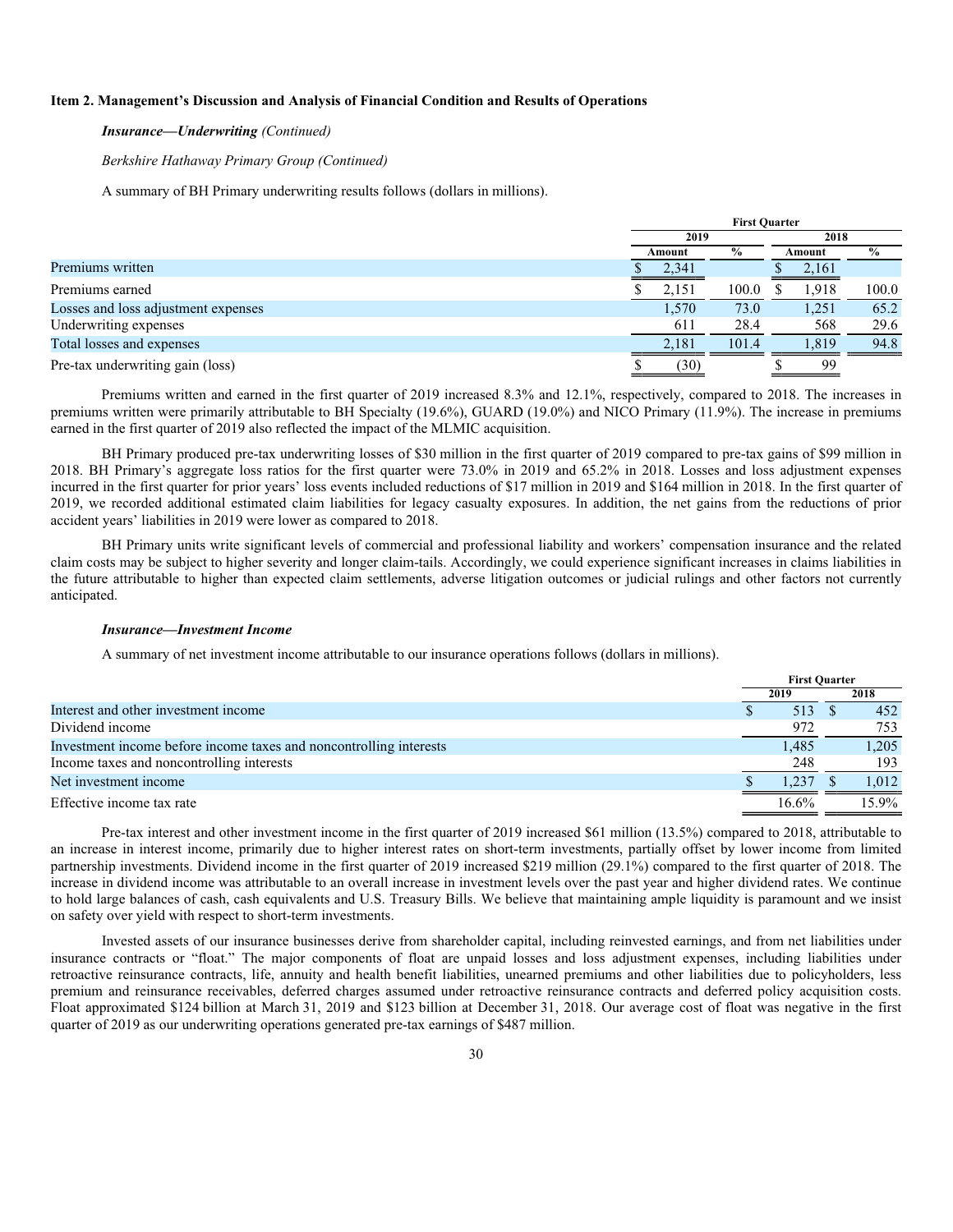### *Insurance—Investment Income (Continued)*

A summary of cash and investments held in our insurance businesses as of March 31, 2019 and December 31, 2018 follows (in millions).

|                                                |  | March 31,<br>2019 | December 31,<br>2018 |  |
|------------------------------------------------|--|-------------------|----------------------|--|
| Cash, cash equivalents and U.S. Treasury Bills |  | 66.969            | 64,548               |  |
| Equity securities                              |  | 184.953           | 166,385              |  |
| Fixed maturity securities                      |  | 19.226            | 19.690               |  |
|                                                |  | 271.148           | 250.623              |  |

Fixed maturity securities as of March 31, 2019 were as follows (in millions).

|                                                          | Amortized<br>cost |  | Unrealized<br>gains |  | Carrying<br>value |
|----------------------------------------------------------|-------------------|--|---------------------|--|-------------------|
| U.S. Treasury, U.S. government corporations and agencies | 3.893             |  |                     |  | 3.910             |
| States, municipalities and political subdivisions        | 141               |  |                     |  | 147               |
| Foreign governments                                      | 8.045             |  | 44                  |  | 8,089             |
| Corporate bonds, investment grade                        | 5.627             |  | 435                 |  | 6,062             |
| Corporate bonds, non-investment grade                    | 498               |  | 29                  |  | 527               |
| Mortgage-backed securities                               | 429               |  | 62                  |  | 491               |
|                                                          | 18.633            |  | 593                 |  | 19.226            |

U.S. government securities are rated AA+ or Aaa by the major rating agencies. Approximately 88% of all state, municipal and political subdivisions, foreign government securities and mortgage-backed securities were rated AA or higher. Non-investment grade securities represent securities rated below BBB- or Baa3. Foreign government securities include obligations issued or unconditionally guaranteed by national or provincial government entities.

## *Railroad ("Burlington Northern Santa Fe")*

Burlington Northern Santa Fe, LLC ("BNSF") operates one of the largest railroad systems in North America, with approximately 32,500 route miles of track in 28 states. BNSF also operates in three Canadian provinces. BNSF classifies its major business groups by type of product shipped and include consumer products, coal, industrial products and agricultural products. A summary of BNSF's earnings follows (dollars in millions).

|                                      |            | <b>First Quarter</b> |
|--------------------------------------|------------|----------------------|
|                                      | 2019       | 2018                 |
| Revenues                             | 5,762<br>Ъ | 5,624<br>S           |
| Operating expenses:                  |            |                      |
| Compensation and benefits            | 1,400      | 1,315                |
| Fuel                                 | 711        | 767                  |
| Purchased services                   | 713        | 692                  |
| Depreciation and amortization        | 591        | 571                  |
| Equipment rents, materials and other | 414        | 510                  |
| Total operating expenses             | 3,829      | 3,855                |
| Interest expense                     | 268        | 256                  |
|                                      | 4,097      | 4,111                |
| Pre-tax earnings                     | 1,665      | 1,513                |
| Income taxes                         | 412        | 368                  |
| Net earnings                         | 1,253      | 1,145                |
| Effective income tax rate            | 24.7%      | 24.3%                |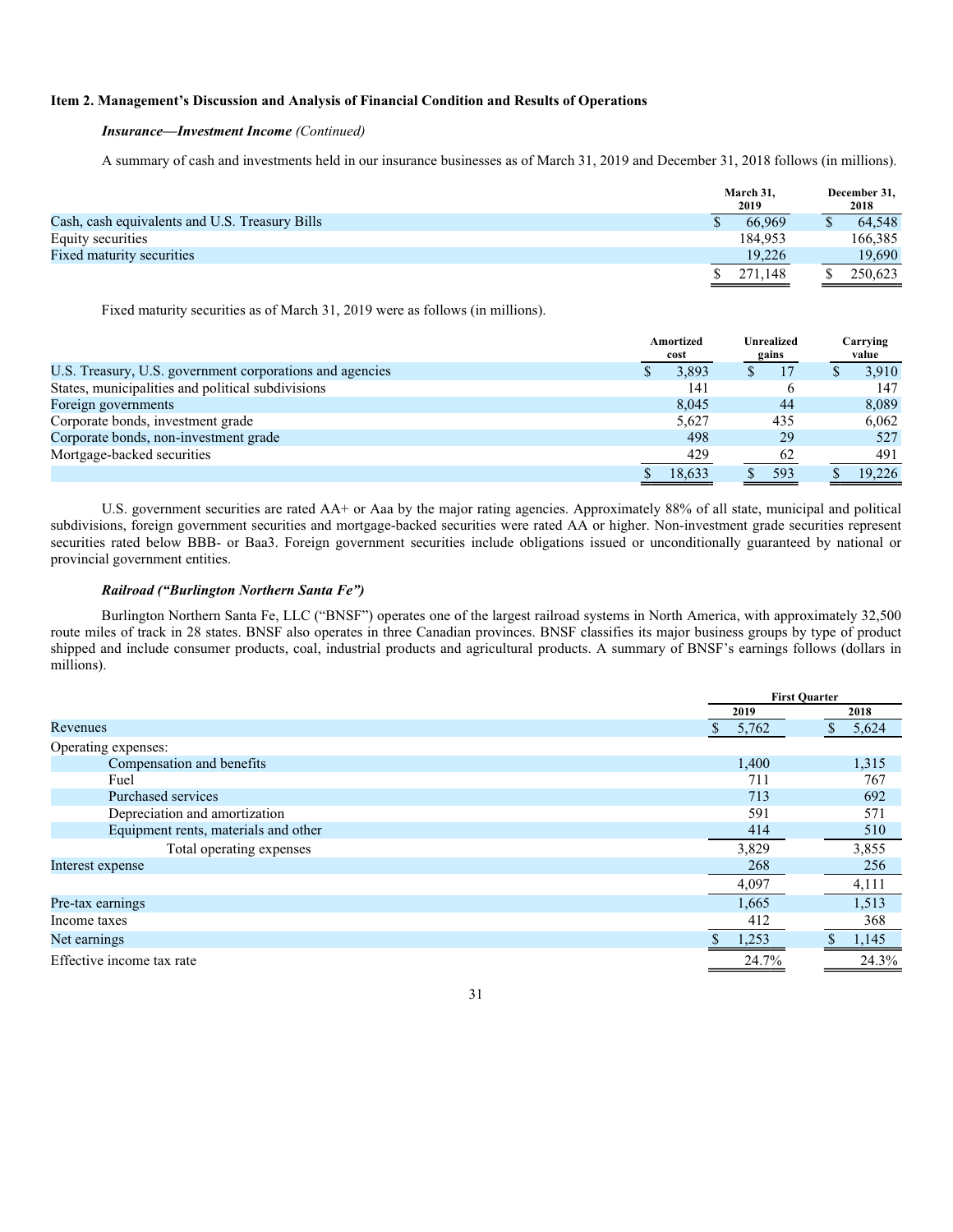### *Railroad ("Burlington Northern Santa Fe") (Continued)*

BNSF's revenues were approximately \$5.8 billion in the first quarter of 2019, an increase of \$138 million (2.5%) versus 2018. During the first quarter of 2019, BNSF's revenues reflected an 8.5% comparative increase in average revenue per car/unit, driven by increased rates per car/unit and higher fuel surcharge revenue. Aggregate volumes in the first quarter of 2019 were approximately 2.5 million cars, a decrease of 5.4% from 2.6 million cars in the first quarter of 2018. Pre-tax earnings were approximately \$1.7 billion in the first quarter of 2019, an increase of 10.0% compared to 2018. BNSF experienced severe winter weather and flooding on parts of the network in the first quarter of 2019, which negatively affected revenues, expenses and service levels. BNSF's first quarter results also included a revenue increase related to the favorable outcome of an arbitration hearing and a reduction to expense for a curtailment gain arising from an amendment to a retirement plan.

Revenues from consumer products were \$2.0 billion in the first quarter of 2019, representing an increase of 7.6% compared to 2018. The increase reflected higher average revenue per car/unit, partially offset by volume decreases of 5.7%. The volume decrease was attributable to lower international intermodal market share, increased truck competition, and the adverse weather conditions.

Revenues from industrial products were \$1.5 billion in the first quarter of 2019, an increase of 8.4% from 2018. The increase was attributable to higher average revenue per car/unit and a volume increase of 1.3%. Volumes in the first quarter of 2019 were higher primarily due to strength in the energy and industrial sectors, which drove higher demand for petroleum products, liquefied petroleum gas, and aggregates, partially offset by lower sand and taconite volumes as well as the aforementioned weather conditions.

Revenues from agricultural products in the first quarter of 2019 were \$1.1 billion, a decrease of 3.4% compared to 2018. The revenue decline reflected lower volumes of 7.4%, partially offset by higher average revenue per car/unit. Volumes decreased primarily due to the weather conditions, partially offset by higher soybean exports.

Revenues from coal in the first quarter of 2019 were \$869 million, a decrease of 8.3% compared to 2018. This decrease reflected lower volumes of 10.3%, partially offset by higher average revenue per car/unit. The volume decrease in the first quarter of 2019 was primarily attributable to the weather conditions, partially offset by higher market share.

BNSF's operating expenses were \$3.8 billion in the first quarter of 2019, a decrease of \$26 million (0.7%) compared to 2018. The ratio of operating expenses to revenues in the first quarter of 2019 decreased 2.0 percentage points to 66.5% versus 2018. BNSF's expenses reflected lower volume-related costs and the aforementioned retirement plan curtailment gain, substantially offset by the impact of the adverse weather conditions. Compensation and benefits expenses increased \$85 million (6.5%) compared to 2018. The increase was primarily due to wage inflation and higher employee counts and related training costs. Fuel expenses decreased \$56 million (7.3%) compared to 2018, primarily due to lower average fuel prices and lower fuel volumes, partially offset by unfavorable efficiency. Equipment rents, materials and other expense decreased \$96 million (18.8%) compared to 2018. The decrease was primarily attributable to the retirement plan curtailment gain, partially offset by higher personal injury expenses and casualty-related costs.

### *Utilities and Energy ("Berkshire Hathaway Energy Company")*

We currently own 90.9% of the outstanding common stock of Berkshire Hathaway Energy Company ("BHE"), which operates a global energy business. BHE's domestic regulated utility interests are comprised of PacifiCorp, MidAmerican Energy Company ("MEC") and NV Energy. In Great Britain, BHE subsidiaries operate two regulated electricity distribution businesses referred to as Northern Powergrid. BHE also owns two domestic regulated interstate natural gas pipeline companies. Other energy businesses include a regulated electricity transmission-only business in Alberta, Canada ("AltaLink, L.P.") and a diversified portfolio of mostly renewable independent power projects. In addition, BHE also operates the largest residential real estate brokerage firm and one of the largest residential real estate brokerage franchise networks in the United States.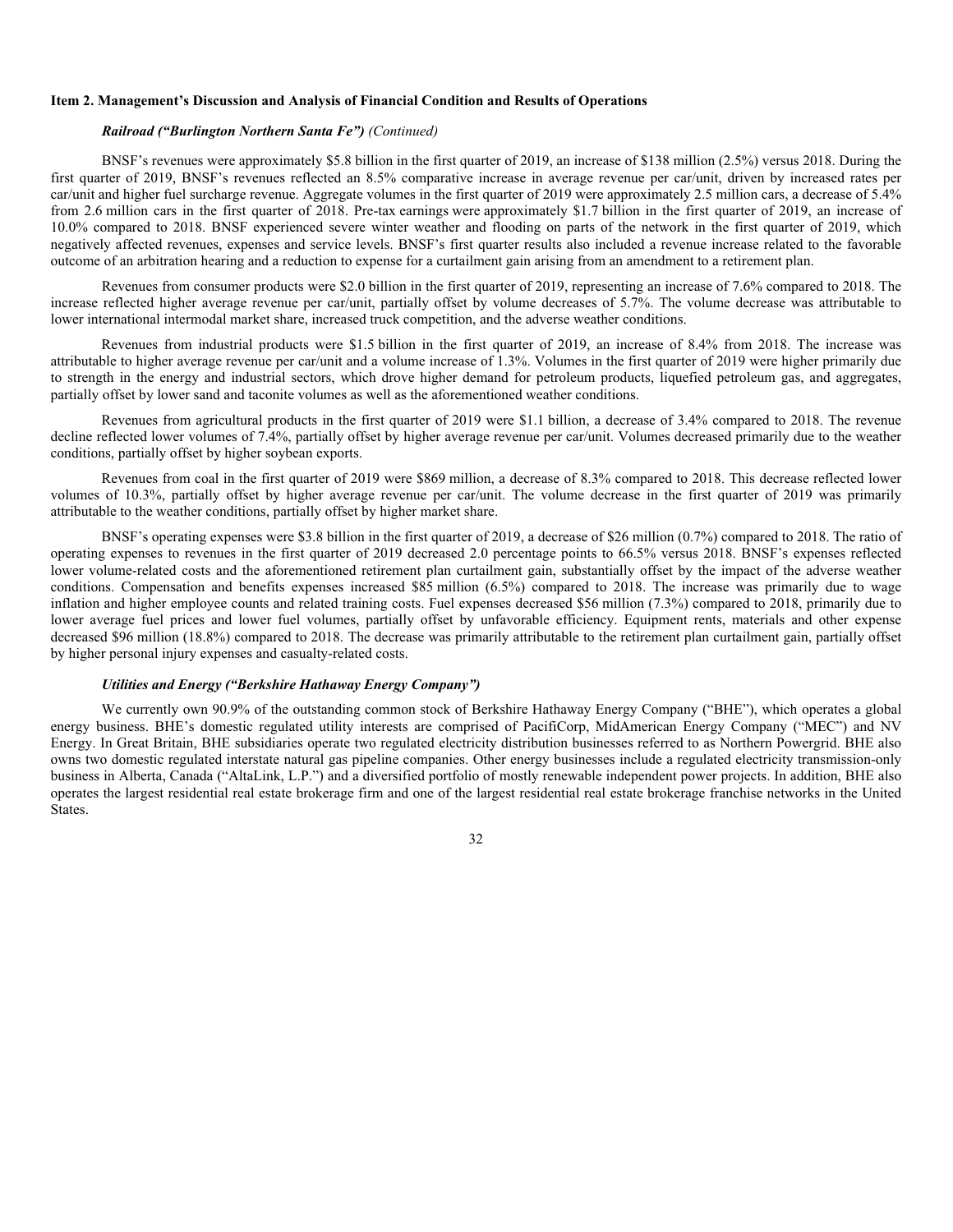### *Utilities and Energy ("Berkshire Hathaway Energy Company") (Continued)*

The rates our regulated businesses charge customers for energy and services are based in large part on the costs of business operations, including income taxes and a return on capital, and are subject to regulatory approval. To the extent such costs are not allowed in the approved rates, operating results will be adversely affected. The legislation known as the Tax Cuts and Jobs Act of 2017 ("TCJA") was enacted in December 2017, which reduced the U.S. federal statutory corporate income tax rate from 35% to 21%. In 2018, BHE's regulated subsidiaries began passing the benefits of lower income tax expense attributable to the TCJA to customers through various regulatory mechanisms, including lower rates, higher depreciation and reductions to rate base. Revenues and earnings of BHE are summarized below (dollars in millions).

|                                                              |             | <b>First Quarter</b>  |                     |                     |  |  |  |  |  |
|--------------------------------------------------------------|-------------|-----------------------|---------------------|---------------------|--|--|--|--|--|
|                                                              |             | Revenues              |                     | Earnings            |  |  |  |  |  |
|                                                              | 2019        | 2018                  | 2019                | 2018                |  |  |  |  |  |
| PacifiCorp                                                   | 1,281<br>\$ | $\mathbb{S}$<br>1,202 | $\mathbb{S}$<br>222 | $\mathbb{S}$<br>173 |  |  |  |  |  |
| MidAmerican Energy Company                                   | 872         | 767                   | 84                  | 40                  |  |  |  |  |  |
| <b>NV Energy</b>                                             | 628         | 625                   | 36                  | 40                  |  |  |  |  |  |
| Northern Powergrid                                           | 263         | 275                   | 99                  | 109                 |  |  |  |  |  |
| Natural gas pipelines                                        | 376         | 379                   | 238                 | 219                 |  |  |  |  |  |
| Other energy businesses                                      | 464         | 500                   | (7)                 | 20                  |  |  |  |  |  |
| Real estate brokerage                                        | 788         | 764                   | (24)                | (10)                |  |  |  |  |  |
| Corporate interest                                           |             |                       | (108)               | (104)               |  |  |  |  |  |
|                                                              | 4,672       | 4,512                 |                     |                     |  |  |  |  |  |
| Pre-tax earnings                                             |             |                       | 540                 | 487                 |  |  |  |  |  |
| Income tax benefit                                           |             |                       | (130)               | (167)               |  |  |  |  |  |
| Net earnings                                                 |             |                       | \$<br>670           | S<br>654            |  |  |  |  |  |
| Noncontrolling interests                                     |             |                       | 65                  | 69                  |  |  |  |  |  |
| Net earnings attributable to Berkshire Hathaway shareholders |             |                       | 605                 | 585                 |  |  |  |  |  |
| Effective income tax rate                                    |             |                       | $(24.1)\%$          | $(34.3)\%$          |  |  |  |  |  |

### *PacifiCorp*

PacifiCorp operates a regulated electric utility in portions of several Western states, including Utah, Oregon and Wyoming. Revenues in the first quarter of 2019 were \$1.3 billion, an increase of \$79 million (7%) compared to the same period in 2018. Retail revenues in the first quarter of 2019 increased \$95 million compared to 2018, reflecting a 4.3% increase in volumes largely attributable to weather and higher average rates (\$39 million) due to lower net tax deferrals related to the TCJA and to business mix changes. Wholesale and other revenues decreased \$20 million due to lower volumes and rates.

Pre-tax earnings increased \$49 million (28%) in the first quarter of 2019 as compared to the same period in 2018. Utility margin (operating revenues less cost of fuel and energy) in the first quarter of 2019 was \$794 million, an increase of \$43 million (6%) versus 2018. The increase in utility margin was due to the increase in revenues, partially offset by higher energy costs. PacifiCorp's after-tax earnings in the first quarter of 2019 were \$180 million, an increase of \$32 million (22%) compared to 2018.

### *MidAmerican Energy Company*

MEC operates a regulated electric and natural gas utility primarily in Iowa and Illinois. Revenues in the first quarter of 2019 were \$872 million, an increase of \$105 million (14%) as compared to 2018. In the first quarter of 2019, electric operating revenues increased \$73 million and natural gas revenues increased \$20 million versus 2018. The increase in electric revenues was attributable to higher retail revenues (\$55 million), reflecting increases in aggregate volumes and average rates from higher recoveries through bill riders, including a favorable ratemaking outcome in 2018 related to 2017 tax reform, and increased wholesale and other revenue (\$18 million). The increase in natural gas revenues was primarily due to increased volumes.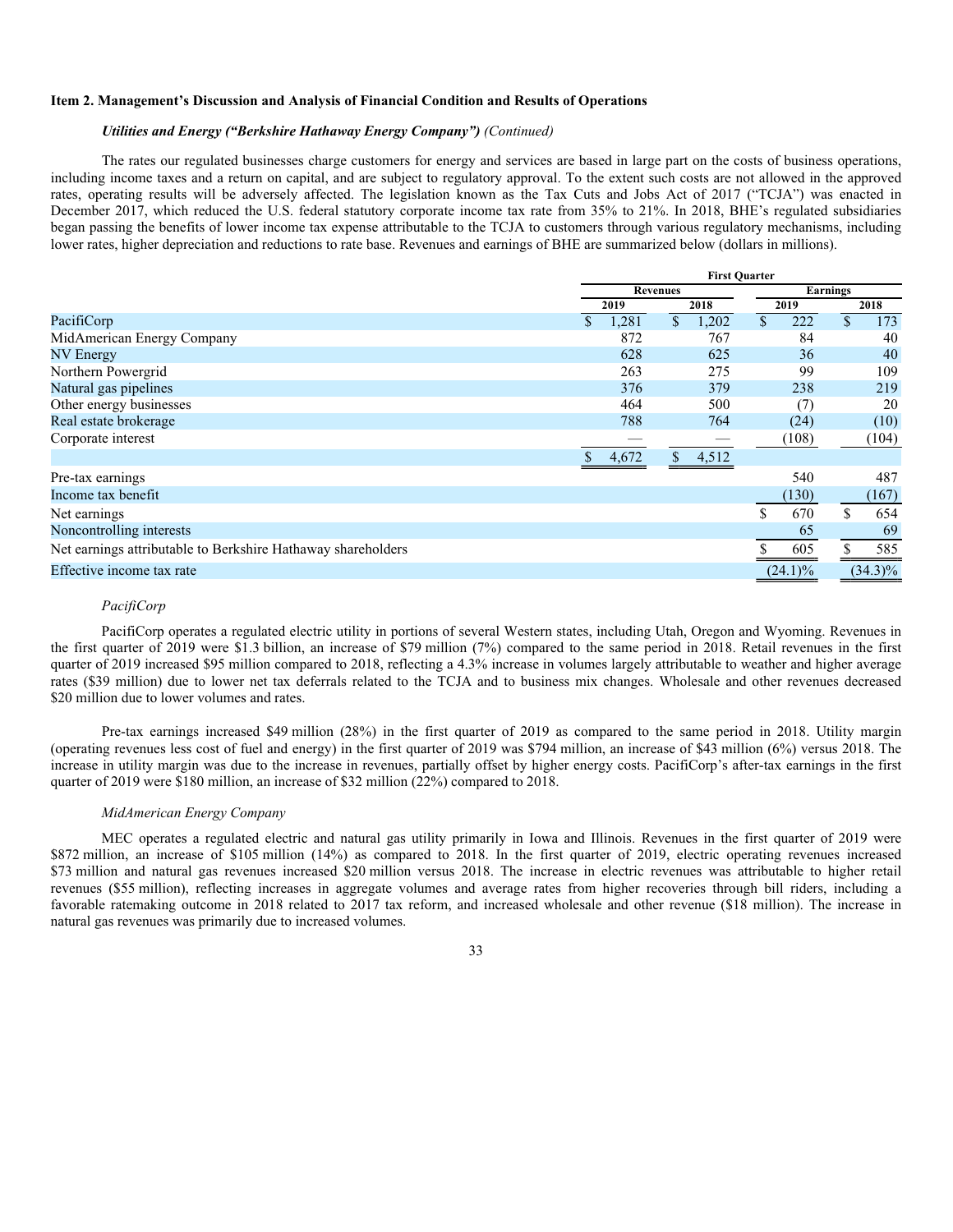### *Utilities and Energy ("Berkshire Hathaway Energy Company") (Continued)*

### *MidAmerican Energy Company ("Continued")*

Pre-tax earnings in the first quarter of 2019 increased \$44 million compared to the same period in 2018. Electric utility margin in the first quarter of 2019 was \$428 million, an increase of \$67 million compared to 2018. The increase in electric utility margin was partially offset by increased depreciation (\$19 million) and maintenance and other operating expenses (\$17 million). The depreciation increase reflected increases in new wind-powered generation and other plant additions. MEC's after-tax earnings are greater than its pre-tax earnings due to the significant production tax credits related to its wind-powered generating facilities. MEC's after-tax earnings in the first quarter of 2019 were \$190 million, an increase of \$87 million (84%) compared to 2018.

### *NV Energy*

NV Energy operates regulated electric and natural gas utilities in Nevada. Revenues in the first quarter of 2019 were \$628 million, an increase of \$3 million compared to 2018, reflecting increased other income partly offset by lower operating revenues. Natural gas operating revenue decreased \$4 million in the first quarter of 2019, primarily due to lower rates, partially offset by higher customer usage. Retail electric operating revenues were relatively unchanged as lower rates resulting from rate reductions effective April 1, 2018 related to the TCJA were largely offset by higher retail customer volumes and wholesale revenue.

Pre-tax earnings in the first quarter of 2019 decreased \$4 million (10%) compared to 2018. Electric utility margin in the first quarter of 2019 was \$321 million, a decrease of \$7 million compared to 2018. The decrease was primarily due to lower retail operating revenues. NV Energy's after-tax earnings in the first quarter of 2019 were \$29 million, a decrease of \$4 million (12%) compared to 2018.

#### *Northern Powergrid*

Revenues decreased \$12 million in the first quarter of 2019 compared to 2018, primarily due to the unfavorable foreign currency translation effects of a stronger average U.S. Dollar in 2019. Pre-tax earnings in the first quarter of 2019 decreased \$10 million (9%) compared to 2018, primarily due to lower revenues.

### *Natural gas pipelines*

Revenues in the first quarter of 2019 declined \$3 million (1%) compared to 2018. The decline was primarily due to lower transportation revenues of \$19 million at Kern River (largely offset by lower depreciation) and lower gas sales volumes related to system balancing activities at Northern Natural Gas, which were largely offset in cost of sales, partially offset by higher transportation revenues at Northern Natural Gas of \$20 million. Pre-tax earnings increased \$19 million (9%) in the first quarter of 2019 compared to 2018. The increase was primarily due to the increase in transportation revenues at Northern Natural Gas, partly offset by a comparative increase in operating expenses.

#### *Other energy businesses*

Other energy revenues in the first quarter of 2019 declined \$36 million (7%) compared to the same period in 2018. The decline included comparative decreases of 17% from renewable energy and a comparative decline of 7% at AltaLink, L.P. Pre-tax earnings in the first quarter of 2019 decreased \$27 million compared to the same period in 2018, which reflected increased pre-tax losses from tax equity renewable energy investments. The pre-tax losses from these investments were substantially offset by income tax benefits. After-tax earnings from other energy activities in the first quarter of 2019 were \$104 million versus \$110 million in 2018.

#### *Real estate brokerage*

Revenues in the first quarter of 2019 increased 3% as compared to the same period in 2018 due to recent business acquisitions, partially offset by an 11% decrease in closed units at existing brokerage businesses. Pre-tax losses increased \$14 million in the first quarter of 2019 as compared to 2018, primarily due to lower net revenues at existing brokerage businesses and higher interest expense, partially offset by lower operating expenses.

### *Corporate interest*

Corporate interest includes interest on unsecured debt issued by the BHE holding company. Corporate interest in the first three months of 2019 increased 4% as compared to 2018, primarily due to higher average borrowings.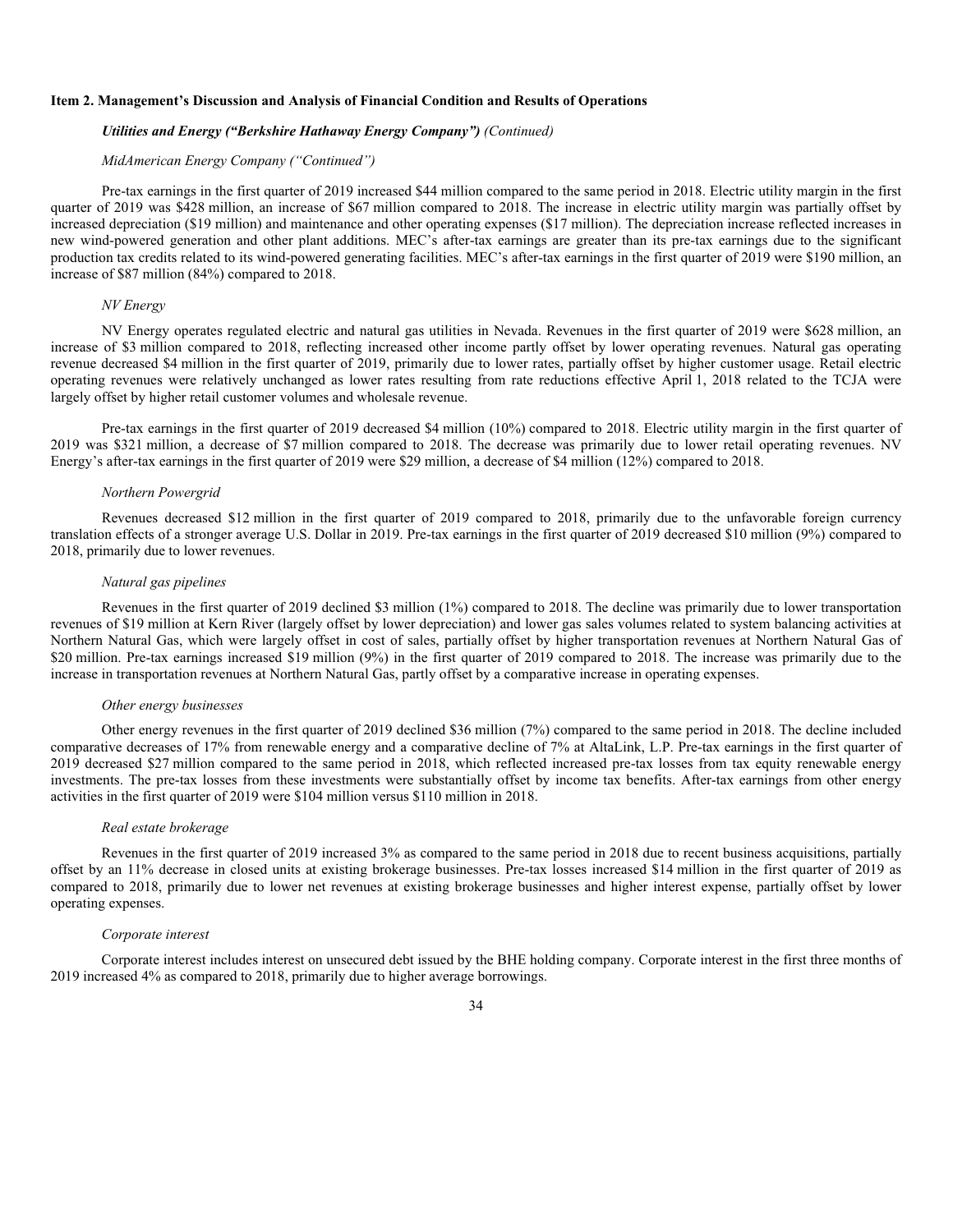### *Utilities and Energy ("Berkshire Hathaway Energy Company") (Continued)*

### *Income taxes*

BHE's effective income tax rates for the first quarter of 2019 and 2018 were approximately (24.1%) and (34.3%), respectively. BHE's effective income tax rates regularly reflect significant production tax credits from wind-powered electricity generation placed in service by our domestic regulated utilities and other energy businesses. The effective tax rate in the first quarter of 2019 increased primarily due to benefits recognized in 2018 related to foreign earnings and the accrued repatriation tax on undistributed foreign earnings in connection with the TCJA, partially offset by an increase in recognized production tax credits and favorable impacts of rate making.

### *Manufacturing, Service and Retailing*

A summary of revenues and earnings of our manufacturing, service and retailing businesses follows (dollars in millions).

|                                           | <b>First Ouarter</b> |        |       |           |  |  |  |  |
|-------------------------------------------|----------------------|--------|-------|-----------|--|--|--|--|
|                                           | Revenues             |        |       | Earnings* |  |  |  |  |
|                                           | 2018<br>2019         |        | 2019  | 2018      |  |  |  |  |
| Manufacturing                             | 15,070               | 14,722 | 2,194 | 2,207     |  |  |  |  |
| Service and retailing                     | 19,224               | 19,004 | 732   | 633       |  |  |  |  |
|                                           | 34,294               | 33,726 |       |           |  |  |  |  |
| Pre-tax earnings                          |                      |        | 2,926 | 2,840     |  |  |  |  |
| Income taxes and noncontrolling interests |                      |        | 726   | 713       |  |  |  |  |
|                                           |                      |        | 2,200 | 2.127     |  |  |  |  |
| Effective income tax rate                 |                      |        | 24.5% | 24.5%     |  |  |  |  |

*\* Excludes certain acquisition accounting expenses, which were primarily from the amortization of identified intangible assets recorded in connection with our business acquisitions. The after-tax acquisition accounting expenses excluded from earnings in the preceding table were \$192 million in 2019 and \$218 million in 2018. These expenses are included in "Other" in the summary of earnings on page 25 and in the "Other" earnings section on page 39.* 

### *Manufacturing*

Our manufacturing group includes a variety of industrial, building and consumer products businesses. The industrial products group includes specialty chemicals (The Lubrizol Corporation ("Lubrizol")), complex metal products for aerospace, power and general industrial markets (Precision Castparts Corp. ("PCC")), metal cutting tools/systems (IMC International Metalworking Companies ("IMC")), equipment and systems for the livestock and agricultural industries (CTB International ("CTB")), and a variety of industrial products for diverse markets (Marmon, Scott Fetzer and LiquidPower Specialty Products ("LSPI")). Marmon includes UTLX Company ("UTLX"), which provides various products and services (including equipment leasing) for the rail and mobile crane industries.

The building products group includes homebuilding and manufactured housing finance (Clayton Homes), flooring (Shaw), insulation, roofing and engineered products (Johns Manville), bricks and masonry products (Acme Building Brands), paint and coatings (Benjamin Moore) and residential and commercial construction and engineering products and systems (MiTek). The consumer products group includes leisure vehicles (Forest River), several apparel and footwear operations (including Fruit of the Loom, Garan, H.H. Brown Shoe Group and Brooks Sports) and the Duracell Company ("Duracell"), a manufacturer of high performance alkaline batteries. This group also includes custom picture framing products (Larson Juhl) and jewelry products (Richline). A summary of revenues and pre-tax earnings of our manufacturing operations follows (dollars in millions).

|                     |  |          |  |              | <b>First Quarter</b> |       |  |      |
|---------------------|--|----------|--|--------------|----------------------|-------|--|------|
|                     |  | Revenues |  |              | Pre-tax earnings     |       |  |      |
|                     |  | 2019     |  | 2018<br>2019 |                      |       |  | 2018 |
| Industrial products |  | ,677     |  | 7,619        |                      | 1.431 |  | ,467 |
| Building products   |  | 4.562    |  | 4,080        |                      | 482   |  | 447  |
| Consumer products   |  | 2,831    |  | 3,023        |                      | 281   |  | 293  |
|                     |  | 15,070   |  | 14.722       |                      | .194  |  | .207 |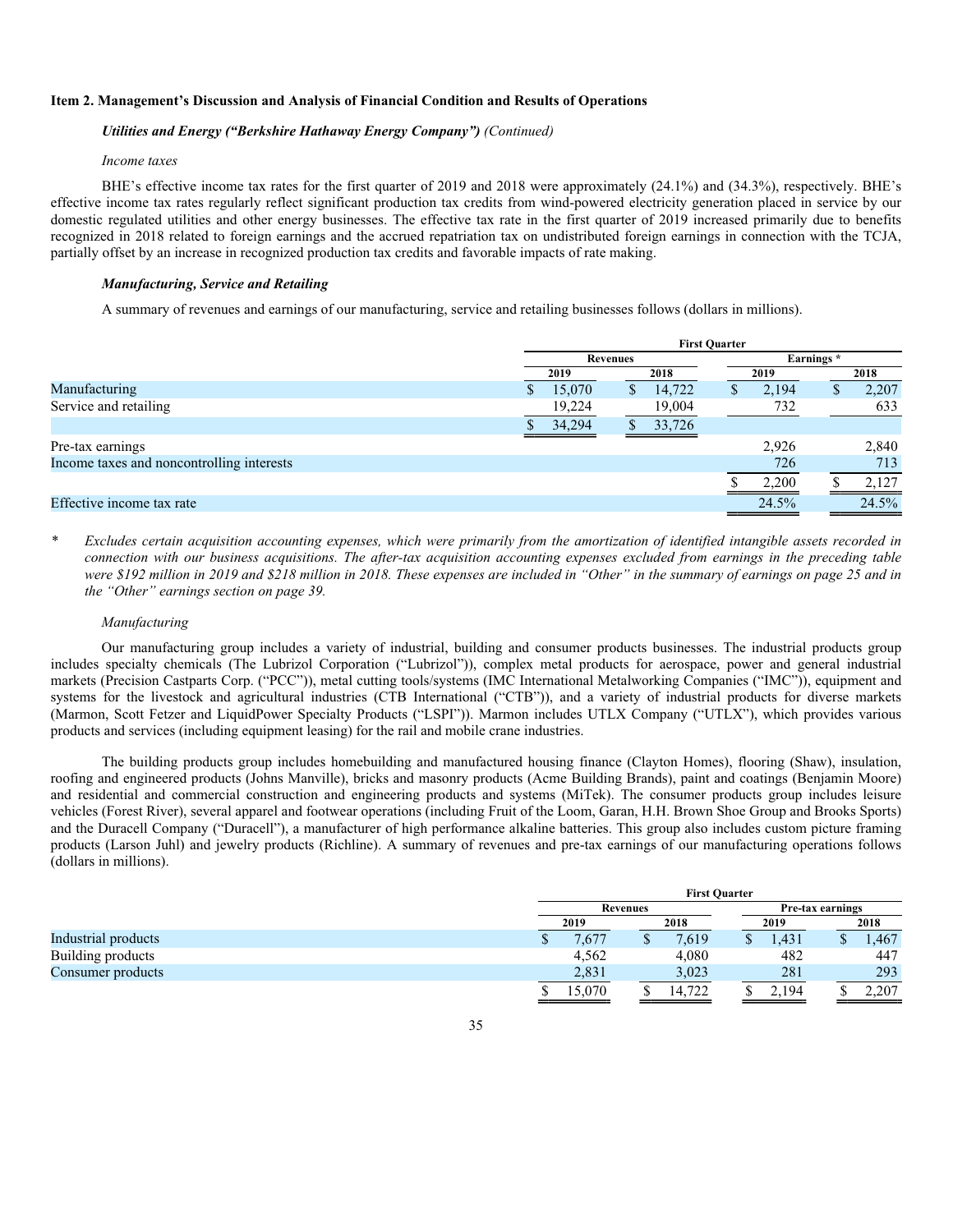### *Manufacturing, Service and Retailing (Continued)*

### *Manufacturing (Continued)*

Aggregate revenues of our manufacturing businesses in the first quarter of 2019 were approximately \$15.1 billion, an increase of \$348 million (2.4%) compared to 2018. Pre-tax earnings in the first quarter of 2019 were approximately \$2.2 billion, a decrease of \$13 million (0.6%) from 2018.

### *Industrial products*

Revenues of the industrial products group in the first quarter of 2019 were approximately \$7.7 billion, an increase of \$58 million (0.8%) versus 2018. Pre-tax earnings of the group were approximately \$1.4 billion in the first quarter of 2019, a decrease of \$36 million (2.5%) compared to 2018. Pre-tax earnings of the group as a percentage of revenues for the first quarter were 18.6% in 2019 and 19.3% in 2018.

PCC's revenues in the first quarter of 2019 were approximately \$2.6 billion, an increase of 3.1% over 2018. The increase reflected higher demand in aerospace markets in connection with new aircraft programs, partly offset by lower industrial gas turbine products sales and lower sales of certain pipe products, primarily attributable to U.S tariffs.

PCC's pre-tax earnings increased 3.4% in the first quarter of 2019 compared to 2018. Results in 2019 reflected higher earnings from aerospace products, partially offset by lower earnings from industrial gas turbine business. While demand for aerospace products has been increasing, we have incurred incremental production and other costs to meet required deliveries to customers, which has negatively affected margins and earnings. However, we expect costs will decline as we increase production capacity where needed and further improve processes and reduce inefficiencies.

Lubrizol's revenues in the first quarter of 2019 were approximately \$1.7 billion, a decrease of 3.6% compared to 2018. The decline was primarily due to lower volumes and unfavorable foreign currency translation effects, partly offset by higher average selling prices. Lubrizol continued to experience increases in average material unit costs, necessitating increases in sales prices. Lubrizol's consolidated volume in the first quarter of 2019 declined 4% from 2018, reflecting reduced volumes in the Additives product lines, partially offset by volume increases in the Advanced Materials product lines.

Lubrizol's pre-tax earnings decreased 5.2% in the first quarter of 2019 compared to 2018. Results in the first quarter of 2019 were negatively affected by the reduction in sales volume, unfavorable foreign currency translation effects, increased operating expenses and raw materials costs.

Marmon's revenues in the first quarter of 2019 were approximately \$2.0 billion, an increase of 1.2% as compared to 2018. First quarter revenues were higher in the Transportation Products (heavy-duty trucks and trailers), Retail Solutions and Crane Services sectors, partially offset by decreases across the other sectors. The comparative first quarter revenue declines were primarily in the Food & Beverage Equipment and Plumbing & Refrigeration sectors, which included the effects of a 2018 divestiture of a beverage equipment parts business, lower metals prices and volumes and unfavorable foreign currency translation effects of a stronger U.S Dollar.

Marmon's pre-tax earnings in the first quarter of 2019 decreased 3.1% compared to 2018. Pre-tax earnings as a percentage of sales fell to 14.9% in the first quarter of 2019 as compared to 15.5% in 2018. Pre-tax earnings in the first quarter of 2019 of the Rail Products & Leasing sector declined \$10 million, which was attributable to lower average railcar lease rates. In addition, we experienced lower earnings from sales volume declines in the Metal Services and Plumbing & Refrigeration sectors, and depressed margins in the Retail Solutions and Industrial Products sectors, with the latter negatively affected by U.S. tariffs. These earnings declines were partially offset by increased earnings in the Transportation Products and Electrical Products sectors and from the effects of 2018 business acquisitions.

IMC's revenues in the first quarter of 2019 were relatively unchanged from the first quarter of 2018, reflecting increased revenues from recent business acquisitions, offset by unfavorable foreign currency translation effects from a stronger U.S. Dollar. IMC's pre-tax earnings declined in the first quarter of 2019 versus 2018, reflecting increased average raw material costs, unfavorable foreign currency translation effects and changes in business mix.

CTB's revenues increased 3.9% in the first quarter of 2019 versus 2018, primarily due to increased revenues from grain systems and processing equipment, partially offset by lower protein production revenues and the unfavorable foreign currency translation effects of a stronger U.S. Dollar. CTB's pre-tax earnings in the first quarter of 2019 increased 16.3% versus 2018, primarily due to the increase in revenues, moderation of average costs of certain raw materials, pricing efficiency and ongoing efforts to control operating expenses.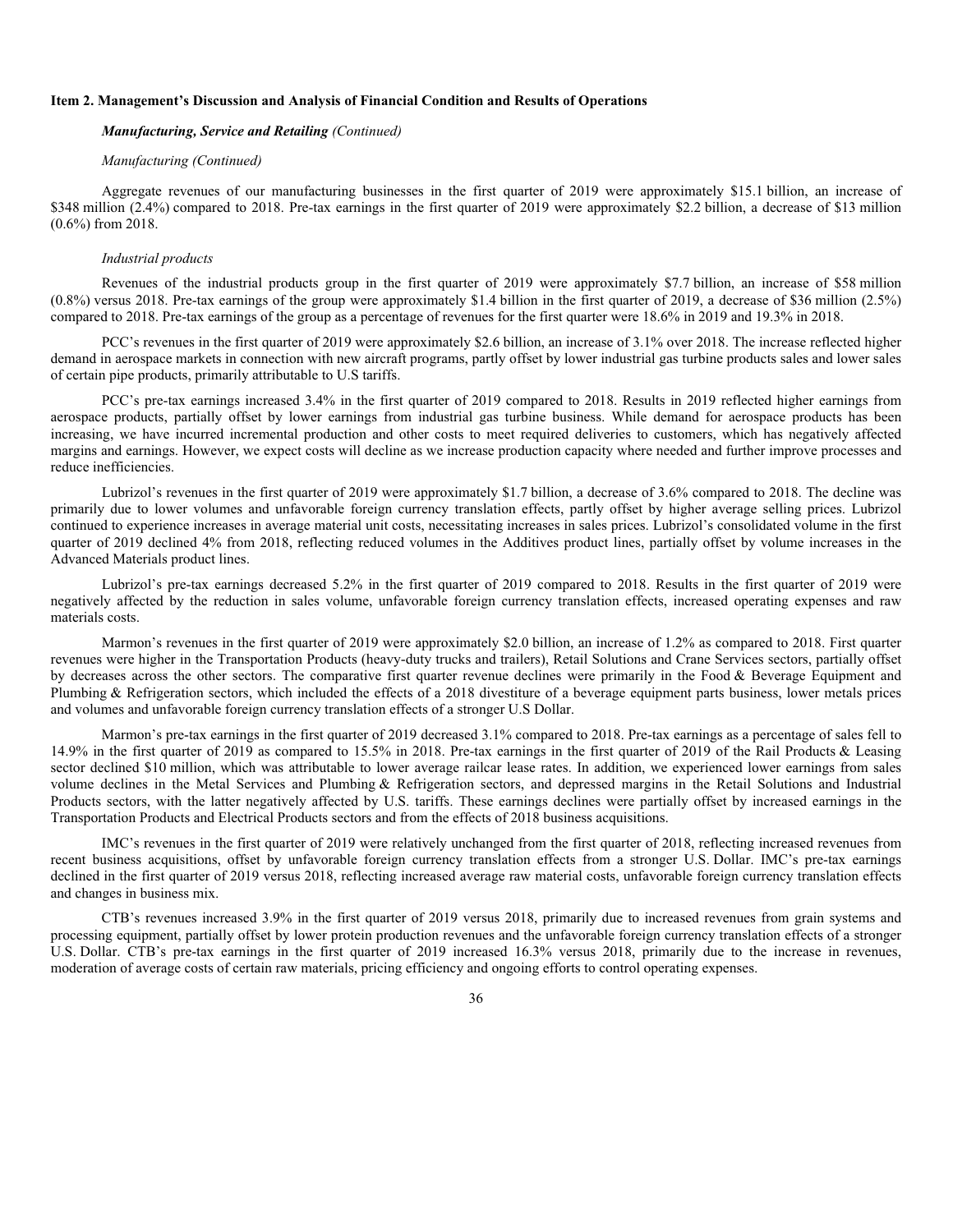### *Manufacturing, Service and Retailing* (*Continued)*

### *Building products*

Revenues of the building products group in the first quarter of 2019 were approximately \$4.6 billion, an increase of \$482 million (11.8%) compared to 2018. Pre-tax earnings of the group in the first quarter of 2019 were \$482 million, an increase of 7.8% versus 2018. Pre-tax earnings represented 10.6% and 11.0% of revenues in the first quarter of 2019 and 2018, respectively.

Clayton Homes produced revenues of \$1,554 million in the first quarter of 2019, an increase of \$307 million (25%) over 2018. The comparative increase was primarily due to increased home sales of \$281 million (33%) and increased interest income from lending activities. The sales increase reflected changes in sales mix. Unit sales of site built homes in the first quarter of 2019 increased 157% over 2018, primarily due to business acquisitions completed during 2018, while manufactured homes sold at retail and wholesale declined 10%. The increase in income from lending activities was primarily due to increased average outstanding loan balances. As of March 31, 2019, aggregate loan balances outstanding were approximately \$14.8 billion, compared to \$13.8 billion as of March 31, 2018.

Pre-tax earnings of Clayton Homes for the first quarter of 2019 were \$216 million, an increase of \$21 million (11%) compared to 2018. The increase was primarily attributable to home building activities, which reflected the increase in home sales. A significant part of Clayton Homes' earnings derives from manufactured housing lending activities. Pre-tax earnings from lending activities in 2019 were relatively unchanged compared to 2018, as the increase in income from lending activities was substantially offset by higher interest expense, attributable to higher average outstanding debt and interest rates and to higher operating costs.

In the first quarter of 2019, our other building products businesses generated a comparative increase in revenues of 6%, primarily attributable to higher hard surface flooring products and roofing systems volumes, partly offset by lower carpet volumes. Additionally, average selling prices of these businesses were generally higher in the first quarter of 2019 as compared to 2018, which were in response to rising raw material and other production costs over the past year.

Pre-tax earnings of the other building products businesses in the first quarter of 2019 were \$266 million, an increase of 6% over 2018. The ratio of pre-tax earnings to revenues was relatively unchanged from the first quarter of 2018. As previously noted, rising raw material and production cost increases prevailed over the past year. In particular, the cost increases for steel, titanium dioxide, and certain petrochemicals were significant. In the first quarter of 2019, these cost increases moderated.

### *Consumer products*

Consumer products revenues were approximately \$2.8 billion in the first quarter of 2019, a decrease of \$192 million (6.4%) versus 2018. The first quarter revenue decline was primarily attributable to decreases at Forest River and Duracell, partly offset by higher revenues from apparel and footwear businesses. First quarter 2019 revenues of Forest River declined 16% versus 2018, reflecting an 18% decline in unit sales. Revenues of Duracell declined 6% in the first quarter of 2019 compared to the prior year period due to lower sales in foreign markets and the unfavorable effects of foreign currency translation. Apparel and footwear revenues in the first quarter of 2019 increased 6%, due primarily to increases of Brooks Sports footwear (22%) and the apparel group (5%).

Consumer products pre-tax earnings were \$281 million in the first quarter of 2019, a decrease of \$12 million (4.1%) compared to 2018. Pre-tax earnings as a percentage of revenues were 9.9% in 2019 and 9.7% in 2018. The decrease in pre-tax earnings reflected a 24% comparative decline at Forest River, partly offset by comparative earnings increases from Brooks Sports, the apparel businesses and Richline.

### *Service and retailing*

A summary of revenues and pre-tax earnings of our service and retailing businesses follows (in millions).

|                |      | <b>First Ouarter</b> |        |  |                  |  |      |  |  |  |
|----------------|------|----------------------|--------|--|------------------|--|------|--|--|--|
|                |      | <b>Revenues</b>      |        |  | Pre-tax earnings |  |      |  |  |  |
|                | 2019 |                      | 2018   |  | 2019             |  | 2018 |  |  |  |
| Service        |      | 3,418                | 3,173  |  | 472              |  | 415  |  |  |  |
| Retailing      |      | 3,607                | 3,642  |  | 149              |  | 158  |  |  |  |
| McLane Company |      | 12,199               | 12,189 |  |                  |  | 60   |  |  |  |
|                |      | 19,224               | 19,004 |  | 732              |  | 633  |  |  |  |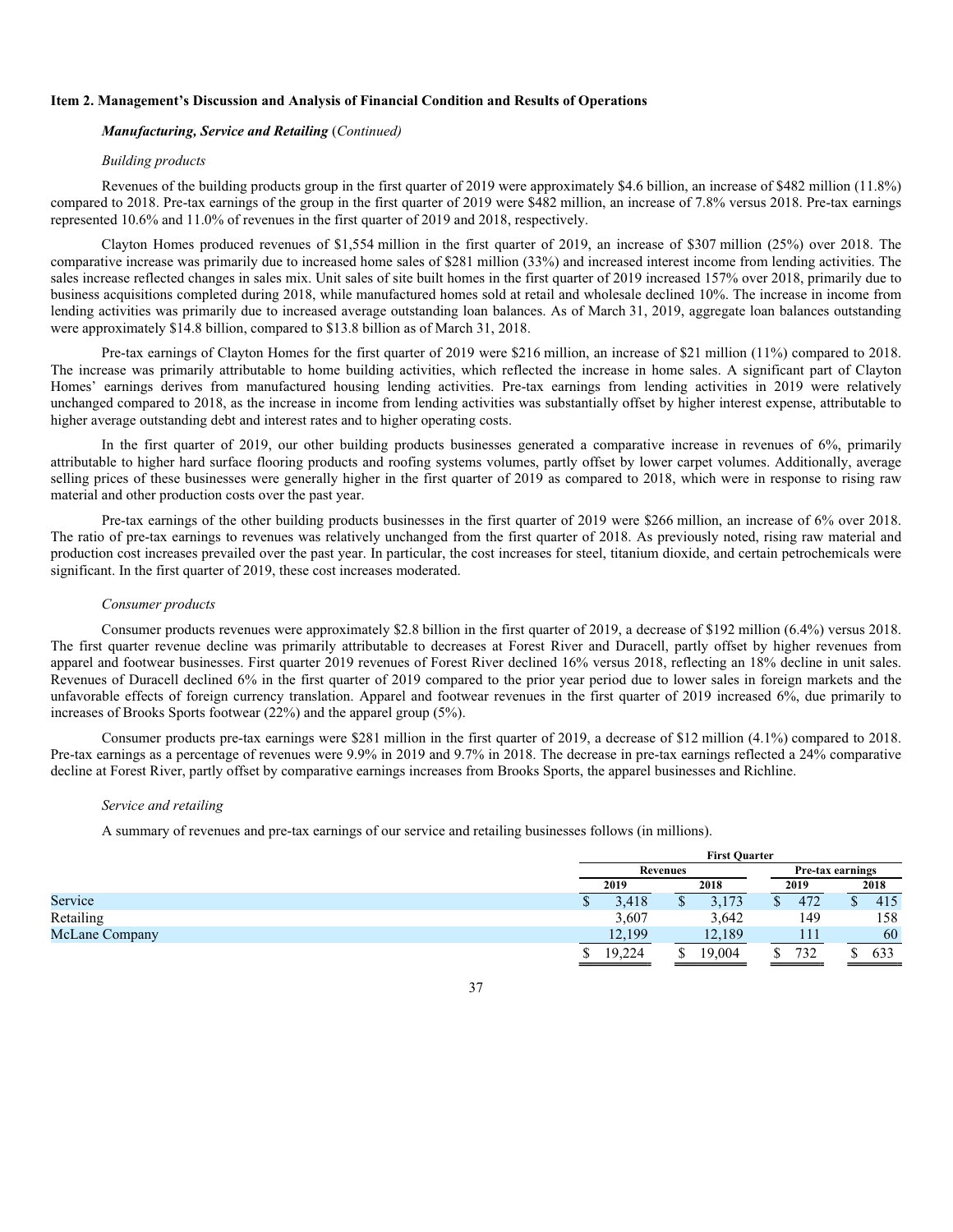### *Manufacturing, Service and Retailing (Continued)*

### *Service*

Our service business group offers fractional ownership programs for general aviation aircraft (NetJets) and high technology training to operators of aircraft (FlightSafety). We also distribute electronic components (TTI) and franchise and service a network of quick service restaurants (Dairy Queen). Other service businesses include transportation equipment leasing (XTRA) and furniture leasing (CORT), electronic news distribution, multimedia and regulatory filings (Business Wire), publication of newspapers and other publications (Buffalo News and the BH Media Group) and operation of a television station in Miami, Florida (WPLG). We also offer third party logistics services that primarily serve the petroleum and chemical industries (Charter Brokerage).

Revenues of the service group in the first quarter of 2019 were approximately \$3.4 billion, an increase of \$245 million (7.7%) as compared to 2018. The increase was primarily attributable to TTI and NetJets. First quarter 2019 revenues of TTI increased 15% compared to 2018, reflecting industry-wide increased demand for electronic components in many geographic markets around the world that began in 2017, and from the effects of business acquisitions, partly offset by foreign currency translation effects of a stronger average U.S. Dollar. We believe the strong growth in electronic components demand experienced recently is beginning to moderate. NetJets revenue increased 5% in the first quarter of 2019, due to increases in the number of aircraft on lease and in flight hours.

Pre-tax earnings of the service group in the first quarter of 2019 were \$472 million, an increase of \$57 million (13.7%) compared to 2018. Pre-tax earnings of the group were 13.8% of first quarter revenues in 2019 compared to 13.1% in 2018. The increase in comparative first quarter earnings was primarily attributable to TTI and NetJets.

### *Retailing*

Our retailers include Berkshire Hathaway Automotive ("BHA"). BHA includes over 80 auto dealerships that sell new and pre-owned automobiles, and offer repair services and related products. BHA also operates two insurance businesses, two auto auctions and an automotive fluid maintenance products distributor. Our retailing businesses also include four home furnishings retailing businesses (Nebraska Furniture Mart, R.C. Willey, Star Furniture and Jordan's), which sell furniture, appliances, flooring and electronics.

Other retailing businesses include three jewelry retailing businesses (Borsheims, Helzberg and Ben Bridge), See's Candies (confectionary products), Pampered Chef (high quality kitchen tools), Oriental Trading Company (party supplies, school supplies and toys and novelties) and Detlev Louis Motorrad ("Louis"), a Germany-based retailer of motorcycle accessories.

Revenues of the retailing group in the first quarter of 2019 were approximately \$3.6 billion, a decrease of \$35 million (1.0%) compared to 2018. BHA's revenues, which represented approximately 65% of our aggregate retailing revenues, increased 1.3% in the first quarter of 2019 compared to 2018. The increase was primarily from a 7% increase in pre-owned vehicle sales and higher revenues from finance and service contract activities, partly offset by a 4% reduction in new auto sales. Revenues of See's Candies and Oriental Trading declined 19% and 11%, respectively, in the first quarter of 2019 compared to 2018, primarily attributable to the seasonal effects of the timing of the Easter holiday. Revenues of our home furnishings businesses declined 4% in the first quarter of 2019 versus 2018 attributable to slowing consumer demand and unfavorable weather in certain regions.

Pre-tax earnings of the retailing group in the first quarter of 2019 were \$149 million, a decrease of \$9 million (5.7%) from 2018. Our home furnishings retailers experienced a 42% decline in comparative first quarter earnings, reflecting lower revenues and generally higher operating expenses. Pre-tax earnings of See's Candies and Oriental Trading also declined in the first quarter of 2019 compared to 2018, attributable to the lower revenues previously noted. These earnings declines were partly offset by increased earnings of BHA, due to increased earnings from finance and service contract activities, partly offset by higher floorplan interest expense.

### *McLane Company*

McLane operates a wholesale distribution business that provides grocery and non-food consumer products to retailers and convenience stores ("grocery") and to restaurants ("foodservice"). McLane also operates businesses that are wholesale distributors of distilled spirits, wine and beer ("beverage"). The grocery and foodservice businesses generate high sales and very low profit margins. These businesses have several significant customers, including Walmart, 7-Eleven, Yum! Brands and others. Grocery sales comprise approximately two-thirds of McLane's consolidated sales with food service comprising most of the remainder. A curtailment of purchasing by any of its significant customers could have an adverse impact on periodic revenues and earnings.

Revenues for the first quarter of 2019 were \$12.2 billion, relatively unchanged from the first quarter of 2018, reflecting a 1.5% decrease in grocery sales and a 2.7% increase in foodservice sales. Pre-tax earnings in the first quarter of 2019 were \$111 million, an increase of \$51 million (85%) compared to 2018. The comparative improvement in first quarter earnings was primarily due to the effects of lower LIFO inventory valuation allowances from lower inventory levels and gains from increased prices related to certain inventory items. Otherwise, pretaxearnings in the first quarter of 2019 were substantially unchanged from 2018. McLane continues to operate in an intensely competitive business environment, which is negatively affecting its current operating results and contributing to low operating margin rates. We expect these unfavorable operating conditions will continue in 2019.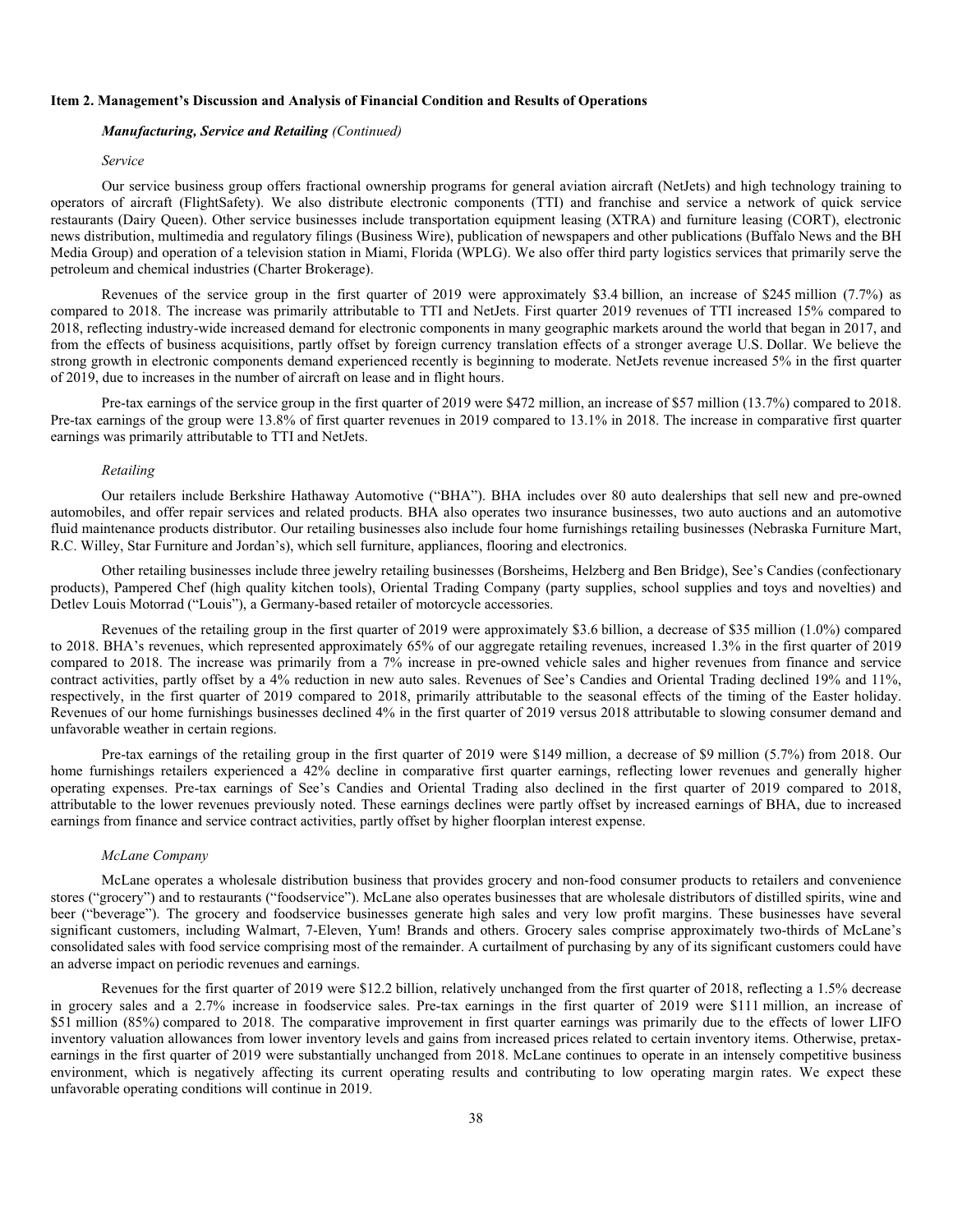### *Investment and Derivative Gains/Losses*

A summary of investment and derivative gains/losses follows (dollars in millions).

|                                                                 | <b>First Ouarter</b> |        |  |          |
|-----------------------------------------------------------------|----------------------|--------|--|----------|
|                                                                 |                      | 2019   |  | 2018     |
| Investment gains (losses)                                       |                      | 19,552 |  | (7,809)  |
| Derivative gains (losses)                                       |                      | 770    |  | (206)    |
| Gains (losses) before income taxes and noncontrolling interests |                      | 20,322 |  | (8,015)  |
| Income taxes and noncontrolling interests                       |                      | 4,216  |  | (1,589)  |
| Net gains (losses)                                              |                      | 16,106 |  | (6, 426) |
| Effective income tax rate                                       |                      | 20.7%  |  | $19.6\%$ |

### *Investment gains/losses*

Due to a new accounting pronouncement adopted as of January 1, 2018, pre-tax investment gains/losses reported in earnings in the first quarter included net unrealized gains of approximately \$19.4 billion in 2019 and net unrealized losses of approximately \$7.8 billion in 2018 from our investments in equity securities still held the end of each period. Prior to 2018, investment gains/losses on equity securities were recorded when the securities were sold based on the cost of the disposed securities. While the new accounting standard does not change the affect on our consolidated shareholders' equity or total comprehensive income, it has significantly increased the volatility of our periodic net earnings due to the magnitude of our equity securities portfolio and the inherent volatility of equity securities prices. Investment gains/losses from periodic changes in securities prices will continue to cause significant volatility in our consolidated earnings.

We believe that investment gains/losses, whether realized from sales or unrealized from changes in market prices, are often meaningless in terms of understanding our reported consolidated earnings or evaluating our periodic economic performance. We continue to believe the amount of investment gains/losses included in earnings, including the changes in market prices for equity securities in any given period, has little analytical or predictive value.

#### *Derivative gains/losses*

Derivative contract gains/losses include the changes in fair value of our equity index put option contract liabilities. These liabilities relate to contracts entered into before March 2008. Substantially all of these contracts will expire between April 2019 and February 2023. The periodic changes in the fair values of these liabilities are recorded in earnings and can be significant, reflecting the volatility of underlying equity markets and the changes in the inputs used to measure such liabilities.

As of March 31, 2019, the intrinsic value of our equity index put option contracts was approximately \$1.0 billion and our recorded liabilities at fair value were approximately \$1.7 billion. Our ultimate payment obligations, if any, under our contracts will be determined as of the contract expiration dates based on the intrinsic value as defined under the contracts. Contracts with an aggregate notional value of approximately \$12.2 billion will expire over the remainder of 2019.

Derivative contracts produced pre-tax gains of \$770 million in the first quarter of 2019 compared to pre-tax losses of \$206 million in 2018. The gains in 2019 were primarily due to higher equity index values, changes in foreign currency exchange rates and shorter average contract durations.

### *Other*

A summary of after-tax other earnings/losses follows (in millions).

|                                                                       | <b>First Ouarter</b> |       |  |       |  |
|-----------------------------------------------------------------------|----------------------|-------|--|-------|--|
|                                                                       | 2019                 |       |  | 2018  |  |
| Equity method earnings                                                |                      | 166   |  | 340   |  |
| Acquisition accounting expenses                                       |                      | (192) |  | (218) |  |
| Corporate interest expense, before foreign currency effects           |                      | (74)  |  | (77)  |  |
| Corporate interest expense, Euro note foreign exchange rate effects   |                      | 134   |  | (163) |  |
| Income tax expense adjustment                                         |                      | (377) |  |       |  |
| Other                                                                 |                      | 214   |  | 130   |  |
| Net earnings (losses) attributable to Berkshire Hathaway shareholders |                      | (129) |  | 12    |  |
|                                                                       |                      |       |  |       |  |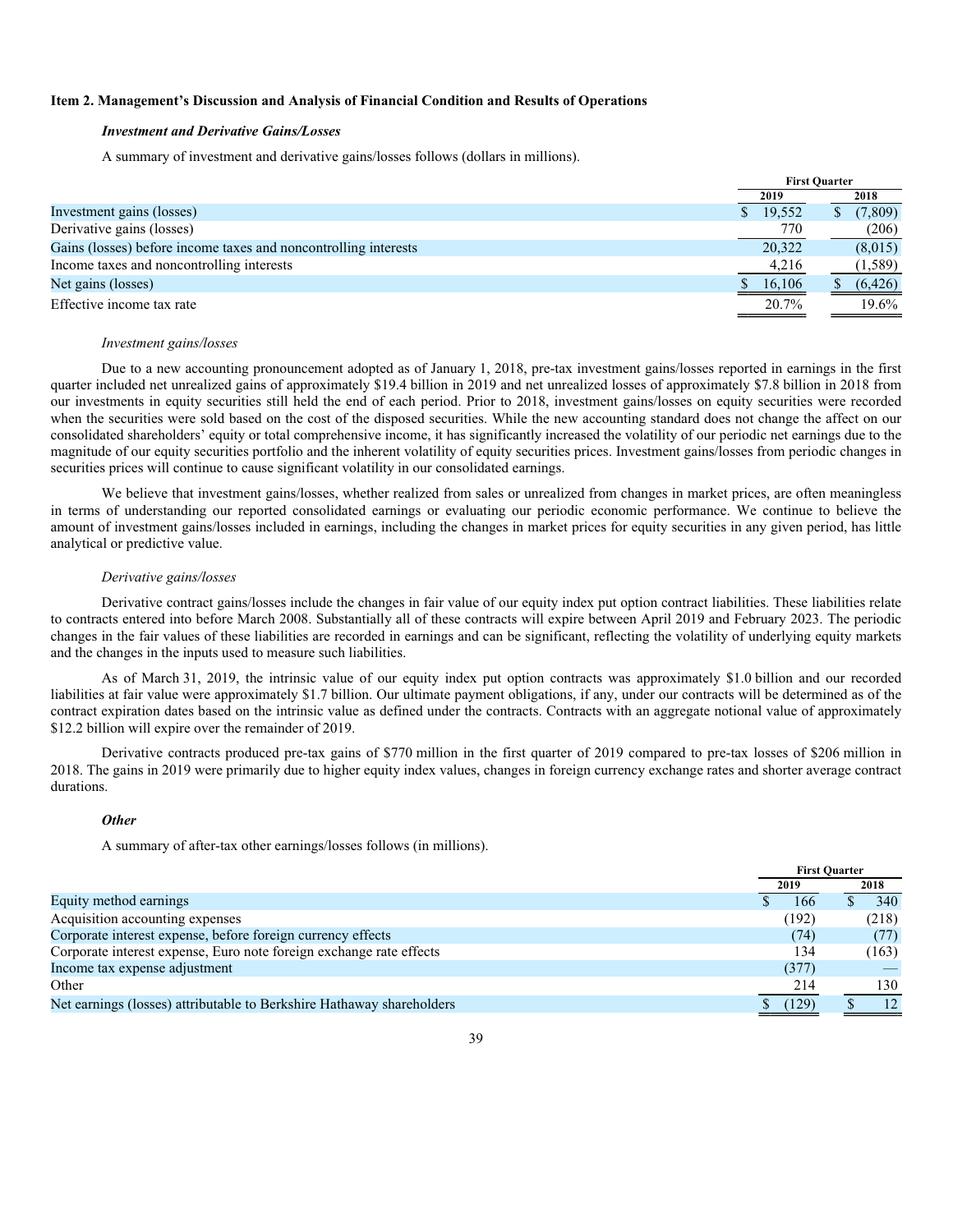#### *Other* (*Continued*)

After-tax equity method earnings include Berkshire's share of earnings attributable to Kraft Heinz, Pilot Flying J, Berkadia and Electric Transmission of Texas. As discussed in Note 5 to the accompanying unaudited interim Consolidated Financial Statements, financial statements of Kraft Heinz for the first quarter of 2019 were not made available to us. Accordingly, our consolidated financial statements do not include our share of Kraft Heinz's earnings for that period. After-tax equity method earnings from Kraft Heniz were \$234 million in the first quarter of 2018. We will include our share of Kraft Heinz's first quarter 2019 earnings in our earnings in the period such information is made available to Berkshire.

After-tax acquisition accounting expenses include charges arising from the application of the acquisition method in connection with certain of Berkshire's past business acquisitions. Such charges were primarily from the amortization or impairment of intangible assets recorded in connection with those business acquisitions.

The aggregate par amount of Berkshire's outstanding Euro denominated debt was €6.85 billion during the first quarter of 2019 and 2018. Changes in foreign currency exchange rates produced non-cash unrealized gains in the first quarter of 2019 and losses in the first quarter of 2018 from the periodic revaluation of these liabilities into U.S. Dollars.

The income tax expense adjustment relates to investments that we made between 2015 and 2018 in certain tax equity investment funds. Our investments in these funds aggregated approximately \$340 million. In December 2018 and during the first quarter of 2019, we learned of allegations by federal authorities of fraudulent income conduct by the sponsor of these funds. As a result of our investigation into these allegations, we now believe that it is more likely than not that the income tax benefits that we recognized are not valid.

### **Financial Condition**

Our consolidated balance sheet continues to reflect significant liquidity and a strong capital base. Consolidated shareholders' equity at March 31, 2019 was approximately \$369 billion, an increase of \$20.2 billion since December 31, 2018. Net earnings attributable to Berkshire shareholders in the first quarter of 2019 were \$21.7 billion, which included after-tax gains on our investments of approximately \$15.5 billion, which was primarily due to increases during the first quarter in market prices of the equity securities we owned at March 31, 2019.

At March 31, 2019, our insurance and other businesses held cash, cash equivalents and U.S. Treasury Bills of approximately \$110.5 billion, which included \$89.9 billion in U.S. Treasury Bills. Investments in equity and fixed maturity securities (excluding our investment in Kraft Heinz) were approximately \$211.2 billion.

Berkshire parent company debt outstanding at March 31, 2019 was approximately \$16.7 billion, a decrease of \$167 million since December 31, 2018, which was attributable to foreign currency exchange rate changes applicable to the €6.85 billion par amount of Euro denominated senior notes. Berkshire parent company debt of \$750 million matures in August 2019.

Berkshire's insurance and other subsidiary outstanding borrowings declined approximately \$1 billion in the first quarter of 2019 to approximately \$17.1 billion at March 31, 2019, primarily attributable to a net decrease in borrowings of Berkshire Hathaway Finance Corporation ("BHFC"), a wholly-owned financing subsidiary. BHFC's senior note borrowings are used to fund loans originated and acquired by Clayton Homes and a portion of assets held for lease by our UTLX railcar leasing business. In the first quarter of 2019, BHFC repaid \$2.7 billion of maturing senior notes and issued \$2.0 billion of 4.25% senior notes due in 2049. An additional \$1.25 billion of BHFC senior notes will mature in August 2019. Berkshire guarantees the full and timely payment of principal and interest with respect to BHFC's senior notes.

Our railroad, utilities and energy businesses (conducted by BNSF and BHE) maintain very large investments in capital assets (property, plant and equipment) and will regularly make significant capital expenditures in the normal course of business. Capital expenditures of these two operations in the first quarter of 2019 were \$2.0 billion and we forecast additional capital expenditures of approximately \$9.0 billion over the remainder of 2019.

BNSF's outstanding debt approximated \$23.2 billion as of March 31, 2019, which was substantially unchanged since December 31, 2018. BNSF debentures of \$750 million will mature in 2019. Outstanding borrowings of BHE and its subsidiaries were approximately \$40.1 billion at March 31, 2019, an increase of \$840 million since December 31, 2018. In the first quarter of 2019, BHE and its subsidiaries issued debt aggregating \$3.0 billion with maturity dates ranging from 2029 to 2050 and repaid approximately \$1.4 billion of maturing term debt. The proceeds from these financings were used to repay borrowings, to fund capital expenditures and for other general corporate purposes. BHE subsidiary term debt of \$666 million will mature over the remainder of 2019. Berkshire does not guarantee the repayment of debt issued by BNSF, BHE or any of their subsidiaries and is not committed to provide capital to support BNSF, BHE or any of their subsidiaries.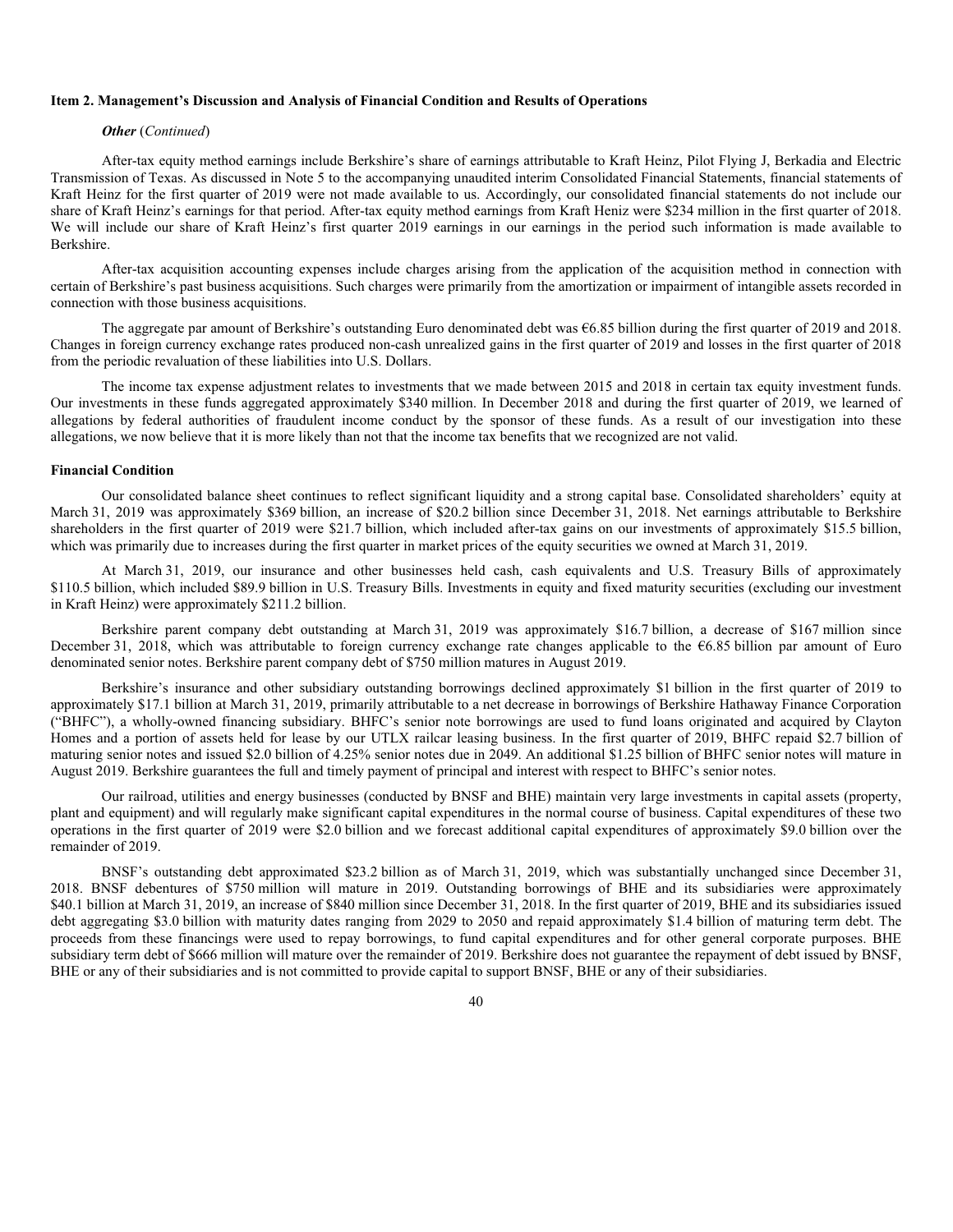#### **Financial Condition** *(Continued)*

Berkshire's common stock repurchase program was amended on July 17, 2018, permitting Berkshire to repurchase its Class A and Class B shares at prices below Berkshire's intrinsic value, as conservatively determined by Warren Buffett, Berkshire's Chairman of the Board and Chief Executive Officer, and Charlie Munger, Vice Chairman of the Board. The program allows share repurchases in the open market or through privately negotiated transactions and does not specify a maximum number of shares to be repurchased. The program is expected to continue indefinitely. We will not repurchase our stock if it reduces the total amount of Berkshire's consolidated cash, cash equivalents and U.S. Treasury Bills holdings below \$20 billion. Financial strength and redundant liquidity will always be of paramount importance at Berkshire. In the first quarter of 2019, Berkshire repurchased shares of Class A and B common stock for an aggregate cost of approximately \$1.7 billion.

### **Contractual Obligations**

We are party to contracts associated with ongoing business and financing activities, which will result in cash payments to counterparties in future periods. Certain obligations are included in our Consolidated Balance Sheets, such as notes payable, which require future payments on contractually specified dates and in fixed and determinable amounts. Other obligations pertaining to the acquisition of goods or services in the future are not currently reflected in the financial statements, and will be recognized in future periods as the goods are delivered or services are provided. Beginning in 2019, operating lease obligations are included in the consolidated balance sheet as a result of the adoption of a new accounting pronouncement. The timing and amount of the payments under certain contracts, such as insurance and reinsurance contracts, are contingent upon the outcome of future events. Actual payments will likely vary, perhaps materially, from the estimated liabilities currently recorded in our Consolidated Balance Sheet.

Except as otherwise disclosed in this Quarterly Report, our contractual obligations as of March 31, 2019 were, in the aggregate, not materially different from those disclosed in the "Contractual Obligations" section of "Management's Discussion and Analysis of Financial Condition and Results of Operations" contained in Berkshire's Annual Report on Form 10-K for the year ended December 31, 2018.

### **Critical Accounting Policies**

Certain accounting policies require us to make estimates and judgments that affect the amounts reflected in the Consolidated Financial Statements. Such estimates and judgments necessarily involve varying, and possibly significant, degrees of uncertainty. Accordingly, certain amounts currently recorded in the financial statements will likely be adjusted in the future based on new available information and changes in other facts and circumstances. Reference is made to "Critical Accounting Policies" discussed in "Management's Discussion and Analysis of Financial Condition and Results of Operations" included in Berkshire's Annual Report on Form 10-K for the year ended December 31, 2018.

Our Consolidated Balance Sheet as of March 31, 2019 includes estimated liabilities for unpaid losses and loss adjustment expenses from property and casualty insurance and reinsurance contracts of approximately \$111 billion. Due to the inherent uncertainties in the process of establishing loss reserve amounts, the actual ultimate claim amounts will likely differ from the currently recorded amounts. A very small percentage change in estimates of this magnitude will result in a material effect on periodic earnings. The effects from changes in these estimates are recorded as a component of insurance losses and loss adjustment expenses in the period of the change.

Our Consolidated Balance Sheet as of March 31, 2019 includes goodwill of acquired businesses of approximately \$81 billion. We evaluate goodwill for impairment at least annually and we conducted our most recent annual review during the fourth quarter of 2018. Although we believe that the goodwill reflected in the Consolidated Balance Sheet is not impaired, goodwill may subsequently become impaired due to changes in facts and circumstances affecting the valuation of the reporting unit. A goodwill impairment charge could have a material effect on periodic earnings.

Information concerning new accounting pronouncements is included in Note 2 to the accompanying Consolidated Financial Statements.

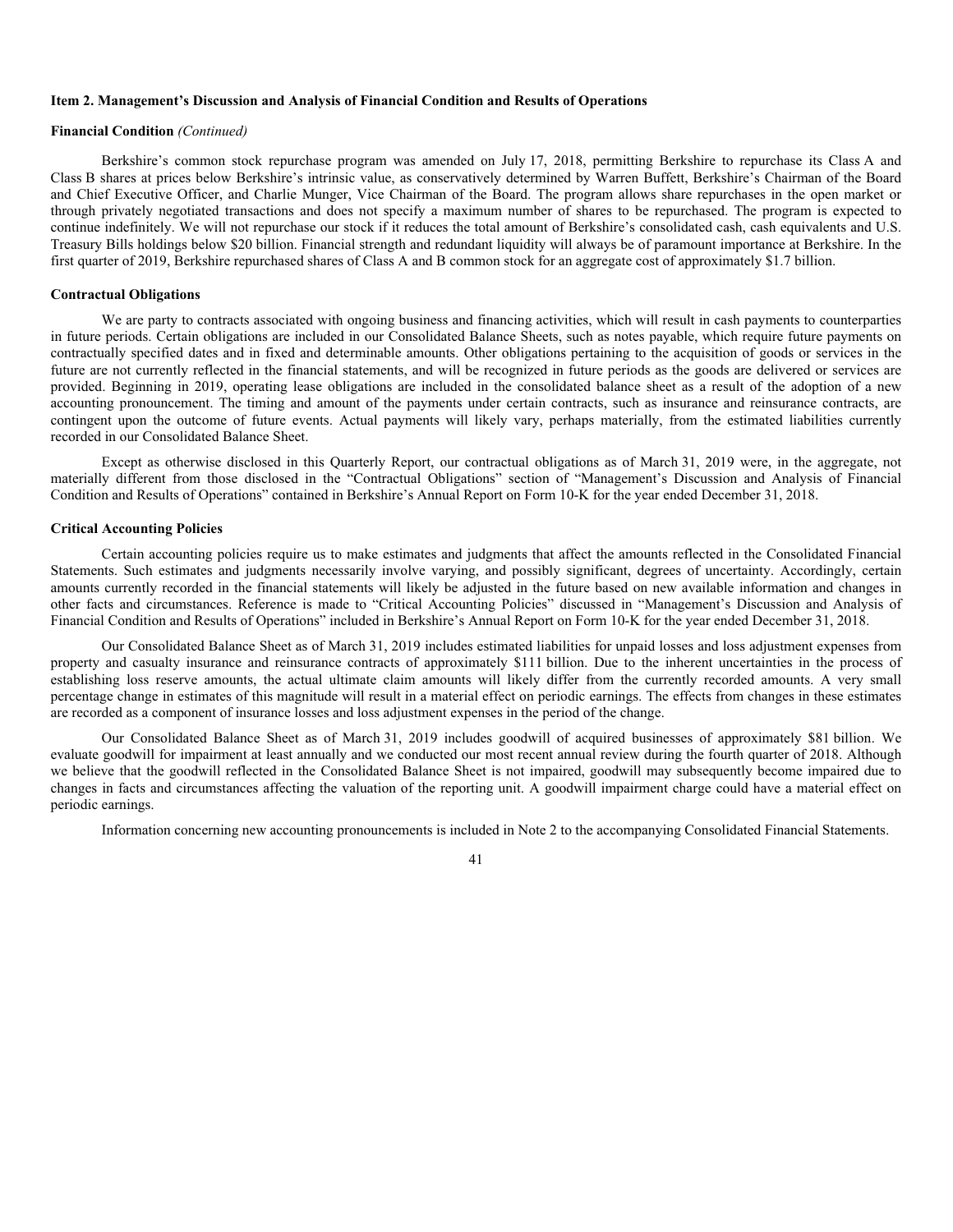#### **Forward-Looking Statements**

Investors are cautioned that certain statements contained in this document as well as some statements in periodic press releases and some oral statements of Berkshire officials during presentations about Berkshire or its subsidiaries are "forward-looking" statements within the meaning of the Private Securities Litigation Reform Act of 1995 (the "Act"). Forward-looking statements include statements which are predictive in nature, which depend upon or refer to future events or conditions, which include words such as "expects," "anticipates," "intends," "plans," "believes," "estimates" or similar expressions. In addition, any statements concerning future financial performance (including future revenues, earnings or growth rates), ongoing business strategies or prospects and possible future Berkshire actions, which may be provided by management, are also forward-looking statements as defined by the Act. Forward-looking statements are based on current expectations and projections about future events and are subject to risks, uncertainties and assumptions about Berkshire and its subsidiaries, economic and market factors and the industries in which we do business, among other things. These statements are not guarantees of future performance and we have no specific intention to update these statements.

Actual events and results may differ materially from those expressed or forecasted in forward-looking statements due to a number of factors. The principal risk factors that could cause our actual performance and future events and actions to differ materially from such forwardlooking statements include, but are not limited to, changes in market prices of our investments in fixed maturity and equity securities, losses realized from derivative contracts, the occurrence of one or more catastrophic events, such as an earthquake, hurricane, act of terrorism or cyber attack that causes losses insured by our insurance subsidiaries and/or losses to our business operations, changes in laws or regulations affecting our insurance, railroad, utilities and energy and finance subsidiaries, changes in federal income tax laws, and changes in general economic and market factors that affect the prices of securities or the industries in which we do business.

### **Item 3. Quantitative and Qualitative Disclosures About Market Risk**

Reference is made to Berkshire's most recently issued Annual Report and in particular the "Market Risk Disclosures" included in "Management's Discussion and Analysis of Financial Condition and Results of Operations." As of March 31, 2019, there were no material changes in the market risks described in Berkshire's Annual Report on Form 10-K for the year ended December 31, 2018.

### **Item 4. Controls and Procedures**

As of the end of the period covered by this Quarterly Report on Form 10-Q, the Company carried out an evaluation, under the supervision and with the participation of the Company's management, including the Chairman (Chief Executive Officer) and the Senior Vice President (Chief Financial Officer), of the effectiveness of the design and operation of the Company's disclosure controls and procedures pursuant to Exchange Act Rule 13a-15. Based upon that evaluation, the Chairman (Chief Executive Officer) and the Senior Vice President (Chief Financial Officer) concluded that the Company's disclosure controls and procedures are effective in timely alerting them to material information relating to the Company (including its consolidated subsidiaries) required to be included in the Company's periodic SEC filings. During the quarter, there have been no significant changes in the Company's internal control over financial reporting or in other factors that could significantly affect internal control over financial reporting.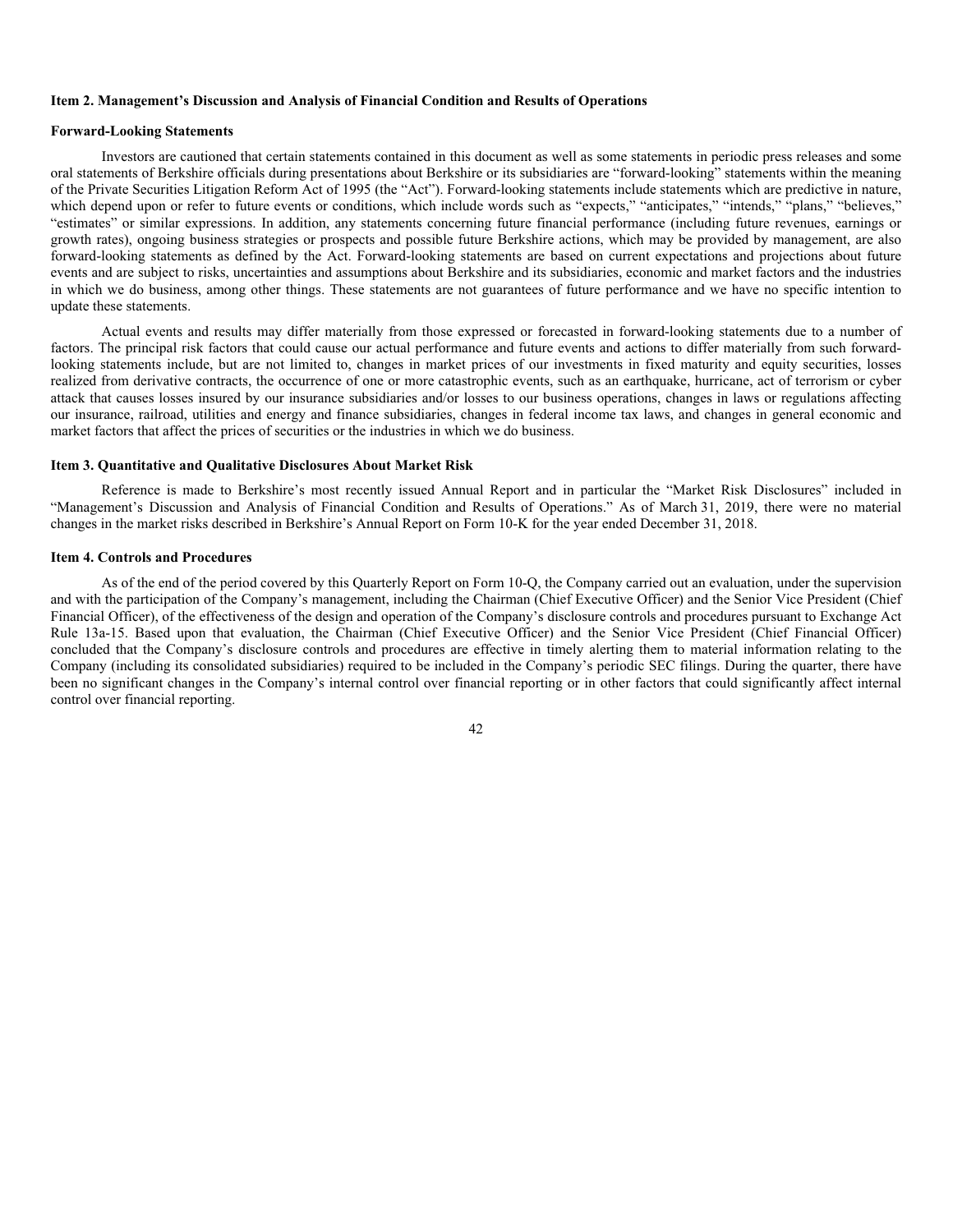### **Part II Other Information**

### **Item 1. Legal Proceedings**

Berkshire and its subsidiaries are parties in a variety of legal actions that routinely arise out of the normal course of business, including legal actions seeking to establish liability directly through insurance contracts or indirectly through reinsurance contracts issued by Berkshire subsidiaries. Plaintiffs occasionally seek punitive or exemplary damages. We do not believe that such normal and routine litigation will have a material effect on our financial condition or results of operations. Berkshire and certain of its subsidiaries are also involved in other kinds of legal actions, some of which assert or may assert claims or seek to impose fines and penalties. We believe that any liability that may arise as a result of other pending legal actions will not have a material effect on our consolidated financial condition or results of operations.

### **Item 1A. Risk Factors**

Our significant business risks are described in Item 1A to Form 10-K for the year ended December 31, 2018 to which reference is made herein.

### **Item 2. Unregistered Sales of Equity Securities and Use of Proceeds and Issuer Repurchases of Equity Securities**

For several years, Berkshire had a common stock repurchase program, which permitted Berkshire to repurchase its Class A and Class B shares at prices no higher than a 20% premium over the book value of the shares. On July 17, 2018, Berkshire's Board of Directors authorized an amendment to the program, permitting Berkshire to repurchase shares any time that Warren Buffett, Berkshire's Chairman of the Board and Chief Executive Officer, and Charles Munger, Vice Chairman of the Board, believe that the repurchase price is below Berkshire's intrinsic value, conservatively determined. Repurchases may be in the open market or through privately negotiated transactions. Information with respect to Berkshire's Class A and Class B common stock repurchased during the first quarter of 2019 follows.

| Period                           | <b>Total number of</b><br>shares purchased | Average price<br>paid per share |            | <b>Total number of</b><br>shares purchased<br>as part of publicly<br>announced program | Maximum number or<br>value of shares that yet<br>may be repurchased<br>under the program |  |
|----------------------------------|--------------------------------------------|---------------------------------|------------|----------------------------------------------------------------------------------------|------------------------------------------------------------------------------------------|--|
| February 26 through February 28: |                                            |                                 |            |                                                                                        |                                                                                          |  |
| Class A common stock             | 293                                        | S                               | 302,622.16 | 293                                                                                    | $\ast$                                                                                   |  |
| Class B common stock             | 595,412                                    | \$                              | 201.73     | 595,412                                                                                | $\ast$                                                                                   |  |
| March 1 through March 29:        |                                            |                                 |            |                                                                                        |                                                                                          |  |
| Class A common stock             | 965                                        | S.                              | 304,175.15 | 965                                                                                    | $\ast$                                                                                   |  |
| Class B common stock             | 5,924,418                                  | \$                              | 200.63     | 5,924,418                                                                              | $\ast$                                                                                   |  |

*\* The program does not specify a maximum number of shares to be repurchased or obligate Berkshire to repurchase any specific dollar amount or number of Class A or Class B shares and there is no expiration date to the repurchase program. Berkshire will not repurchase its common stock if the repurchases reduce the total value of Berkshire's consolidated cash, cash equivalents and U.S. Treasury Bills holdings to less than \$20 billion.* 

### **Item 3. Defaults Upon Senior Securities**

None

### **Item 4. Mine Safety Disclosures**

Information regarding the Company's mine safety violations and other legal matters disclosed in accordance with Section 1503(a) of the Dodd-Frank Reform Act is included in Exhibit 95 to this Form 10-Q.

#### **Item 5. Other Information**

None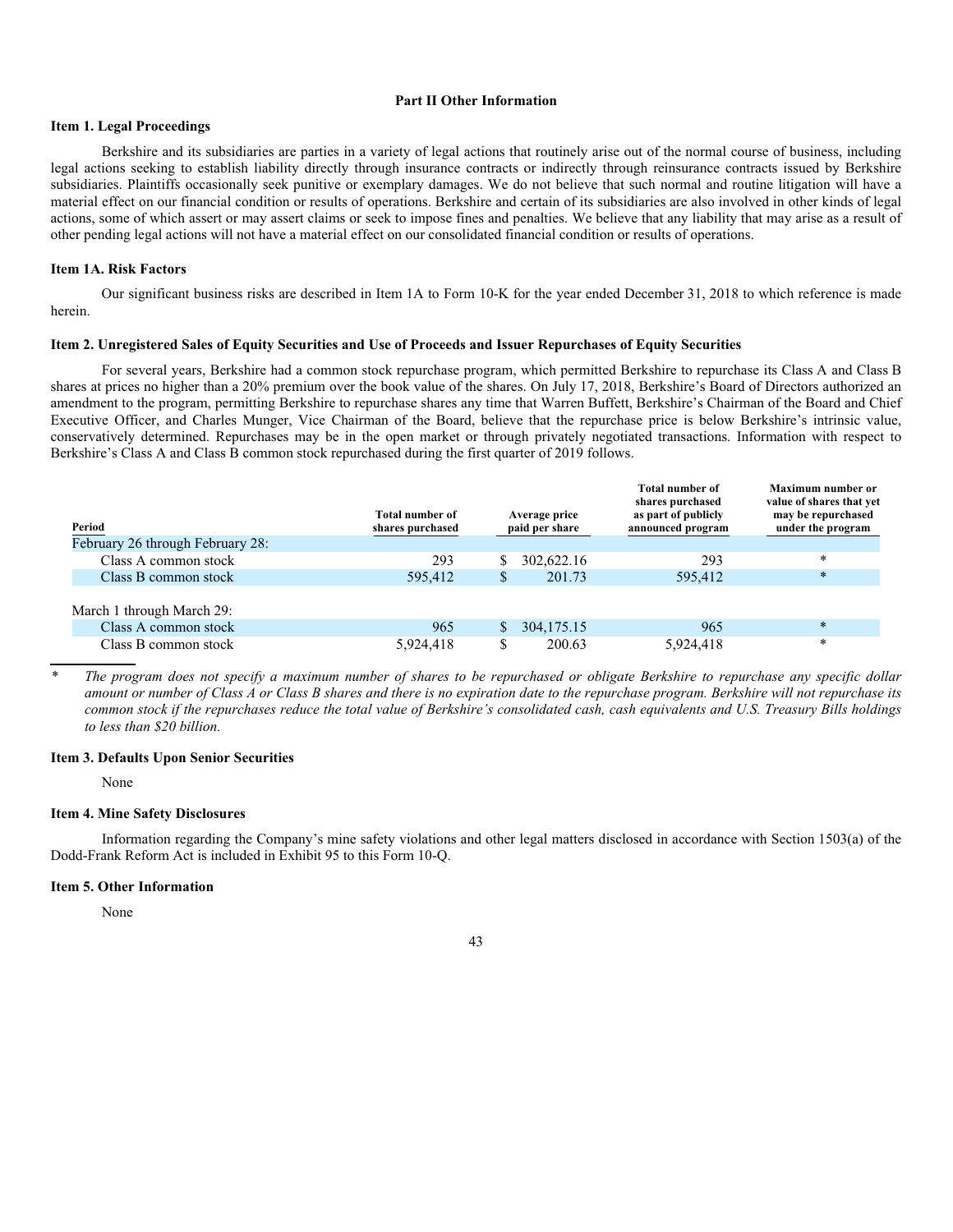### **Item 6. Exhibits**

a. Exhibits

| 3(i) | Restated Certificate of Incorporation                                            |
|------|----------------------------------------------------------------------------------|
|      | Incorporated by reference to Exhibit $3(i)$ to Form 10-K filed on March 2, 2015. |

3(ii) By-Laws Incorporated by reference to Exhibit 3(ii) to Form 8-K filed on May 4, 2016.

- 31.1 Rule 13a-14(a)/15d-14(a) Certifications
- 31.2 Rule 13a-14(a)/15d-14(a) Certifications
- 32.1 Section 1350 Certifications
- 32.2 Section 1350 Certifications
- 95 Mine Safety Disclosures

101 The following financial information from Berkshire Hathaway Inc.'s Quarterly Report on Form 10-Q for the quarter ended March 31, 2019, formatted in XBRL (Extensible Business Reporting Language) includes: (i) the Consolidated Balance Sheets as of March 31, 2019 and December 31, 2018, (ii) the Consolidated Statements of Earnings for each of the three-month periods ended March 31, 2019 and 2018, (iii) the Consolidated Statements of Comprehensive Income for each of the three-month periods ended March 31, 2019 and 2018, (iv) the Consolidated Statements of Changes in Shareholders' Equity for each of the three-month periods ended March 31, 2019 and 2018, (v) the Consolidated Statements of Cash Flows for each of the three-month periods ended March 31, 2019 and 2018, and (vi) the Notes to Consolidated Financial Statements, tagged in summary and detail.

## **SIGNATURE**

Pursuant to the requirement of the Securities Exchange Act of 1934, the Registrant has duly caused this Report to be signed on its behalf by the undersigned thereunto duly authorized.

> BERKSHIRE HATHAWAY INC. (Registrant)

Date: May 4, 2019 /S/ MARC D. HAMBURG

**(Signature) Marc D. Hamburg, Senior Vice President and Principal Financial Officer**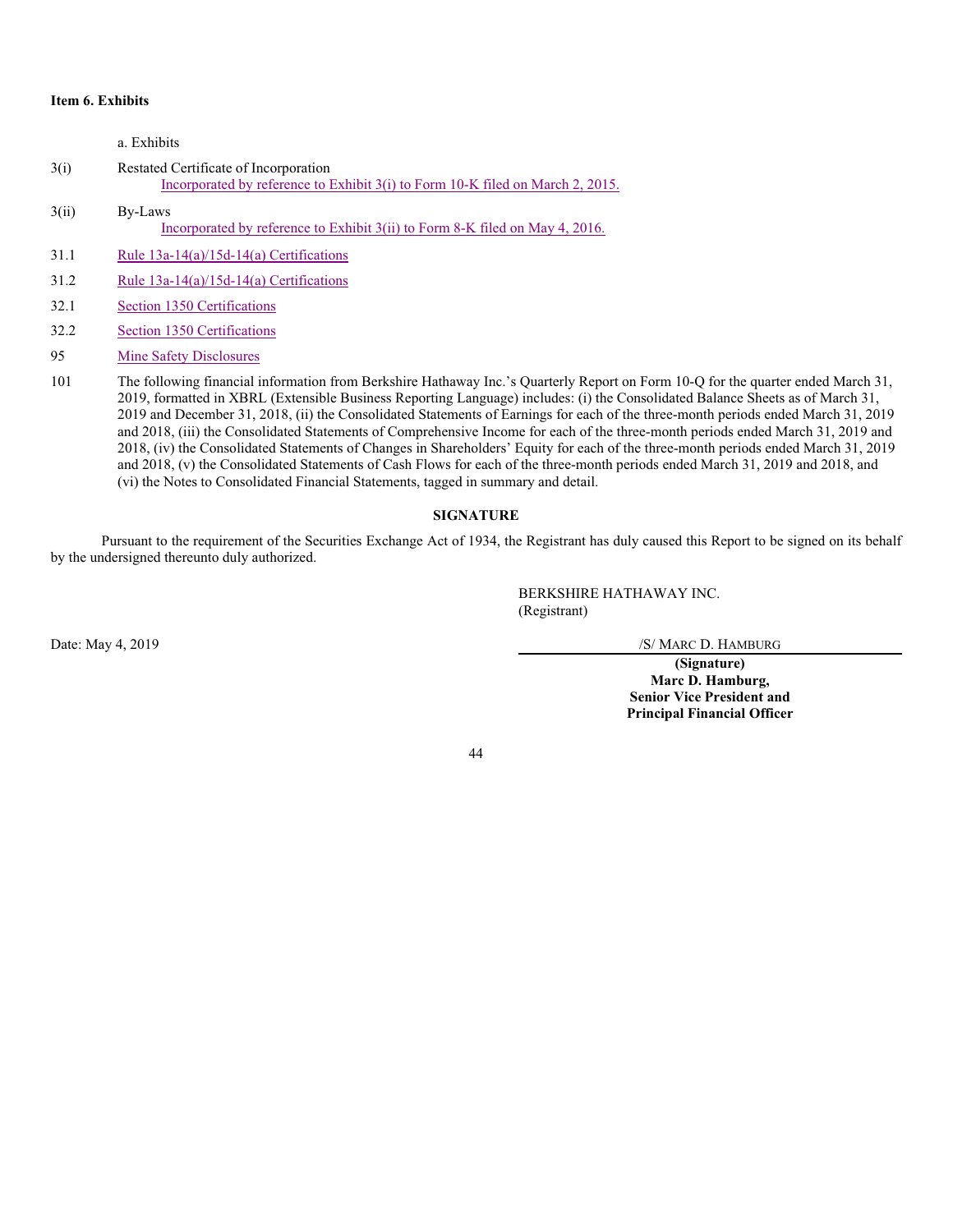## **Quarter ended March 31, 2019**

# **Rule 13a-14(a)/15d-14(a) Certifications CERTIFICATIONS**

## I, Warren E. Buffett, certify that:

- 1. I have reviewed this quarterly report on Form 10-Q of Berkshire Hathaway Inc.;
- 2. Based on my knowledge, this report does not contain any untrue statement of a material fact or omit to state a material fact necessary to make the statements made, in light of the circumstances under which such statements were made, not misleading with respect to the period covered by this report;
- 3. Based on my knowledge, the financial statements, and other financial information included in this report, fairly present in all material respects the financial condition, results of operations and cash flows of the registrant as of, and for, the periods presented in this report;
- 4. The registrant's other certifying officer(s) and I are responsible for establishing and maintaining disclosure controls and procedures (as defined in Exchange Act Rules 13a-15(e) and 15d-15(e)) and internal control over financial reporting (as defined in Exchange Act Rules 13a-15(f) and 15d-15(f)) for the registrant and have:
	- a) Designed such disclosure controls and procedures, or caused such disclosure controls and procedures to be designed under our supervision, to ensure that material information relating to the registrant, including its consolidated subsidiaries, is made known to us by others within those entities, particularly during the period in which this report is being prepared;
	- b) Designed such internal control over financial reporting, or caused such internal control over financial reporting to be designed under our supervision, to provide reasonable assurance regarding the reliability of financial reporting and the preparation of financial statements for external purposes in accordance with generally accepted accounting principles;
	- c) Evaluated the effectiveness of the registrant's disclosure controls and procedures and presented in this report our conclusions about the effectiveness of the disclosure controls and procedures, as of the end of the period covered by this report based on such evaluation; and
	- d) Disclosed in this report any change in the registrant's internal control over financial reporting that occurred during the registrant's most recent fiscal quarter (the registrant's fourth fiscal quarter in the case of an annual report) that has materially affected, or is reasonably likely to materially affect, the registrant's internal control over financial reporting; and
- 5. The registrant's other certifying officer(s) and I have disclosed, based on our most recent evaluation of internal control over financial reporting, to the registrant's auditors and the audit committee of the registrant's board of directors (or persons performing the equivalent functions):
	- a) All significant deficiencies and material weaknesses in the design or operation of internal control over financial reporting which are reasonably likely to adversely affect the registrant's ability to record, process, summarize and report financial information; and
	- b) Any fraud, whether or not material, that involves management or other employees who have a significant role in the registrant's internal control over financial reporting.

Date: May 4, 2019

/S/ WARREN E. BUFFETT **Chairman—Principal Executive Officer**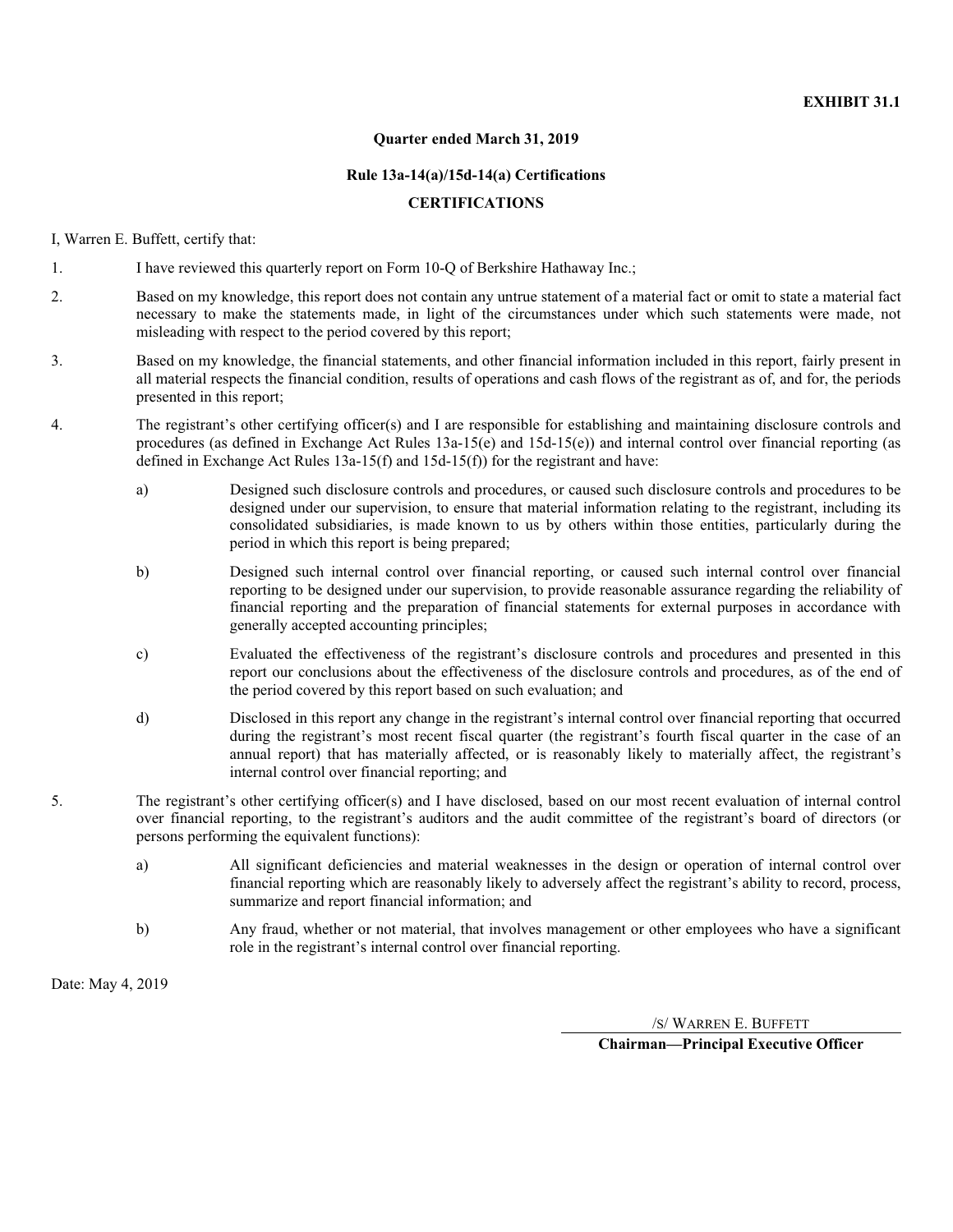## **Quarter ended March 31, 2019**

# **Rule 13a-14(a)/15d-14(a) Certifications CERTIFICATIONS**

## I, Marc D. Hamburg, certify that:

- 1. I have reviewed this quarterly report on Form 10-Q of Berkshire Hathaway Inc.;
- 2. Based on my knowledge, this report does not contain any untrue statement of a material fact or omit to state a material fact necessary to make the statements made, in light of the circumstances under which such statements were made, not misleading with respect to the period covered by this report;
- 3. Based on my knowledge, the financial statements, and other financial information included in this report, fairly present in all material respects the financial condition, results of operations and cash flows of the registrant as of, and for, the periods presented in this report;
- 4. The registrant's other certifying officer(s) and I are responsible for establishing and maintaining disclosure controls and procedures (as defined in Exchange Act Rules 13a-15(e) and 15d-15(e)) and internal control over financial reporting (as defined in Exchange Act Rules 13a-15(f) and 15d-15(f)) for the registrant and have:
	- a) Designed such disclosure controls and procedures, or caused such disclosure controls and procedures to be designed under our supervision, to ensure that material information relating to the registrant, including its consolidated subsidiaries, is made known to us by others within those entities, particularly during the period in which this report is being prepared;
	- b) Designed such internal control over financial reporting, or caused such internal control over financial reporting to be designed under our supervision, to provide reasonable assurance regarding the reliability of financial reporting and the preparation of financial statements for external purposes in accordance with generally accepted accounting principles;
	- c) Evaluated the effectiveness of the registrant's disclosure controls and procedures and presented in this report our conclusions about the effectiveness of the disclosure controls and procedures, as of the end of the period covered by this report based on such evaluation; and
	- d) Disclosed in this report any change in the registrant's internal control over financial reporting that occurred during the registrant's most recent fiscal quarter (the registrant's fourth fiscal quarter in the case of an annual report) that has materially affected, or is reasonably likely to materially affect, the registrant's internal control over financial reporting; and
- 5. The registrant's other certifying officer(s) and I have disclosed, based on our most recent evaluation of internal control over financial reporting, to the registrant's auditors and the audit committee of the registrant's board of directors (or persons performing the equivalent functions):
	- a) All significant deficiencies and material weaknesses in the design or operation of internal control over financial reporting which are reasonably likely to adversely affect the registrant's ability to record, process, summarize and report financial information; and
	- b) Any fraud, whether or not material, that involves management or other employees who have a significant role in the registrant's internal control over financial reporting.

Date: May 4, 2019

/S/ MARC D. HAMBURG

**Senior Vice President—Principal Financial Officer**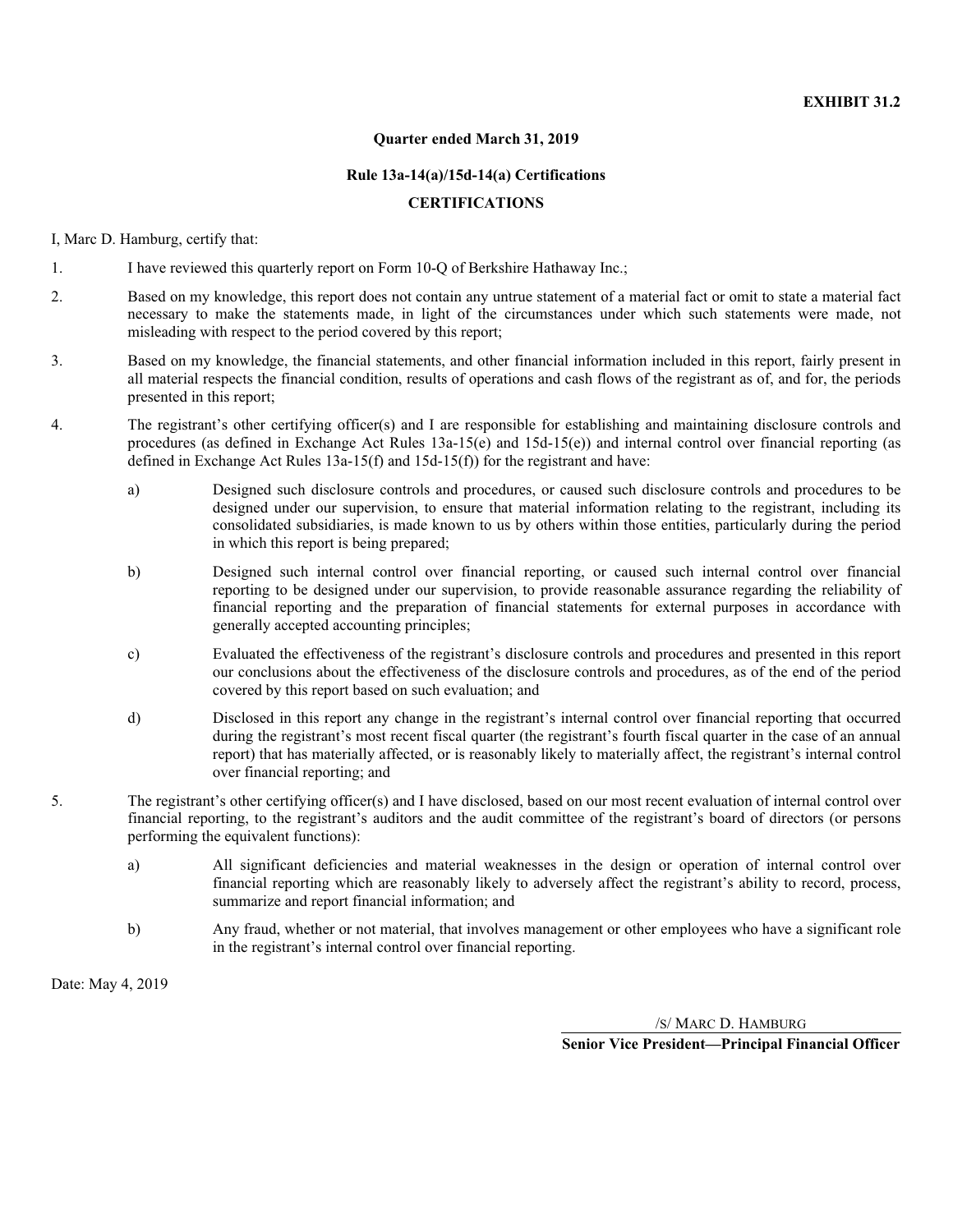## **EXHIBIT 32.1**

## **Section 1350 Certifications**

## **Quarter ended March 31, 2019**

I, Warren E. Buffett, Chairman and Chief Executive Officer of Berkshire Hathaway Inc. (the "Company"), certify, pursuant to Section 906 of the Sarbanes-Oxley Act of 2002, 18 U.S.C. Section 1350, that to the best of my knowledge:

- (1) the Quarterly Report on Form 10-Q of the Company for the period ended March 31, 2019 (the "Report") fully complies with the requirements of Section 13(a) or 15(d) of the Securities Exchange Act of 1934 (15 U.S.C. 78m or 78o(d)); and
- (2) the information contained in the Report fairly presents, in all material respects, the financial condition and results of operations of the Company.

Dated: May 4, 2019

/S/ WARREN E. BUFFETT

**Warren E. Buffett Chairman and Chief Executive Officer**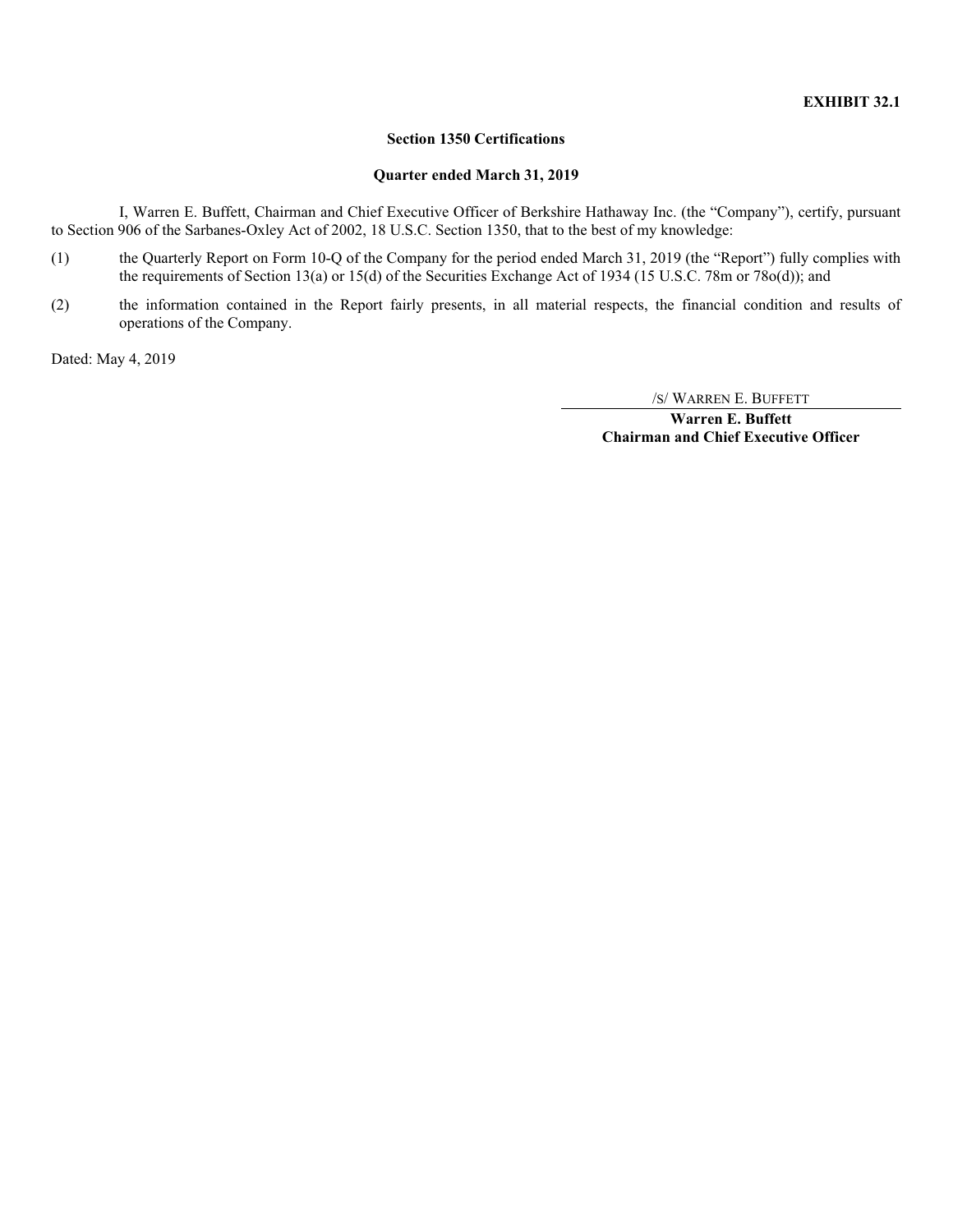## **EXHIBIT 32.2**

## **Section 1350 Certifications**

## **Quarter ended March 31, 2019**

I, Marc D. Hamburg, Senior Vice President and Chief Financial Officer of Berkshire Hathaway Inc. (the "Company"), certify, pursuant to Section 906 of the Sarbanes-Oxley Act of 2002, 18 U.S.C. Section 1350, that to the best of my knowledge:

- (1) the Quarterly Report on Form 10-Q of the Company for the period ended March 31, 2019 (the "Report") fully complies with the requirements of Section 13(a) or 15(d) of the Securities Exchange Act of 1934 (15 U.S.C. 78m or 78o(d)); and
- (2) the information contained in the Report fairly presents, in all material respects, the financial condition and results of operations of the Company.

Dated: May 4, 2019

/S/ MARC D. HAMBURG

**Marc D. Hamburg Senior Vice President and Chief Financial Officer**